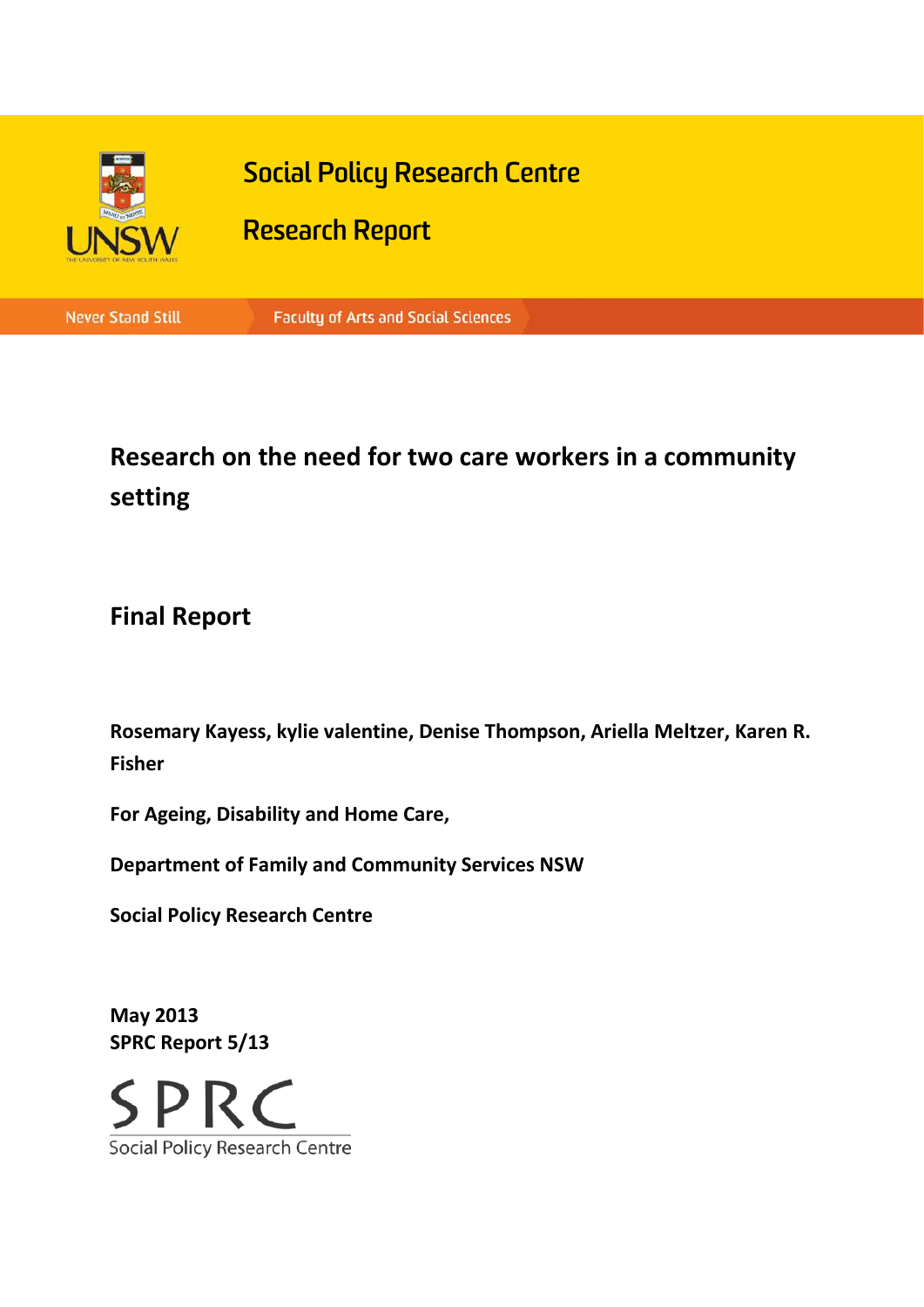Two care workers in a community setting

#### For a full list of SPRC Publications visit:

[www.sprc.unsw.edu.au](http://www.sprc.unsw.edu.au/)

or contact:

Publications, SPRC, Level 2, John Goodsell Building University of New South Wales, Sydney, NSW, 2052, Australia.

Telephone: +61 (2) 9385 7800 Fax: +61 (2) 9385 7838 Email: sprc@unsw.edu.au

**ISSN:** 1446-4179

**ISBN:** 978-0-7334-3332-0

**Published:** May 2013

The views expressed in this publication do not represent any official position on the part of the Social Policy Research Centre, but the views of the individual authors.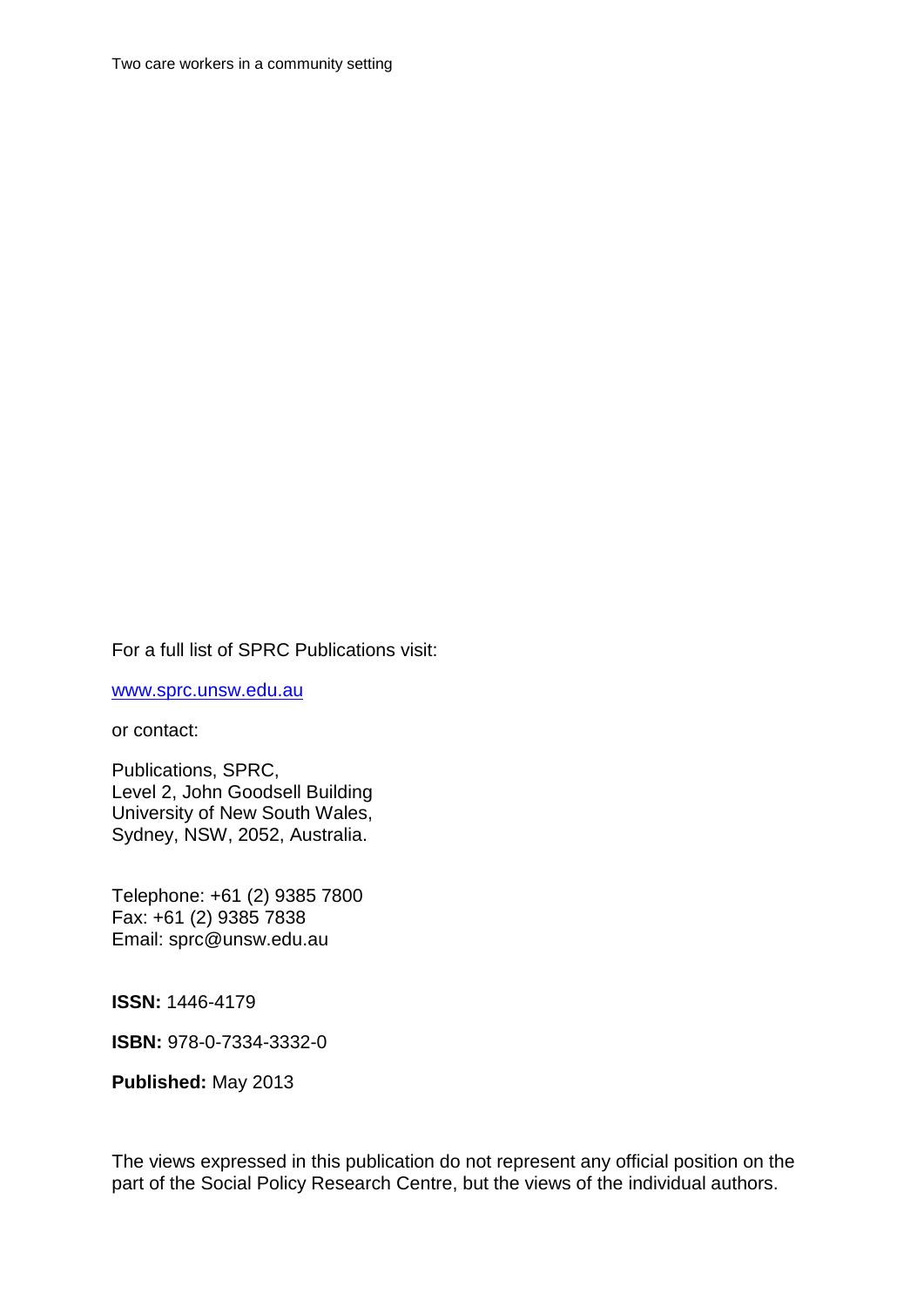Two care workers in a community setting

### **Research team**

#### **Social Policy Research Centre, UNSW**

Rosemary Kayess, kylie valentine, Denise Thompson, Ariella Meltzer, Karen Fisher

#### **People With Disability Australia**

Damien Anderson, Emmie Hallett, Michael Bleasdale

### **Contact for follow up**

Rosemary Kayess, Social Policy Research Centre, University of New South Wales, Sydney NSW 2052, Ph: (02) 9385 7800, r.kayess@unsw.edu.au

#### **Suggested Citation**

Kayess, R., valentine, k., Thompson, D., Meltzer, A., Fisher,K.R., (2013), *Research on the need for two care workers in a community setting*, SPRC Report 5/13, for Ageing, Disability and Home Care, Department of Family and Community Services NSW.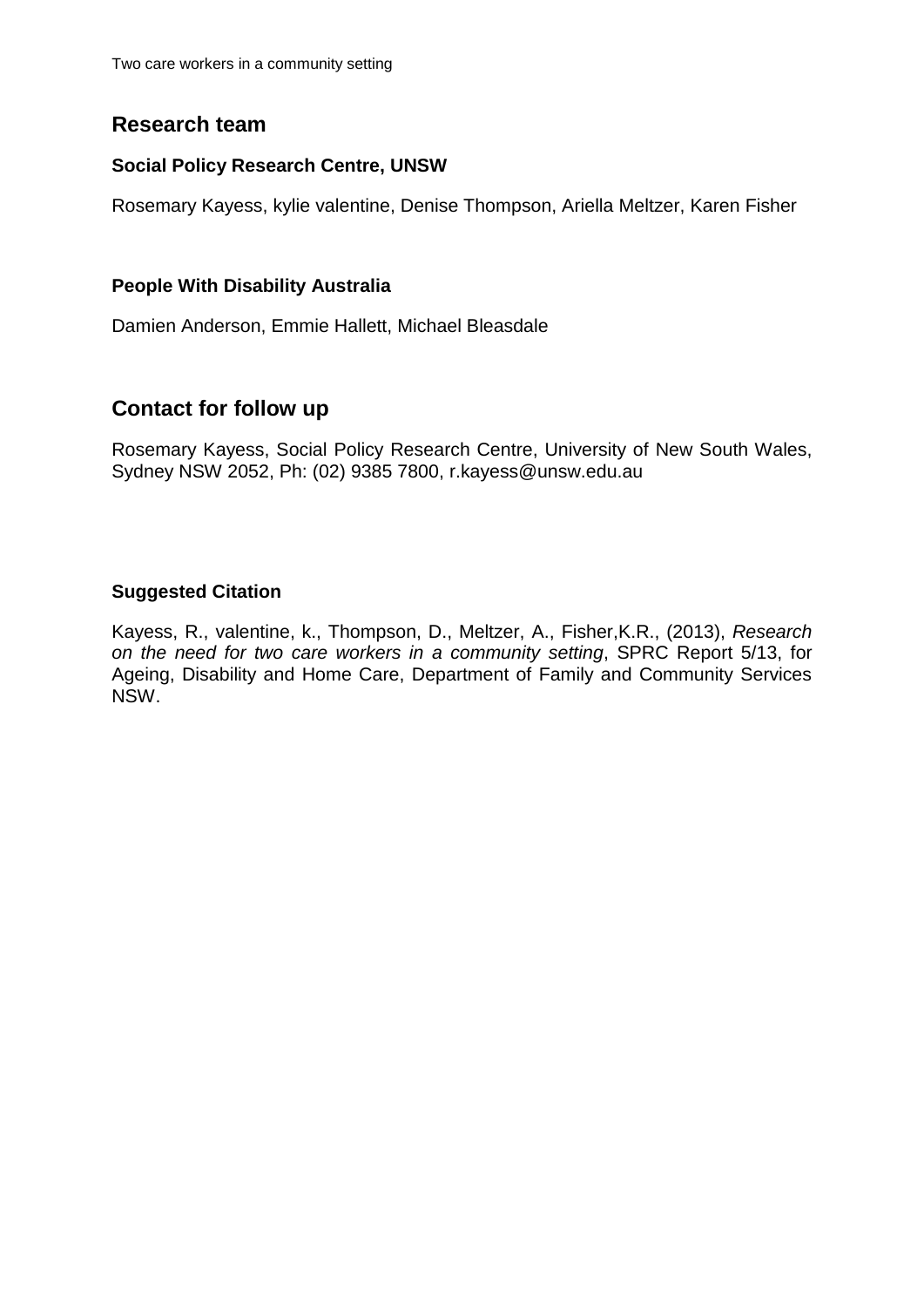## **Contents**

| 1            |     |                                                                |  |  |
|--------------|-----|----------------------------------------------------------------|--|--|
|              | 1.1 |                                                                |  |  |
|              | 1.2 |                                                                |  |  |
| $\mathbf{2}$ |     |                                                                |  |  |
|              | 2.1 |                                                                |  |  |
|              | 2.2 |                                                                |  |  |
|              | 2.3 |                                                                |  |  |
|              | 2.4 |                                                                |  |  |
| 3            |     |                                                                |  |  |
|              | 3.1 |                                                                |  |  |
|              | 3.2 |                                                                |  |  |
|              | 3.3 |                                                                |  |  |
|              | 3.4 |                                                                |  |  |
|              | 3.5 |                                                                |  |  |
|              | 3.6 |                                                                |  |  |
|              | 3.7 | When are two or more care workers advised to be used15         |  |  |
|              |     |                                                                |  |  |
|              | 3.8 | Team lifting to decrease nurse back injuries in institutions19 |  |  |
|              | 3.9 |                                                                |  |  |
|              |     |                                                                |  |  |
|              |     |                                                                |  |  |
|              |     |                                                                |  |  |
|              |     |                                                                |  |  |
| 4            |     |                                                                |  |  |
|              | 4.1 |                                                                |  |  |
|              | 4.2 |                                                                |  |  |
|              | 4.3 | Reasons and principles for using two care workers 42           |  |  |
|              | 4.4 |                                                                |  |  |
|              | 4.5 |                                                                |  |  |
|              |     |                                                                |  |  |
|              |     |                                                                |  |  |
|              |     |                                                                |  |  |
|              |     |                                                                |  |  |
| 5            |     | Implications for principles and guidelines in practice  47     |  |  |
|              |     |                                                                |  |  |
|              |     |                                                                |  |  |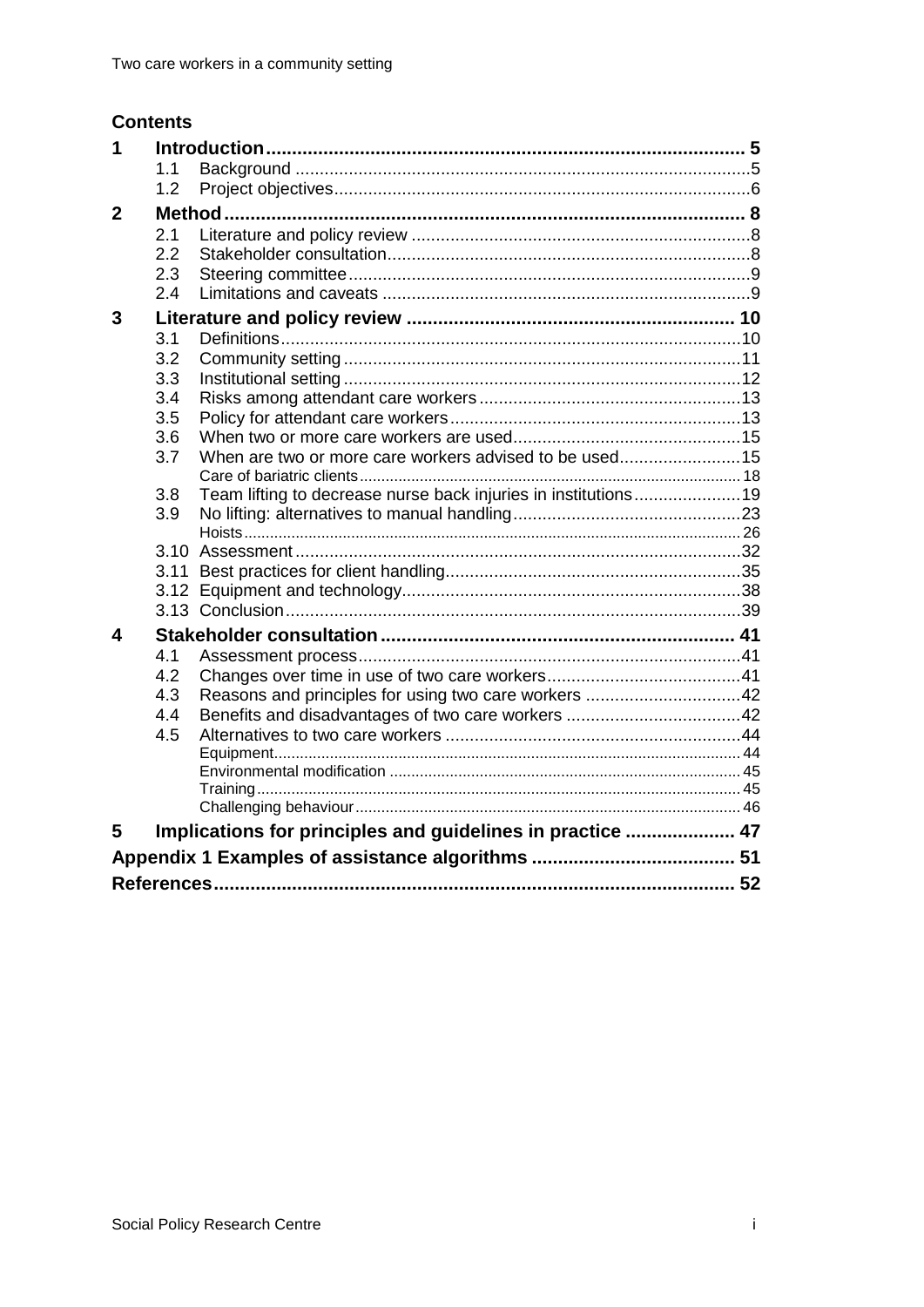## **List of Tables**

| Table 3.1: Cost implications for the trial, purchase and maintenance of equipment. 39                                                                       |  |
|-------------------------------------------------------------------------------------------------------------------------------------------------------------|--|
| Table 5.1: Principles and alternative strategies instead of two care workers for<br>consideration of the feasibility in the particular circumstances of the |  |

## **Abbreviations**

<span id="page-4-0"></span>

| <b>ACP</b>    | Attendant Care Program (NSW)                                    |
|---------------|-----------------------------------------------------------------|
| <b>ACPDU</b>  | Attendant Care & Physical Disability Unit (NSW)                 |
| <b>ADHC</b>   | Ageing, Disability and Home Care (NSW)                          |
| <b>APTA</b>   | <b>American Physical Therapy Association</b>                    |
| <b>DADHC</b>  | (NSW) Department of Ageing, Disability and Home Care (now ADHC) |
| <b>HACC</b>   | Home and Community Care                                         |
| <b>HNP</b>    | High Needs Pool (NSW)                                           |
| <b>HSE</b>    | Health and Safety Executive (US)                                |
| OH&S          | Occupational Health and Safety                                  |
| <b>OSHA</b>   | Occupational Safety and Health Administration (US)              |
| <b>PAC</b>    | Personal Attendant Care (Canada)                                |
| <b>RCN</b>    | Royal College of Nursing                                        |
| <b>SPRC</b>   | <b>Social Policy Research Centre</b>                            |
| <b>VHIA</b>   | Victorian Hospitals Industrial Association                      |
| <b>VNBIPP</b> | Victorian Nurses Back Injury Prevention Project                 |
|               |                                                                 |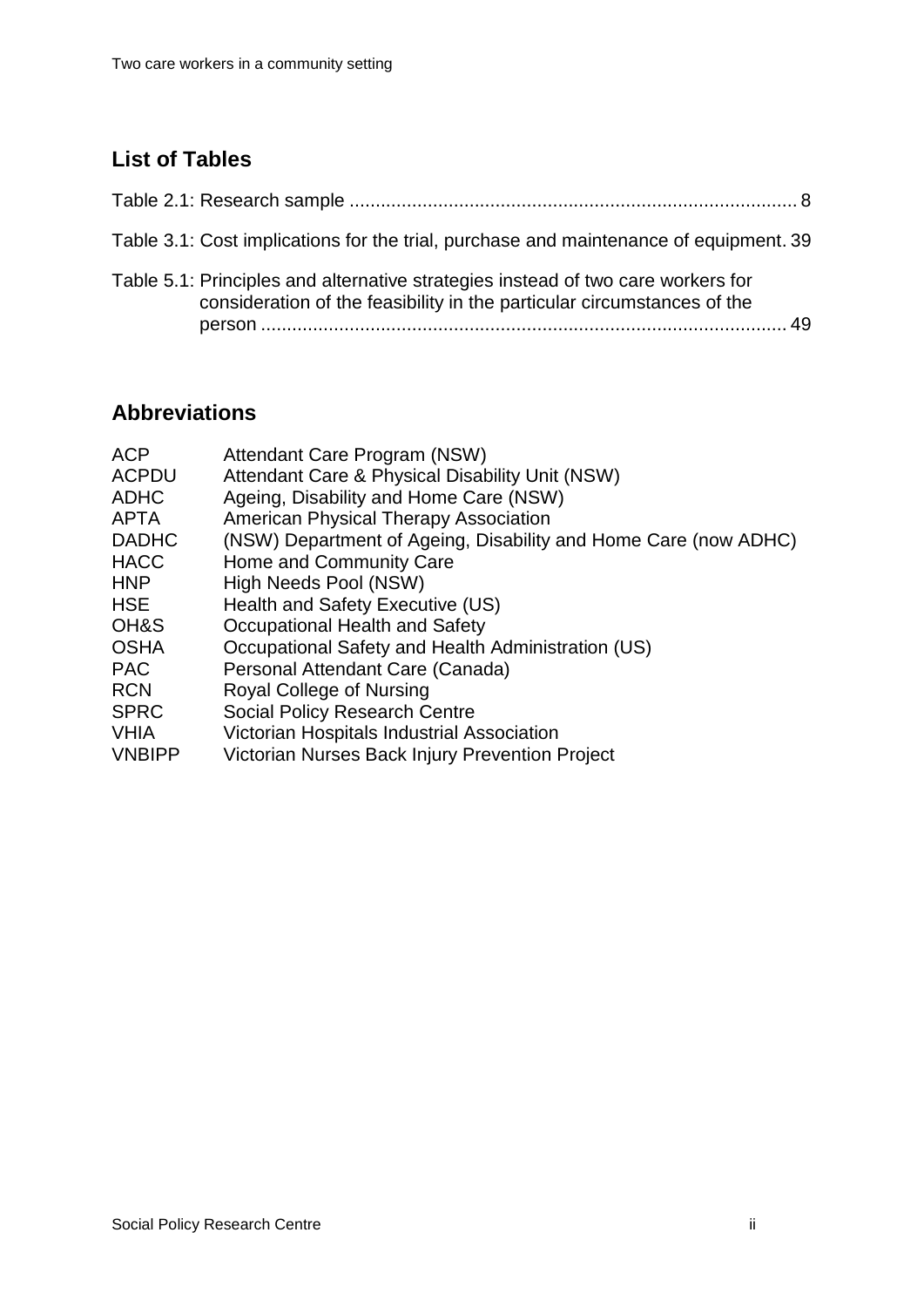## **Executive Summary**

Ageing, Disability and Home Care (ADHC), Department of Family and Community Services NSW, through its Attendant Care and Physical Disability Unit (ACPDU), commissioned the Social Policy Research Centre (SPRC), University of New South Wales (UNSW) to undertake a research project on the need for two care workers in a community setting.

ADHC wishes to explore approaches to two person services: to understand how services are currently operating, both within the Attendant Care Program (ACP) and the High Needs Pool (HNP), in a community setting, and in hospital and other like settings; to assess the reasons for and the risks of using two workers; to establish the possible use of equipment and technological solutions and their cost; and to develop appropriate training packages and guidelines.

The methodology was a review of literature and policies and consultations with interested stakeholders, the development of guidelines and a request form template, and a report. This report is a summary of the findings. The guidelines are a separate document with specific considerations for determining the need and alternatives to two care workers.

#### **Literature review**

The literature review was about when are two or more attendant care workers needed to work at the same task at the same time in a community setting. The usual context within which the use of two person care is mentioned involves managing lifting, moving and transferring clients, risk assessment and safe handling. This section summarises the literature, with the full references included in the body of the report.

There is very little mention of two person care in the community care literature, and nothing at all on two person care (or care by more than one person) as a separate issue. When the presence of more than one worker is mentioned, it is not distinguished from one person care. The review did not uncover any instances where care by more than one person was mandated across the board in specified circumstances.

Most of the literature about safe client-handling and risk of staff injuries refers to institutional care rather than to community settings. Some of the institutional care literature is applicable to support in the home. Some Swedish research investigates the ergonomic risks to attendant care workers.

This review found mentions of occasions where two care workers were used, although the sources did not give reasons for the practice. There were also a number of occasions when using two or more workers was explicitly recommended for client-handling tasks: for complex personal care; as a short-term solution while waiting for the appropriate equipment to arrive; for raising someone from the floor; sometimes when using a hoist; when the client is uncooperative; and in the case of bariatric clients.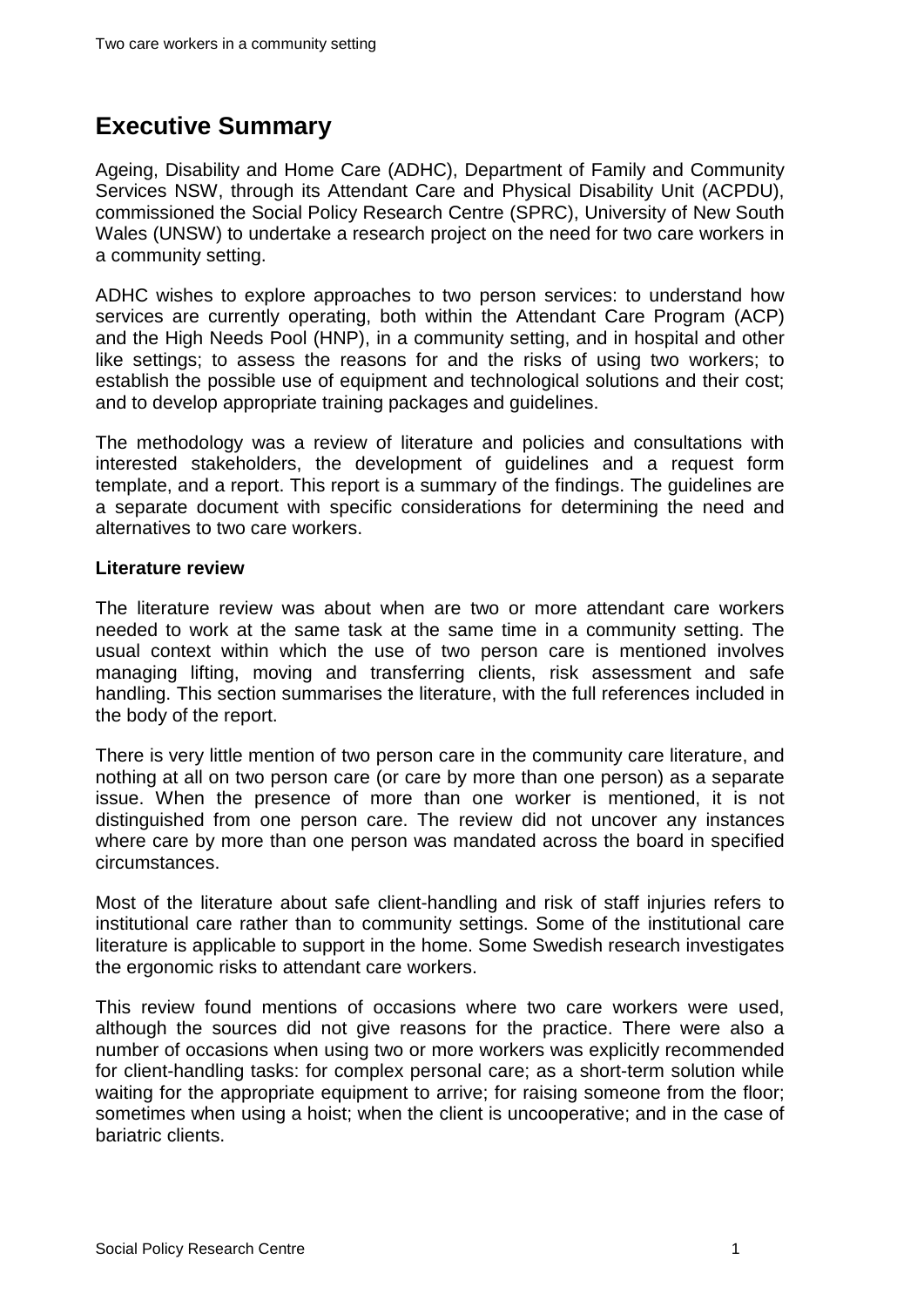There is some discrepancy among the findings of various studies about the extent to which team lifting can reduce musculoskeletal injuries among care workers. A number of studies have shown that that it does, but at least one study failed to find some reduction in employee injuries after the introduction of team lifting. Other research has also found that having two or more workers is no guarantee of avoiding injury. The guidelines for avoiding musculoskeletal injuries among care workers do not indicate that injuries only occur when staff work alone.

The current emphasis in the human services sector is on eliminating client lifting to the fullest extent possible, whether performed by one person or by more than one. The usual term for this is 'No Lifting', and it involves:

- encouraging clients to assist in their own transfers
- assessments of client-handling risk
- using mechanical lifting aids and other equipment
- modifying the work environment to accommodate the equipment and
- training all staff in the correct use of equipment and techniques for moving and transferring clients.

#### **Stakeholder views**

The second research method was interviews with interested stakeholders, including clients, family members, service providers, advocacy and service peaks and government representatives. Most stakeholders noted that the use of two care workers has become more common. This was attributed to people with disabilities increasingly living within the community resulting in an increased complexity of support needs of people living at home as well as an increased emphasis on workplace safety. The most frequent reasons for the use of two care workers were:

- Client age, weight, size, and physical function (capacity to assist with lifting and positioning)
- Client challenging behaviour
- Scoliosis, spasticity or other high support needs related to positioning.

The stakeholders described the primary benefits of two care workers as relating to worker and client safety. They thought that using two care workers reduces the risk of manual handling injuries and unsafe handling of clients, and provides a more secure working environment for workers, in which the risks to workers from clients' challenging behaviour, grievances and complaints, or unsafe environments are lessened. The perception of safety seems to be as important to workers and clients as actual risk. The interviews indicate they do not agree about whether the use of two care workers actually reduces the risk of injuries, compared to the use of one worker.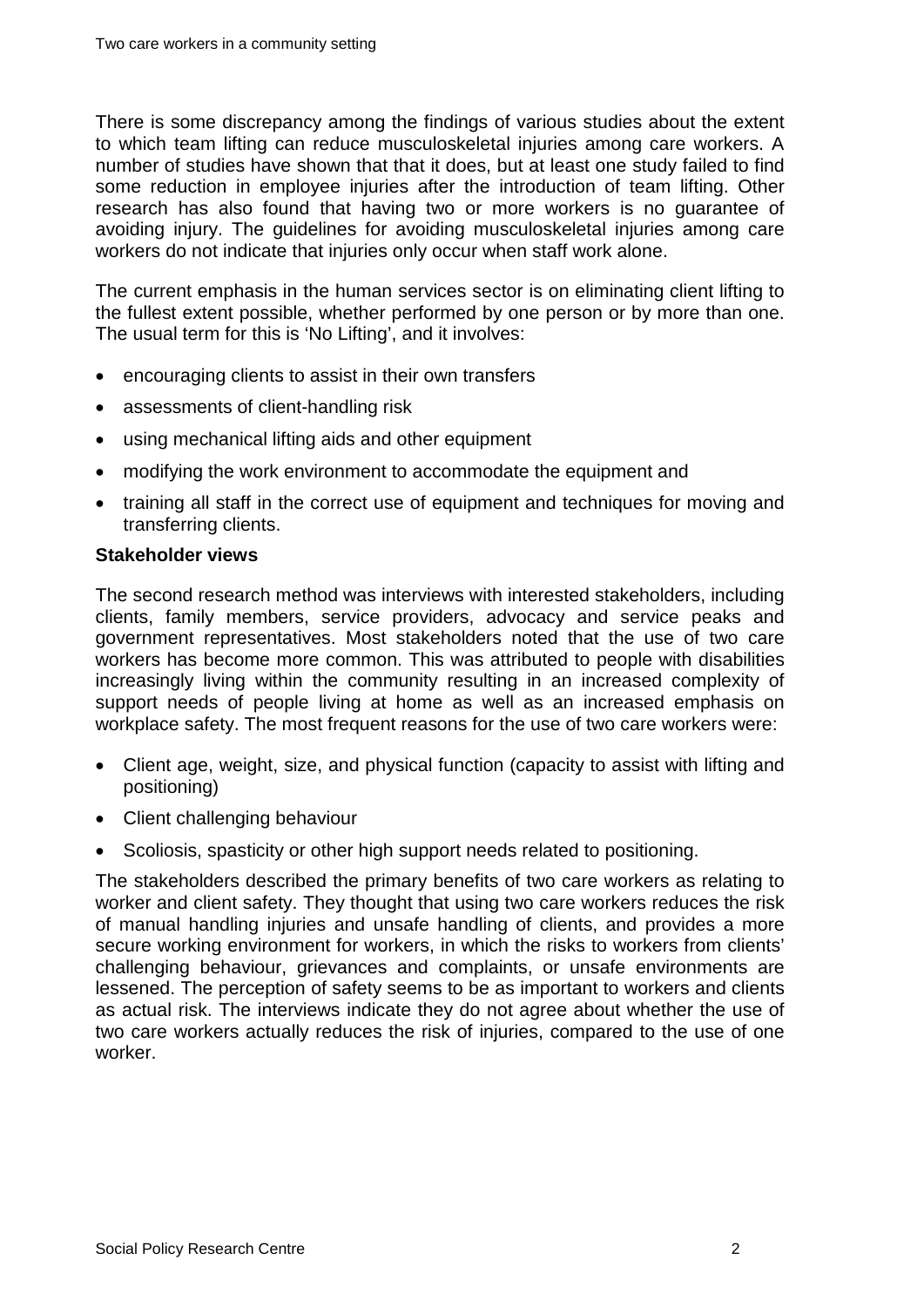They identified assessment as an area in need of improvement. In terms of indicators for the use of two care workers, stakeholders identified the need for risk assessments to include:

- Client weight and height
- Ventilation needs during specific tasks
- People with high physical needs: for example, whether a client has to be moved or positioned while a task such as towelling or drying is being performed
- Equipment available and potential for the environment to be modified to bring in equipment
- Scoliosis of the spine
- Extent of spasms and contractures
- Situations that might present a risk of abuse to staff and clients
- Assessment of the home environment.

They also described a number of disadvantages of two care workers, aside from cost. The most significant of these is the impact on client privacy and home environment. Also relationship dynamics were described as tending to be more complex with a three person relationship than that between a client and single worker. The presence of two care workers may also be less safe than using one worker. Physical disparity between a worker and client can increase the risk of injury to client and/or worker, physical disparity *between* workers can also increase these risks. The increased complexity of organisational factors with two workers was also noted. Cost is a significant factor in terms of salaries and the indirect costs of two carers, associated with the organisational resources required to coordinate this arrangement.

Stakeholders identified possible alternatives to two care workers for each of the reasons to consider using two care workers (an exception was for some specific tasks for clients who use ventilators, where no alternative to two care workers was suggested). When the decision to use two care workers is based on physical considerations—the nature of the client's physical disability, and so the nature of the physical tasks undertaken by workers—the alternatives proposed were equipment, environmental modifications, and staff training. Challenging behaviour and worker safety also recurred as a reason for two workers, and fewer alternatives were suggested here, which may indicate that agencies and practitioners are not aware of the interventions and strategies that may be suitable in these circumstances.

#### **Implications for principles and guidelines in practice**

The policy and service factors that make it possible for people with high support needs to live at home are relatively new. Research on the specific configurations of support that enable people to live at home is also new. It is therefore not possible to point to robust empirical evidence for the use of alternatives to two care workers, but it is possible, based on the literature and stakeholder consultations, to suggest principles and processes to guide assessments. Approaching decision making with these principles can facilitate individualised assessment about specific problems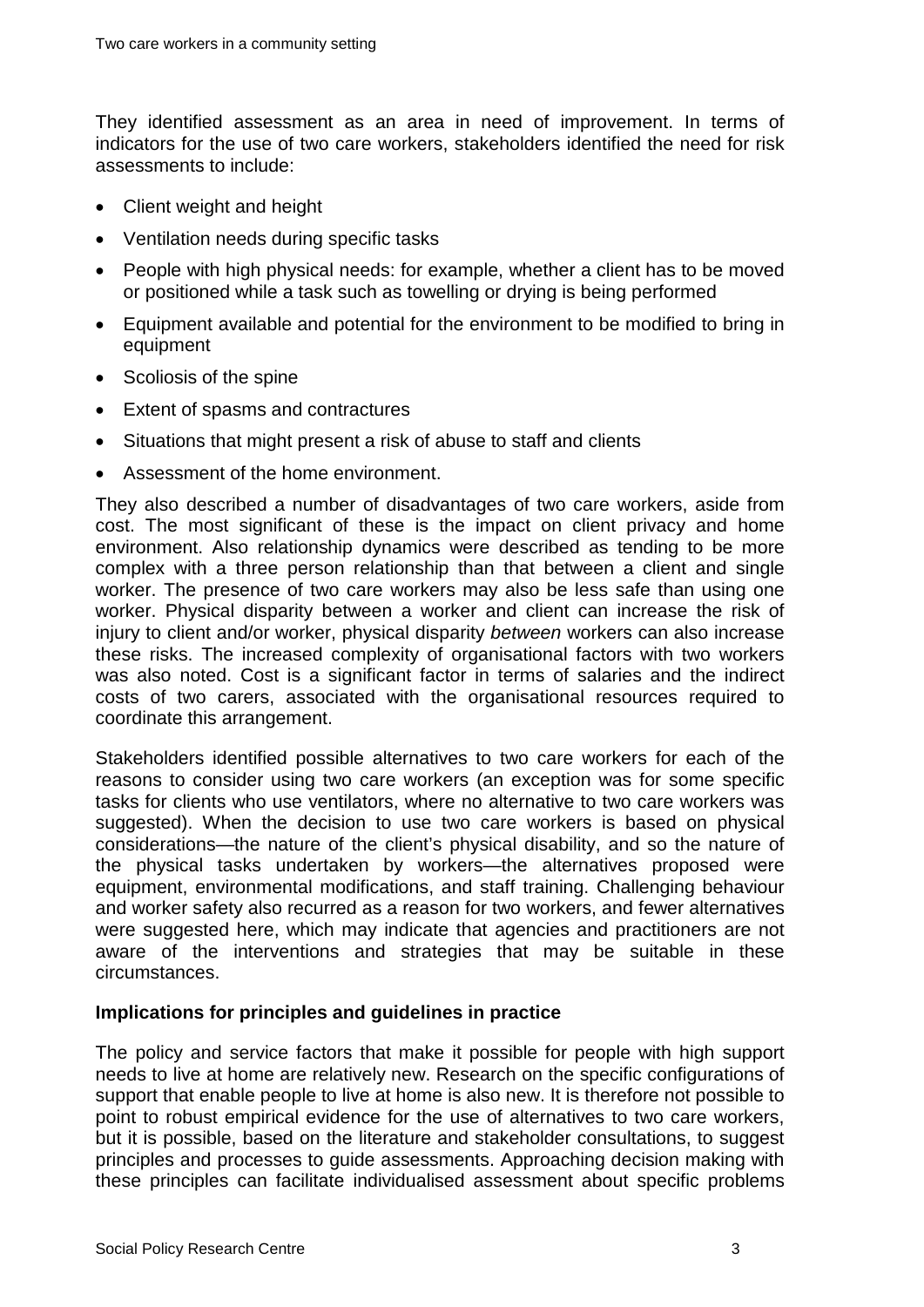and solutions, and address both the actual and perceived benefits and risks of two care workers.

The principles to make decisions about alternatives to two care workers relate to:

- client and worker safety
- meeting the needs of clients and
- ensuring that both clients and workers feel secure.

Some of the alternatives to two care workers relate to training and equipment. Other alternatives relate to better systems of support for workers and clients, to address the anxieties about the use of single workers. Evidence on multidimensional strategies for safety and injury prevention include risk assessment, education and training, environmental modification and monitoring systems. Management processes such as team management structures to provide peer support for validation and learning can address isolation and confidence of workers. Such strategies are also opportunities to follow the principles of person centred planning, by building a team in which the client's specific needs are at the centre, and in which communication, training and support for staff are based on these needs.

Risk management is an important consideration for agencies, particularly in relation to the risk of client and worker injury. Addressing the responsibilities of agencies to minimise risk, and adapting the sometimes inflexible systems in which risk assessments are devised, can avoid a simplistic two care worker response to risk management.

The report summarises the principles and strategies for making decisions about needs and alternatives to two care workers. It lists principles behind decisions about the use of two care workers, as identified in the literature and stakeholder consultation. It also identifies strategies for addressing these principles, which may provide alternatives to the use of two care workers. These high-level strategies are also derived from the literature and consultation. They are a summary of principles and possible strategies, and are not intended as a resource manual or user guide for practitioners. The accompanying guidelines to this report serve that detailed function instead.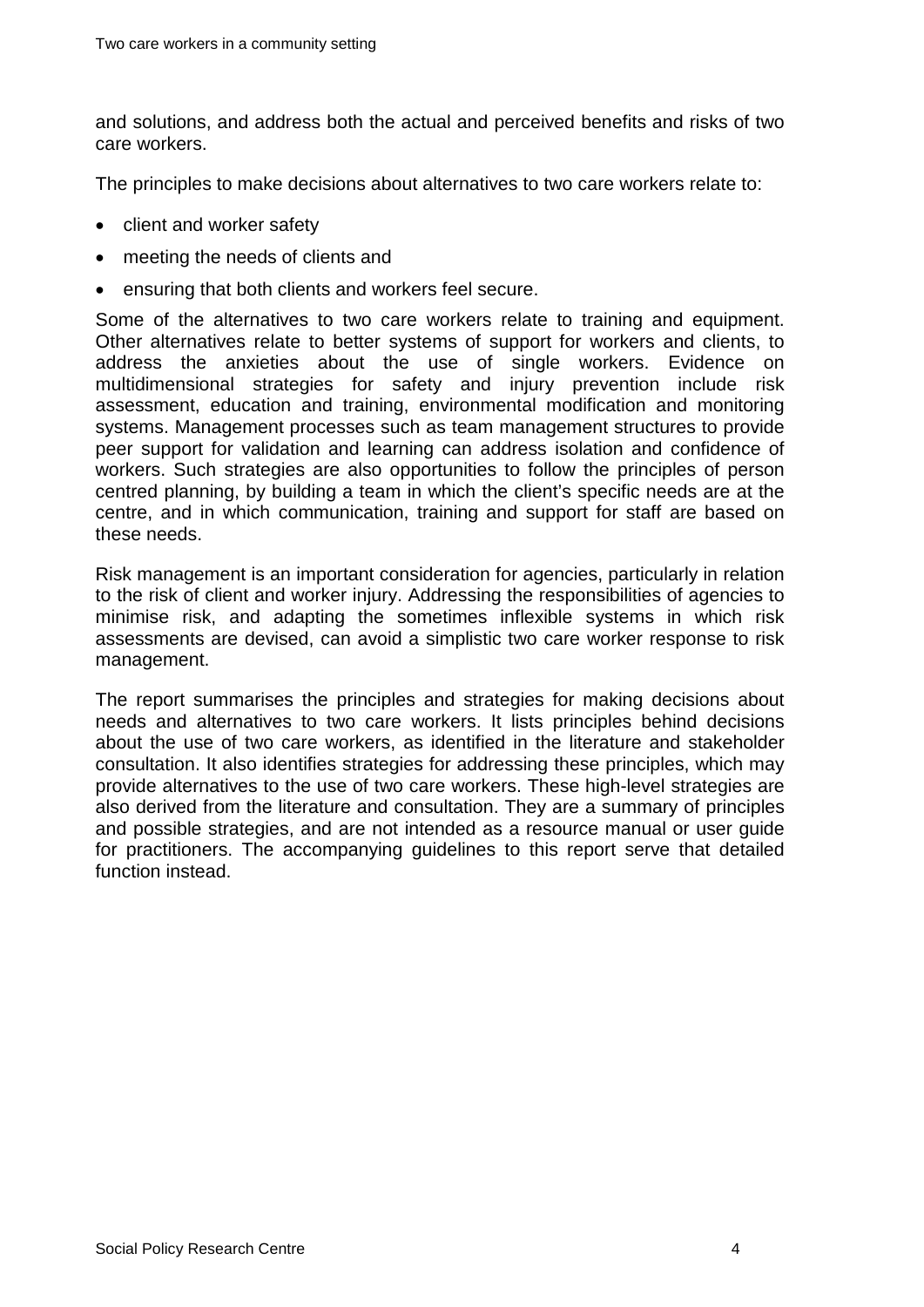## <span id="page-9-0"></span>**1 Introduction**

The Attendant Care & Physical Disability Unit (ACPDU), Ageing, Disability and Home Care (ADHC), Department of Family and Community Services NSW commissioned the Social Policy Research Centre (SPRC) at the University of New South Wales to undertake a project initially entitled 'When are two care workers needed in a community setting?' This is the draft final report of the project, incorporating the literature review and data from stakeholder interviews. Guidelines for service providers are a separate document with specific considerations for determining the need and alternatives to two care workers.

ADHC wishes to explore approaches to two person services: to understand how services are currently operating, both within the Attendant Care Program (ACP) and the High Needs Pool (HNP), in a community setting, and in hospital and other like settings; to assess the reasons for and the risks of using two workers; to establish the possible use of equipment and technological solutions and their cost; and to develop appropriate training packages and guidelines.

#### <span id="page-9-1"></span>**1.1 Background**

The ACPDU administers two high-level in-home support programs, the ACP and the HNP. Both these programs assist individuals to live independently in their own homes by providing a high level of personal care support. Support is defined as 'high level' when it is required for more than 15 hours per week. Both programs are capped at 35 hours per week, but since April 2009 ACP clients have been able to access recurrent funding for between 36 and 50 hours per week (Level 2) if they satisfy certain criteria.

The use of two care workers to perform a task in a community setting is an important issue because it can result either in a reduction of the amount of face-toface service the client receives, or in a doubling of the cost of the service. Agencies are concerned about the safety of both clients and staff, and they are also concerned about workers' compensation claims, especially as the average age of the community care sector workforce tends to be higher than the workforce in general. Health and Community Services are one of ten industries that experience injury incidence rates higher than the New South Wales average with 5,638 incidents per year. It also ranks second behind manufacturing with high incidence rates for workplace injuries for women (Workcover NSW 2010) The incidence of over-exertion accidents and musculoskeletal disorders among female attendant care workers in Sweden was found to be higher than among nursery-school workers and employed women in general (Ono et al, 1995); and a Canadian study (Alamgir et al, 2007) found that attendant care workers had even higher rates of injury than nurses. Employers have to decide the nature of the risk to their workers and implement safe work practices as appropriate. Using two care workers, especially in relation to heavy manual loads, is seen as one mechanism to reduce the risk. However, although the responsibility lies with each employer, it also has implications for funding bodies of cost implications in a fixed budget context. It is also recognised that there is a higher demand for ongoing disability support than available resources can provide.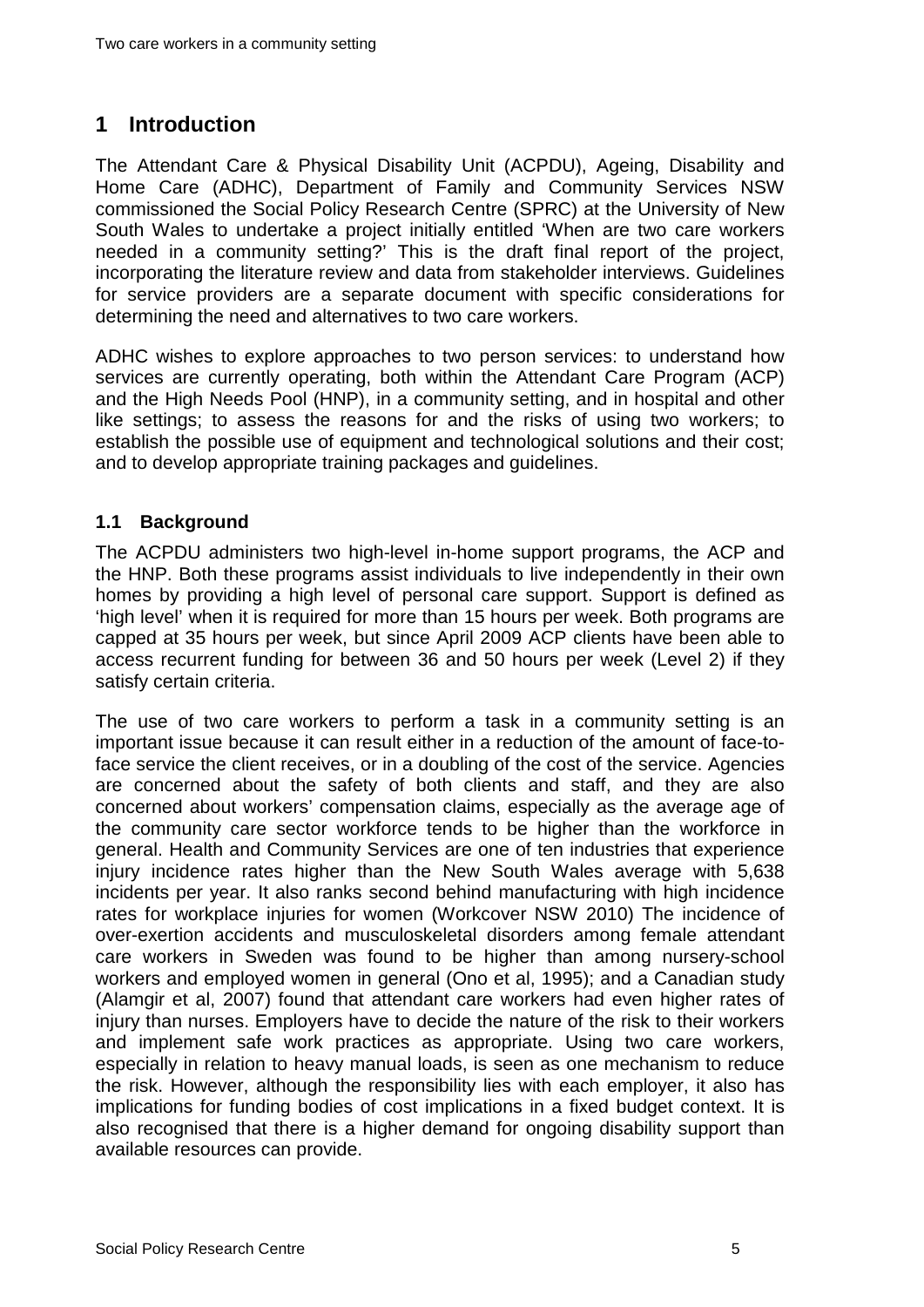Using two care workers can have negative effects on managing support programs with capped resources. In-home support can become unviable for some people if the maximum allocation of hours per week is depleted by two care worker shifts and is therefore insufficient to meet the client's care needs. In addition, the effect of requests for additional hours to cover two care workers can be the opportunity cost to remaining resources available for other people requiring support. Consequently, it is important to be able to establish processes to identify alternatives to two care workers and to identify specific circumstances when additional hours for two care workers are required because no alternatives are available.

The use of two care workers in a community setting is an important issue for ADHC because of implications for safety clients and staff, risk management, workers compensation, cost, flexibility in service delivery while coordinating available care workers, preferences and impact on clients and families.

Moreover, the second five-year stage of the NSW government's 10-year plan to transform the disability services sector in NSW, *Stronger Together*, expands person-centred approaches across the sector. The aim is to ensure that people with a disability are at the forefront of the decision-making and choices that affect their lives, including choices about methods to meet their support needs, managing care worker responsibilities such as work conditions and safety for workers and the person receiving support. This means that there is a need for better information on the use of two care workers, and alternatives to two care workers, in order to allow clients the capacity to make informed choices about their support needs.

Standards of quality relevant to the research project include disability standards, occupational health and safety standards, worker conditions and other industrial relations standards.

#### <span id="page-10-0"></span>**1.2 Project objectives**

The project objectives were:

- to develop an understanding of the ACP and HNP and the issues that arise if a two person service policy is employed by service providers in a community setting
- to conduct a review of literature and policies regarding the employment of two person service in hospital and other like settings as well as in the community
- to consult with key stakeholders to identify and develop an understanding of the issues relating to the need for two workers in a community setting from various perspectives
- to research and review information about available equipment and technological solutions that may reduce the need for two workers, and the costs relating to the assessment, purchase and maintenance of any identified equipment and technological solutions
- to provide appropriate recommendations and develop a clear set of indicators around situations in a community setting where it is appropriate to use two workers and outline the associated reasons and risks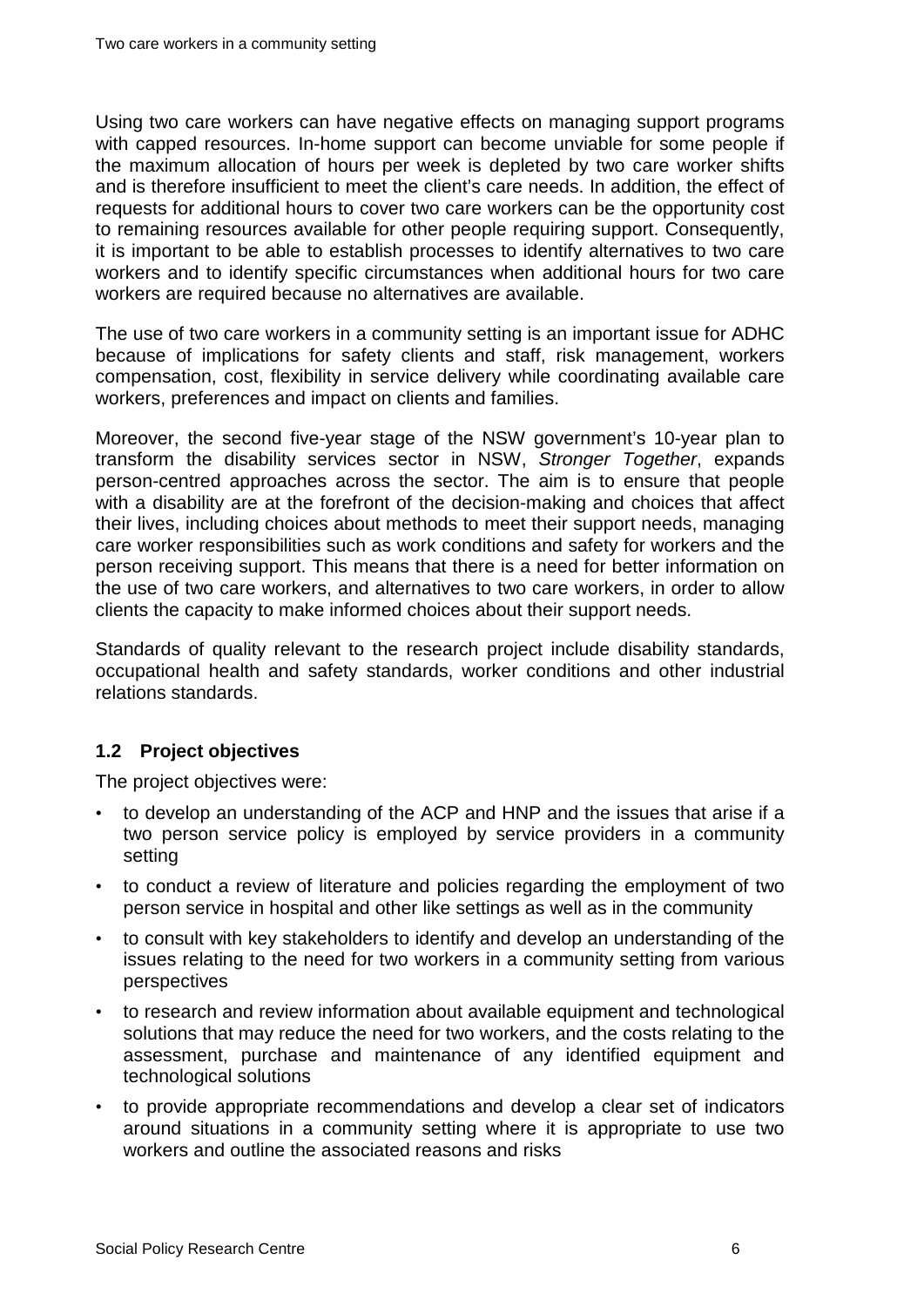- to develop appropriate manual handling competencies and a training package for use by service providers when training care workers
- to develop a guide for service providers that contains information about use of two workers, and how to identify and communicate these risks when requesting additional hours
- to redevelop the ACP and HNP Request for Additional Hours form into a format that can be easily completed by service providers when requesting additional hours due to the need for two workers.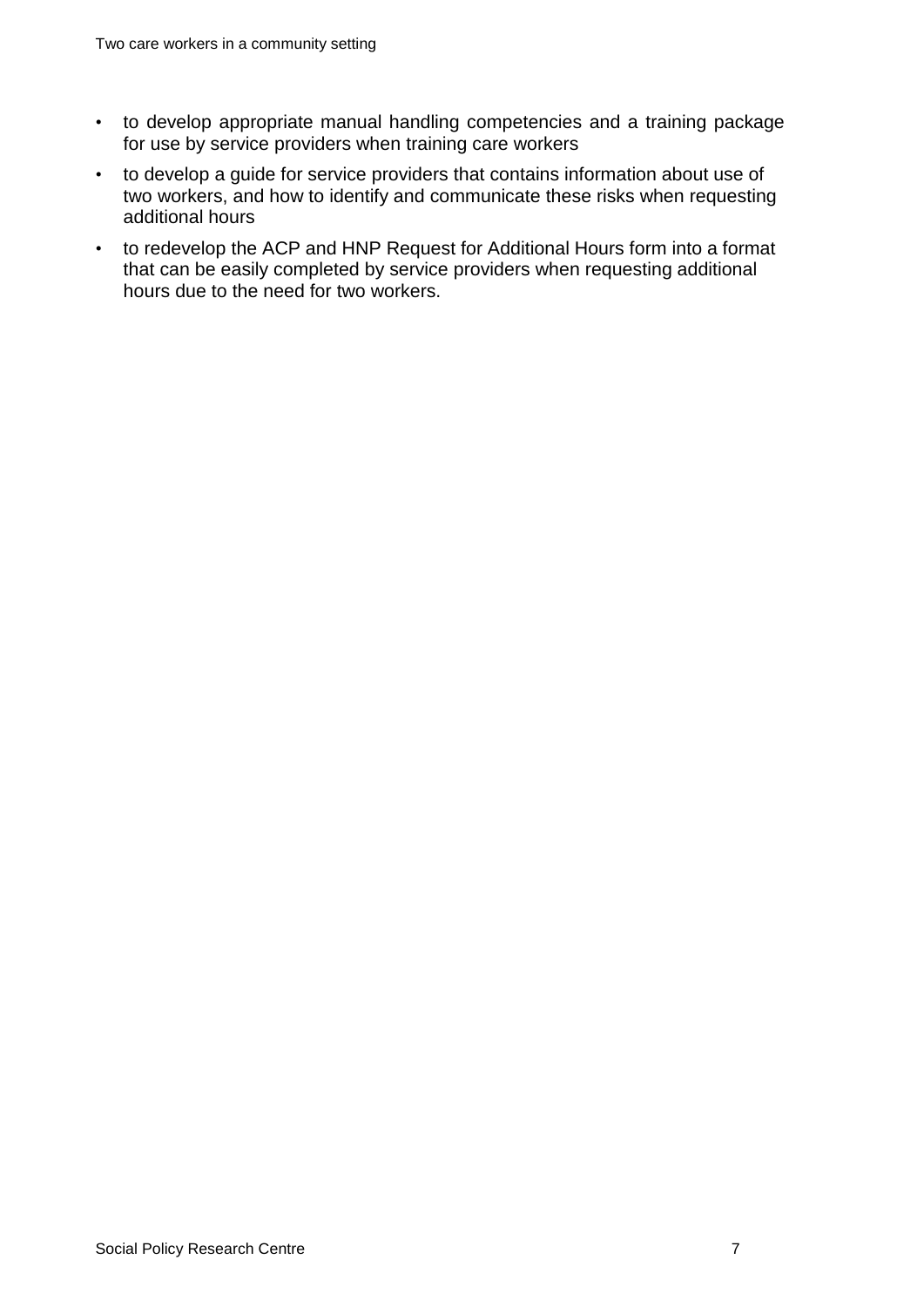## <span id="page-12-0"></span>**2 Method**

#### <span id="page-12-1"></span>**2.1 Literature and policy review**

We conducted a literature and policy review on

- reasons, risks and consequences of two care workers practices in community and other settings (safety, cost, responsiveness to client needs, worker satisfaction)
- alternatives to two care worker practices in community and other settings (training, assessment, equipment, technology and practices) and the costs.

#### <span id="page-12-2"></span>**2.2 Stakeholder consultation**

In the second phase of the research, we consulted with a range of stakeholders [\(Table 2.1\)](#page-12-3). ADHC made contact with clients, family members, service providers, advocacy and service peaks and government representatives. Contact details were provided to the research team after consent was given to participate. The project had UNSW ethics approval (HREC 11324).

Semi-structured phone interviews were conducted October 2011 to January 2012. Consultation topics included the reasons for using two care workers, principles to guide their use, alternative approaches, changes over time in the use of two care workers and assessment processes.

#### <span id="page-12-3"></span>**Table 2.1: Research sample**

|                                          | Number of people |
|------------------------------------------|------------------|
| <b>Clients</b>                           |                  |
| Family members/informal carers           |                  |
| Workers and managers (service providers) |                  |
| Government                               |                  |
| Advocacy and service peaks               |                  |
| Other (assessment, insurance)            |                  |

The clients who participated in the consultation interviews had different experiences of care workers. Four had no experience of two care workers, and four had current or previous experience with two care workers. Of those with no experience, one client was living in group accommodation and reported on his flatmates' experience of two care workers, and three were in the Attendant Care Program.

The sample of clients also reflected diversity in terms of gender, metropolitan/regional locations and lifelong/acquired disabilities. The sample had less diversity in terms of age, with most clients in their 40s or 50s, although there was one family member of a teenager with a disability.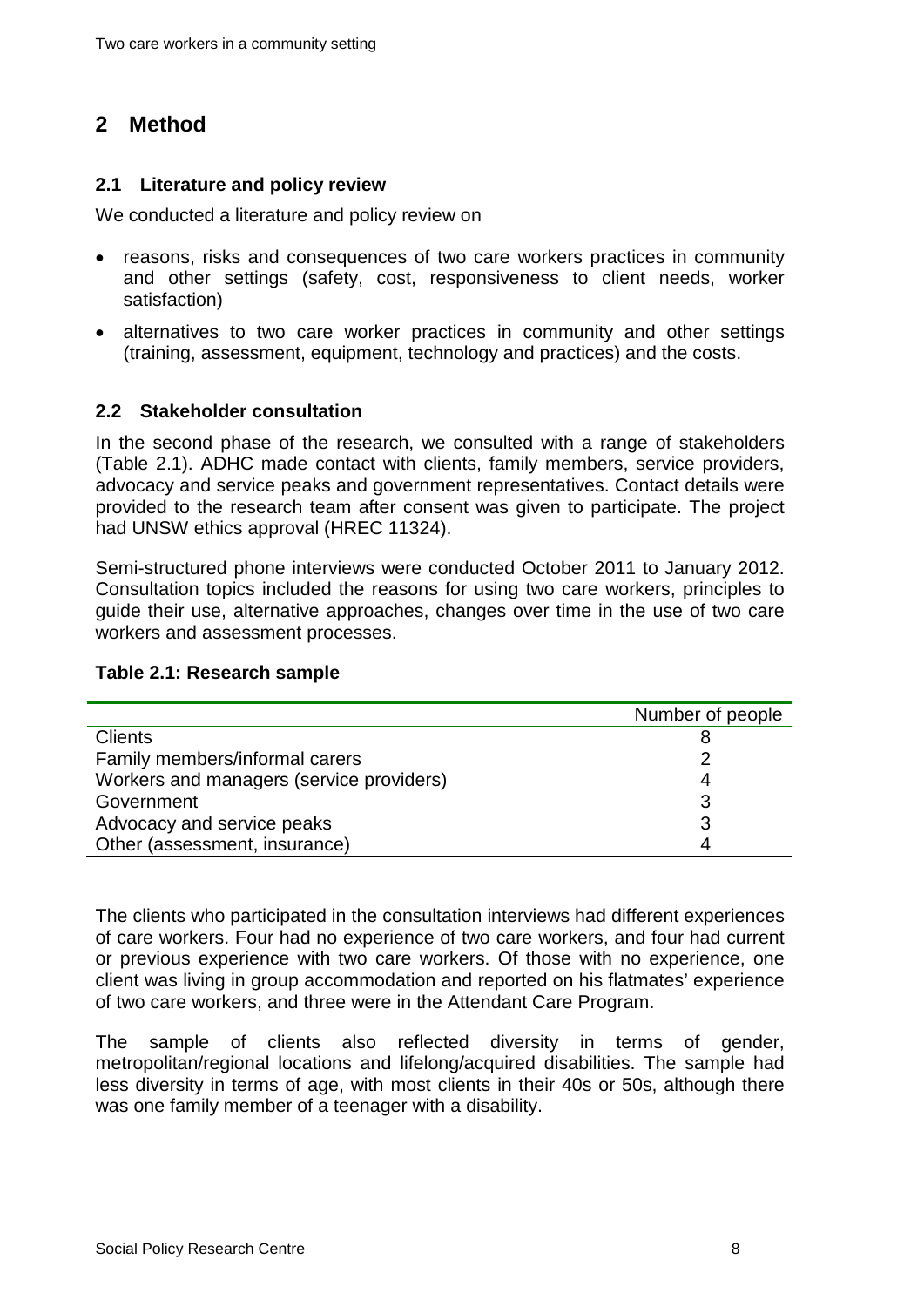#### <span id="page-13-0"></span>**2.3 Steering committee**

Another source of data was the project's steering committee, which was constituted to provide advice and feedback on the project's methodology and findings. The steering committee was made up of representatives of consumer, policy and service delivery organisations: Northwest Therapy, ADHC Manual Handling Unit, Brain Injury Association of NSW, Attendant Care Industry Association, Physical Disability Council of NSW, Spinal Cord Injuries Association, Just Better Care Community Services, Australian Home Care Service, Lifetime Care and Support Authority, MS Australia, Cerebral Palsy Alliance.

#### <span id="page-13-1"></span>**2.4 Limitations and caveats**

The sample for the consultations was very small, and participated after nomination from ADHC. The views of participants cannot be generalised, as it is not possible to know how representative their experiences and opinions are.

In particular, there are limitations to the client sample in terms of age, as indicated above, and limitations in that most clients (except one) had a physical disability. Given the issue of challenging behaviour reflected in this report, not including other disability types is seen as a limitation.

Further, there are limitations to the care worker sample. Two care workers were interviewed in this sample. This number did not allow full reflection of a range of issues for and characteristics of care workers that may affect their perspective on the two care worker issue, such as their own size and strength, type of training, type of agency, experiences in service provision and philosophy of service or care. Future research could address these limitations.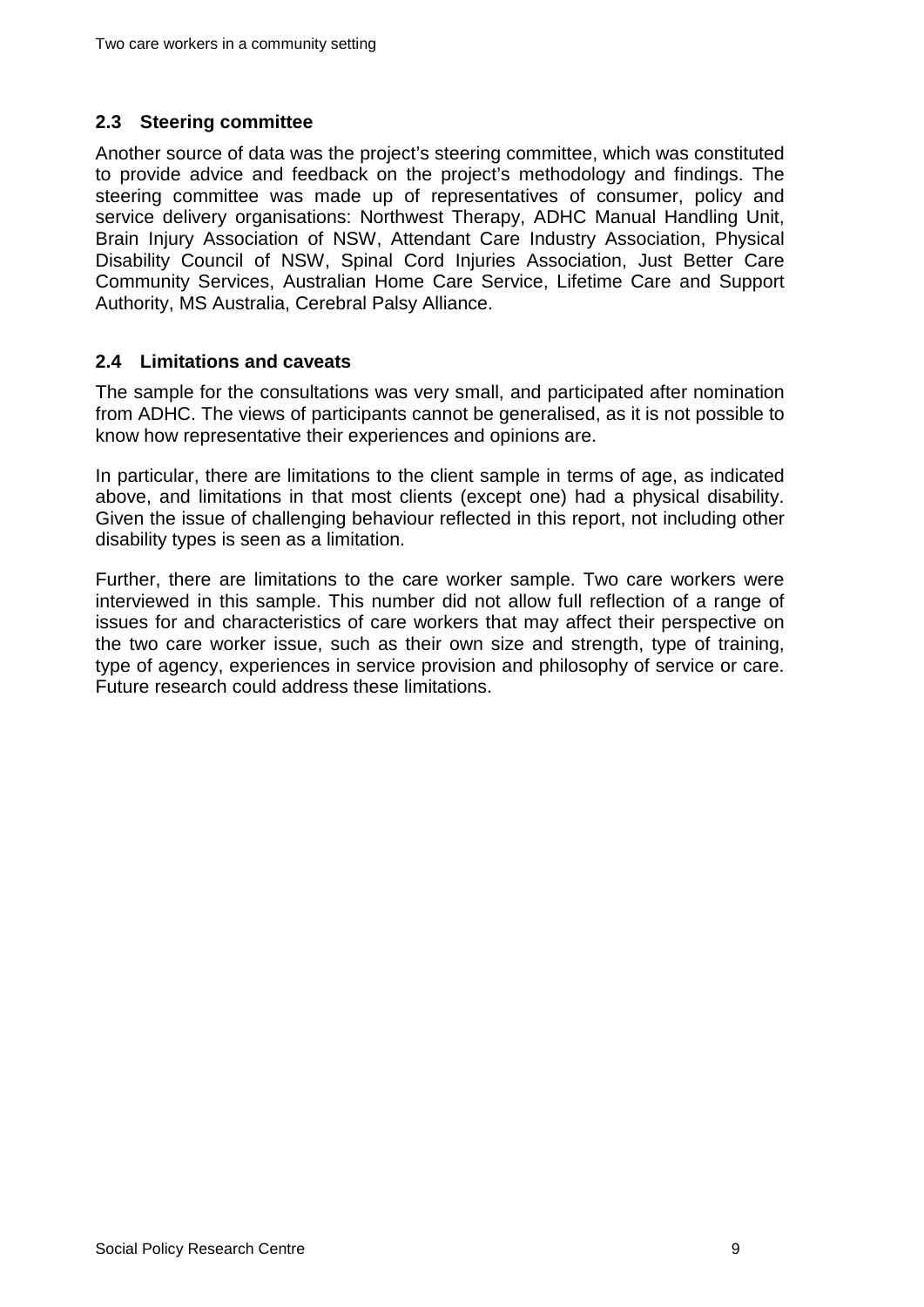## <span id="page-14-0"></span>**3 Literature and policy review**

#### <span id="page-14-1"></span>**3.1 Definitions**

The expansion of the research to when are two or more attendant care workers needed to work at the same task at the same time in a community setting focused on identifying the occasions on which any increase in service hours is justified because there is no viable alternative.

The inclusion of the term 'two or more workers' is a response to the discussion in the literature about OH&S issues in the healthcare workforce that occurs in the context of institutional care – hospitals, aged care and long-term care facilities – where there are many members of staff present all the time. In that context, questions about whether tasks should be performed by one or more people make reference to more than two staff members.

Mention of the fact that the two (or more) employees are working 'at the same task' and 'at the same time' involves a further clarification. Simply referring to 'two (or more) workers' is not sufficiently precise. Clients are often served by more than one worker. For example, ADHC's guidelines for manual handling risk management in community care (DADHC, 2006: 18) notes that a client could have up to 10 staff working in their home, counting night shift, weekend staff and casual staff as well as the client's usual worker(s). However, these staff do not all work at the same time.

The attendant care worker is usually the sole worker providing assistance at any one time for the person with disability. For example, the fact that only one staff member is to be provided per service is emphasised in the assessment procedures of Personal Attendant Care Inc (PAC, 2009b), a charitable non-profit organisation in Ontario, Canada; and the wording of their health and safety regulations in relation to lifts and transfers (PAC, 2009a) makes it quite clear that services are being carried out by a single worker.

Working singly is recognised as one of the organisational aspects of the job that can increase the level of risk. In their *Health and Safety Guidelines for Home Care Workers*(UNISON, no date), Britain's largest public sector union commented that 'As lone workers, home care workers can be particularly vulnerable as they are isolated from other workers and cannot easily liaise with colleagues'. Again, the Queensland Government's *Code of Practice* for manual tasks involving the handling of people (Queensland Government, 2001) acknowledges that working singly means that a worker cannot call on another person for assistance or use team-handling. However, there is no suggestion that the risks should be managed by supplying two workers where the task has traditionally been done by one.

It may sometimes be necessary, of course, for two people to be available for the same task at the same time, and a number of examples are given in what follows. However, each of these examples involves a particular situation and there is no suggestion that the use of two workers should be made into a mandatory requirement across the board, e.g. whenever there is a hoist involved, without the need to consider each case on its merits.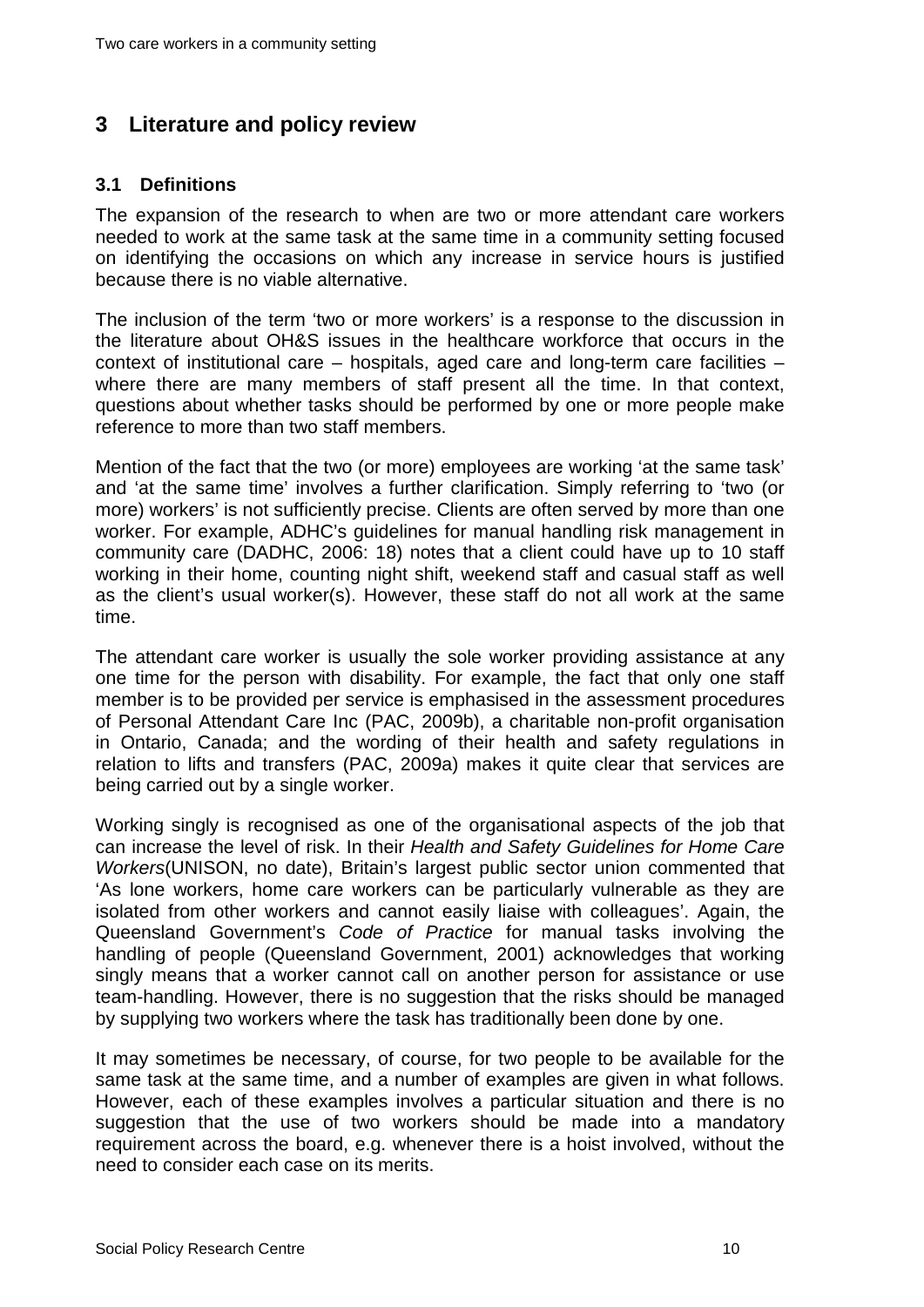The review found that the usual context within which the use of two person care was mentioned involved issues around the lifting, moving and transferring of clients, risk assessment and safe handling. There are situations other than clienthandling which could also call for two or more workers to work together. For example, isolated or remote work might require using two workers rather than one (SA Government,  $2009$ ),<sup>[1](#page-4-0)</sup> as might situations where workers are likely to encounter violent or aggressive behaviour. WorkSafe Victoria (2006: 39), for example, recommends that at least two employees be allocated to visit a home where there is a known history of aggressive or violent behaviour. Community mental-health workers in particular have been found to experience high levels of aggression in the course of their work (96% in one study) (Fry et al, 2002), although not necessarily in the form of physical violence. The researchers attributed this high level of aggressive incidents to the failure of workers to report the incidents (because staff regarded them as a normal part of the working day), and to inadequate staff-safety training for community mental-health settings. UNISON (no date) mentions a number of other situations where working alone can put workers in a vulnerable position: if they are perceived to be carrying money, drugs or valuable equipment; accidents or emergencies arising out of their work; inadequate provision of rest, hygiene or welfare facilities; violence from clients or members of the public; and manual-handling incidents.

The risk of allegations of abuse has also been suggested as a reason for having two care workers work together. One domiciliary care worker posted a question on a Yahoo Answers website<sup>[2](#page-15-1)</sup> asking if he was required to use the communal showers with his client at a gym he attended with the client. The person who answered said 'no', because it might put him in a compromising position. This person then went on to say that, as a result of allegations against nurses in the aged care facility where this person was employed, nurses now worked in pairs, especially when they were working with someone of the opposite sex or with those people known to be likely to make false claims.

However, these other areas of concern received far less attention in the literature than the manual-handling of clients and OH&S concerns about musculoskeletal injury of care workers, predominantly of nurses in an institutional setting.

#### <span id="page-15-0"></span>**3.2 Community setting**

This review uncovered very little mention of two person care in the community care literature, either in the 'grey' literature from government and other agencies or in the academic literature, and nothing on two person care (or care by more than one person) as a separate issue. When two person care is mentioned, it is not distinguished from one person care, although the reason for the presence of more than one worker can sometimes be deduced from the context. Part of the reason for this might be that community services in general are under-researched (Fleming and Taylor, 2006) – most of the research has been done in institutional settings. Little work has been done on the health of attendant care workers in comparison

<span id="page-15-2"></span><sup>&</sup>lt;sup>1</sup> See also the HACC/ADHC work-safety advice on working alone or in isolation: http://www.haccohs.adhc.nsw.gov.au/common\_risk\_areas/working\_alone\_or\_in\_isolation <sup>2</sup> http://uk.answers.yahoo.com/question/index?qid=20100722040331AAMgaxk.

<span id="page-15-1"></span>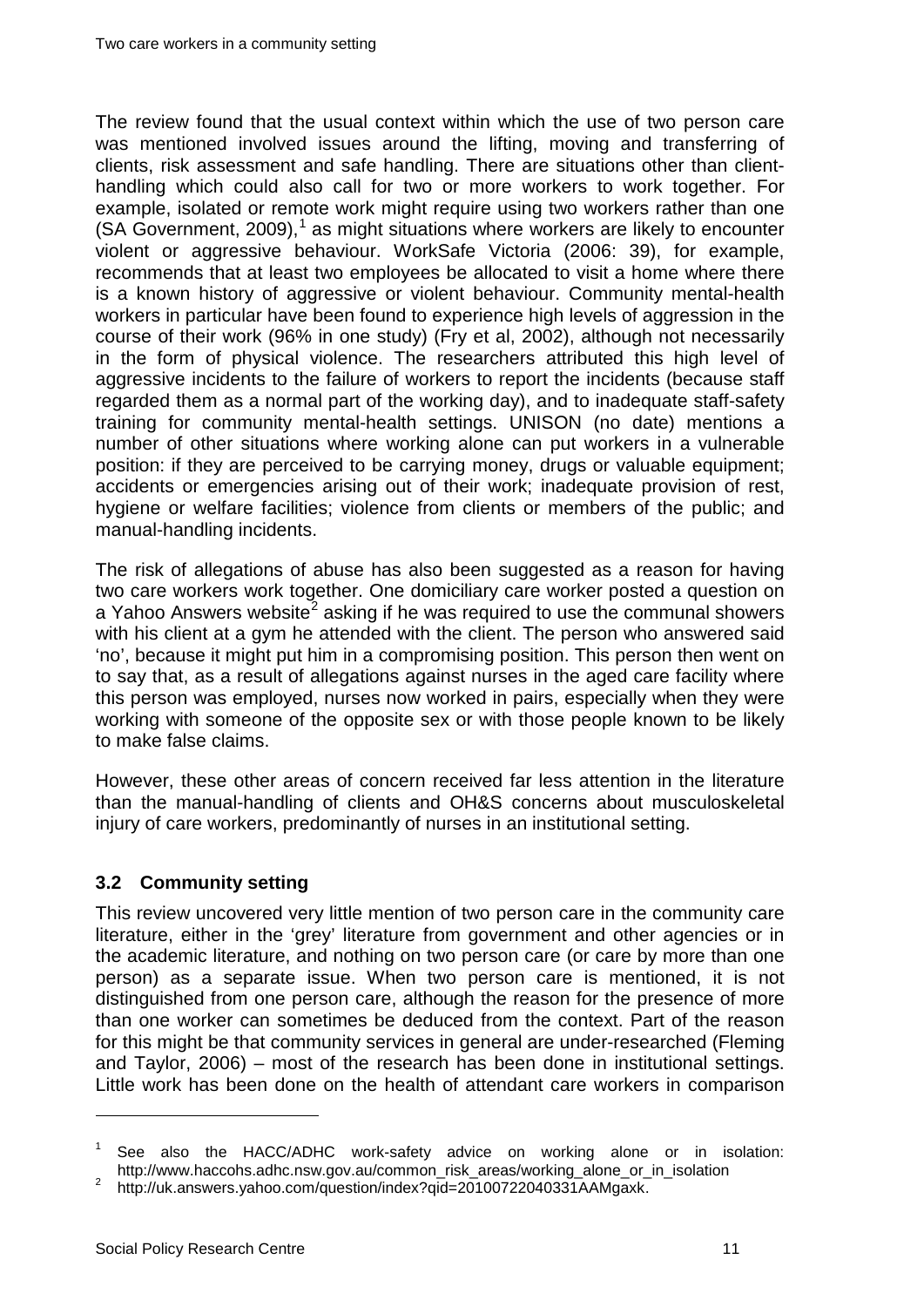with nursing staff in hospitals, even though work in private homes entails many of the same risks as institutional health care, as well as extra burdens because the work environment is uncontrolled and less standardised (Ono et al, 1995). (There is some Swedish research on ergonomic risks to home care workers – see section 2.4 below).

The review did not uncover any instances where two person care was mandated in specified circumstances across the board, for example, when hoists were being used. The Victorian NW Residential Support Services guidelines on manual assistance to people in residential care (2001), for example, do not even mention two person care. Instead, recommendations refer to the need for assessing each particular case as it presented. A manual-handling care plan for each person is the recommended procedure. These guidelines state that the plan should indicate the specific manual-assistance techniques the support worker should use for particular activities. They also specifically forbid the use of particular lifting techniques (except in an emergency), i.e. shoulder lift, cradle lift, top-and-tail lift, and lifting a resident up from the floor on one's own. But they do not specify any situations where two support workers should be used (Victorian NW Residential Support Services, 2001). Similarly, although the UK Department of Health's national minimum standards specify that 'two people fully trained in current safe handling techniques and the equipment to be used are … involved in the provision of care', this is only the case when the need has been identified from the manual-handling risk assessment(UK DoH, 2003).

#### <span id="page-16-0"></span>**3.3 Institutional setting**

Most of the literature on safe client handling, and on the risks of injuries to staff, refers to institutional care – hospitals, aged care facilities – rather than to community settings, e.g. the O'Shea No Lift System (see below), O'Shea and Hennessey's Handbook for WorkSafe Victoria, *Transferring People Safely* (O'Shea and Hennessey, 2009), which was produced specifically for use by Victorian employers in health and aged care settings.<sup>[3](#page-15-2)</sup>

Nonetheless, some of the institutional setting literature also applies to care in the home. As all healthcare workers who perform physically demanding client-handling tasks as part of their jobs, whether they be nurses or attendant care workers, are at high risk of developing musculoskeletal disorders (Waters and Rockefeller, 2010). WorkSafeBC in Canada (2006) also noted that much of the content of their clienthandling guide for staff in long-term and acute care settings would apply to other workplaces where care workers manually handle clients, such as community care.

<span id="page-16-1"></span><sup>3</sup> See also: Matz, no date; Engkvist et al, 2000; Keating et al, 2002; Haiduven, 2003; Collins et al, 2004; Martin et al, 2004; WorkCover NSW, 2005; APTA, 2006; WorkSafe Victoria, 2007; Rockefeller, 2008; Jung and Bridge, 2009; Kutash, 2009; Kutash et al, 2009; OSHA, 2009; Saracino et al, 2009; Springer et al, 2009; http://www.health.vic.gov.au/nursing/promoting/back\_injury (Vic Nurses Back Injury program).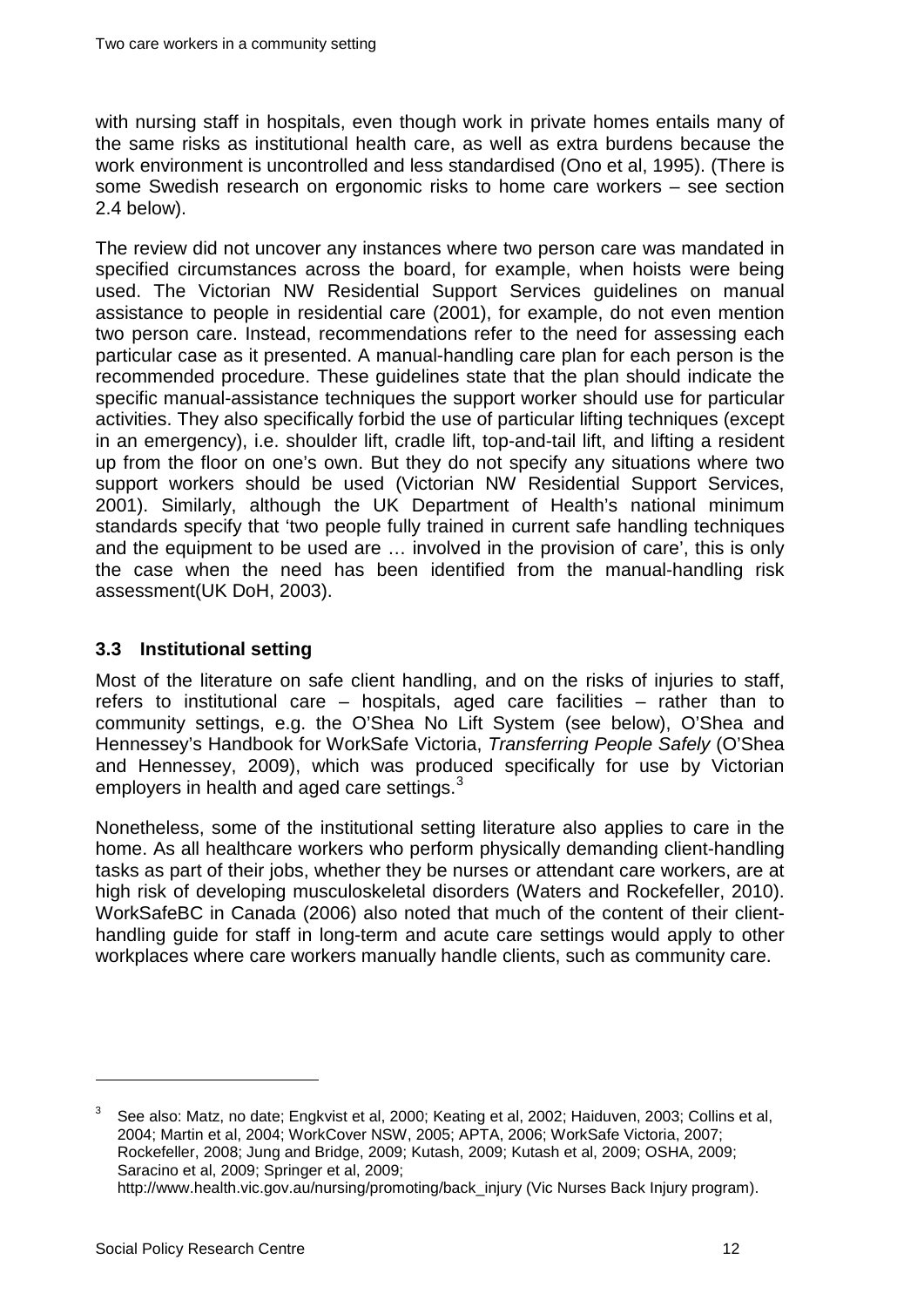#### <span id="page-17-0"></span>**3.4 Risks among attendant care workers**

A number of Swedish studies have investigated the risks among attendant care workers, mainly ergonomic, that could lead to early retirement or permanent work disability. Brulin et al (1998, 2000) investigated several exposure factors for complaints in the shoulder/neck and low back areas among female attendant care personnel. They found that 'standing in forward-bent and twisted postures' was a risk factor for both upper back (shoulder and neck) pain and low back pain. In the case of upper back pain (but not lower back pain) the risk increased when people who used this stressful posture also reported that they had 'no possibility of influencing the planning of work'.

Torgén et al (1995) investigated physical work load, physical capacity, physical strain and self-rated health among elderly attendant care aides (aged between 45 and 65). The study found that attendant care work is characterised by long periods of standing and walking, and that postures potentially harmful for the low back and shoulders occurred frequently. The study also found that cleaning was the most strenuous task, that the aides very seldom did any lifting, and that they mostly worked alone.

Delve et al (2003) found that the most important risk factors in the work environments of attendant care workers (and among nurses and occupational therapists) were poor ergonomic/lifting conditions, time pressure, and lack of professional caring technique. This latter factor involved workers becoming too emotionally involved with the people they were caring for and hence failing to keep a professional distance. Aronsson et al (1998) also found that, in addition to the relatively well-known problems of the physical demands of the job, psychological aspects – in particular, the relationship between helper and client – played a major role in excluding people from the attendant care workforce.

Johansson (1995) compared the workloads and musculoskeletal symptoms of attendant care workers with those of a comparison group of municipal employees, and found higher rates among the attendant care workers. It was the combination of high physical workload with a poor psycho-social work environment which produced the greatest differences between the two groups in incidence of neck and shoulder symptoms (also Ono et al, 1995).

#### <span id="page-17-1"></span>**3.5 Policy for attendant care workers**

The legislative context for occupational health and safety is the *Work Health and Safety Act* (2011), it provides that the health and safety duties of employers and businesses are the responsibility of the person conducting a business or undertaking. This requires that service providers must fulfil its health and safety duties to anyone who may be affected by its operations, including volunteers. Service providers have an absolute duty to take all reasonably practicable steps to ensure the health and safety of workers and other persons impacted by the business or undertaking. Reasonably practicable steps means those available ways of eliminating or minimising the risk of injury after having considered a number of relevant matters together, such as the likelihood and severity of the risk and the means to control it, weighed against the costs associated with eliminating or minimising the risk (WorkCover 2011).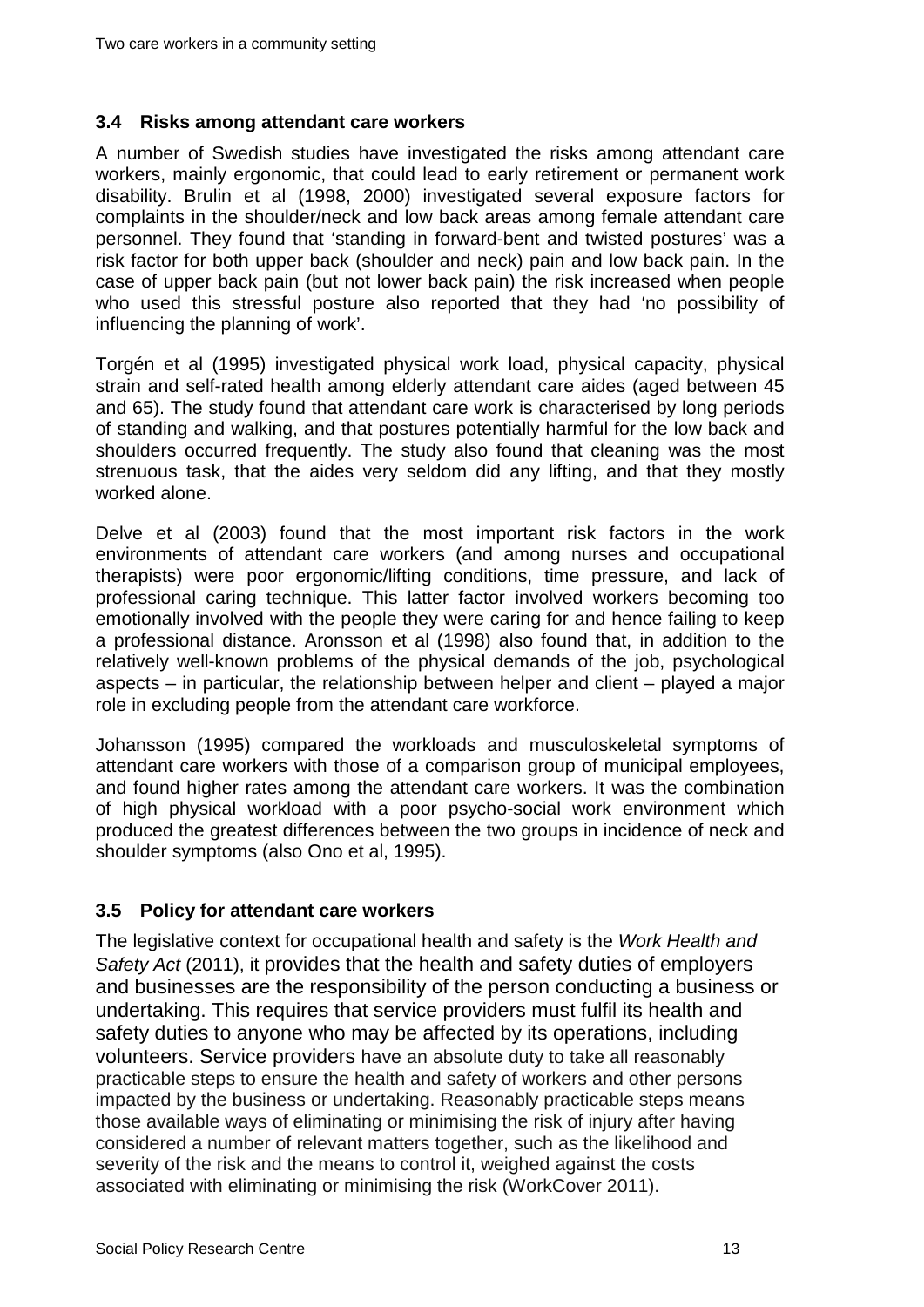Legislation has not been clear who is responsible for the condition of the premises when the private home becomes a workplace as in the case of attendant care. Most service providers hold clients responsible for maintaining safe premises, and include that in their service agreements as a condition for the provision of services. However, a better approach is for services providers, workers and clients to work in partnership to consider the risks and how to best address them, and a formal framework to guide collaboration is useful (DADHC, 2006).

In NSW (and elsewhere) the key features of a client-handling policy are:

- that workers are not to manually move a client's body weight, either wholly or in part, unaided
- that mechanical equipment must be used if a client has to be moved and
- that manual lifting is to be used only in extreme circumstances, either in emergencies or when all other methods have failed (DADHC, 2006).

The NSW government, through ADHC, has developed a manual handling policy for disability and community care supported by *Best Practice Guidelines* for manualhandling risk management (DADHC, 2006). There was a review of the manualhandling training programs of the Home Care Service of NSW, a statutory corporation and the largest provider of home-based care in NSW. In January 2005, ADHC introduced a program using occupational therapy manual-handling advisors to conduct expert risk assessments with a view to eliminating high-risk tasks from staff routines. The program targeted sites with high exposure to manual handling risk and a history of manual-handling incidents and injuries. Manual-handling injuries and the costs associated with them have been reduced since 1997/98(WorkCover NSW, 2006).

There is general agreement at the policy level that team lifting as a way of dealing with manual handling risks should be used only as a last resort. The NSW *Occupational Health and Safety Regulation 2001*, for example, emphasises the importance of achieving risk control by means other than team lifting, as far as is reasonably practicable. ADHC's 'DisabilitySafe' website<sup>[4](#page-16-1)</sup> stresses the same point, suggesting a number of other ways of controlling manual handling risks, e.g. by modifying the work environment or the design of objects, by providing mechanical aids, by ensuring staff are adequately trained. (See also: WorkCover NSW, 2004; WorkCover NSW, 2006).

The Queensland Government's *Code of Practice* for manual handling tasks (Queensland Government, 2001) also says that team handling should only be used when there is no other solution. The authors go further to say that team handling itself involves a number of risks, namely:

- inexperience in team members
- unequal sharing of the load

<span id="page-18-0"></span><sup>4</sup> http://www.disabilitysafe.com.au/hazards-risks/manual-handling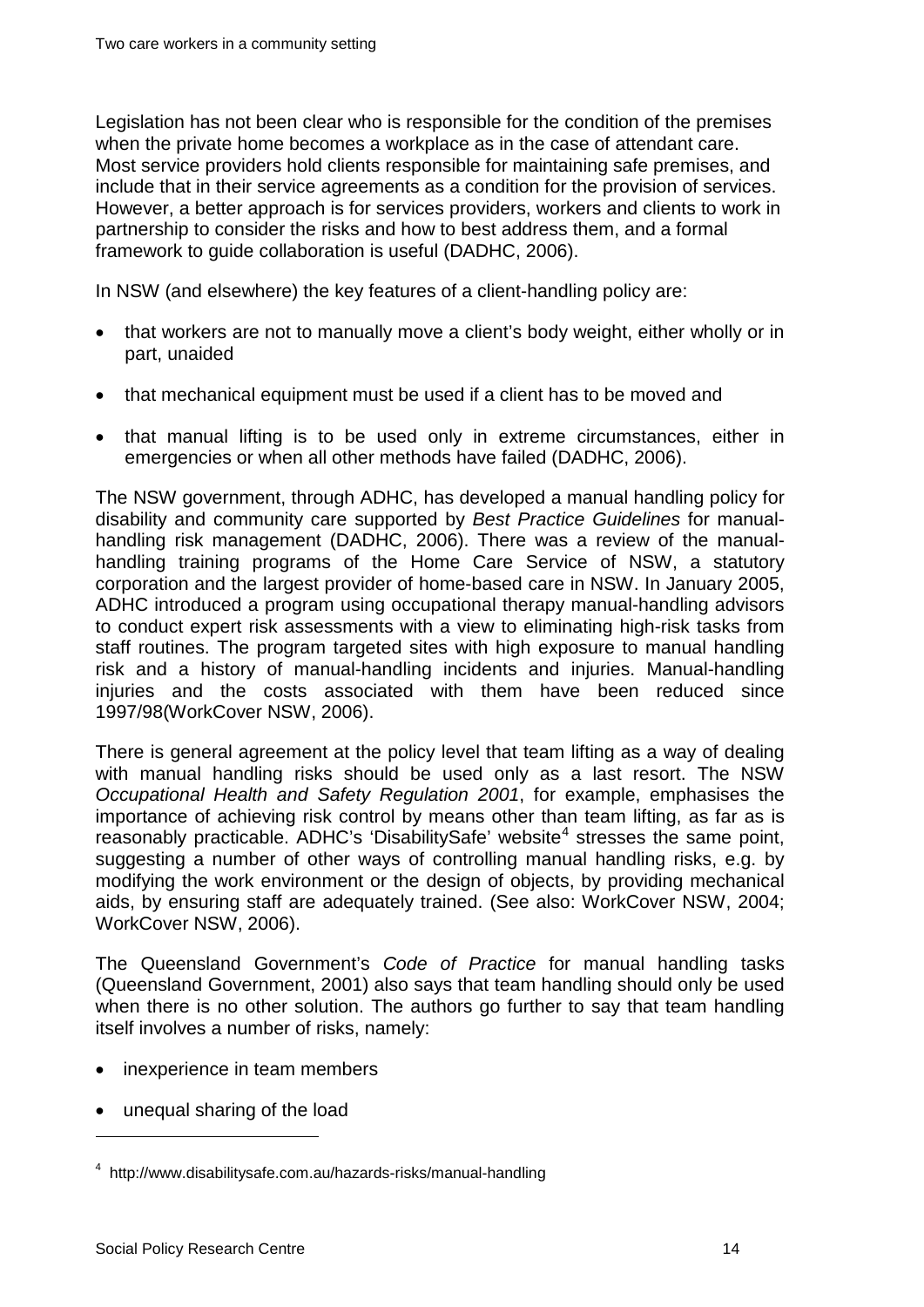- different capacities and physical dimensions of team members
- different degrees or timing of force exerted by different team members
- loss of coordination due to adjustments made to fit in with other team members
- heavier loads on team members at the lower end of steps or slopes
- unexpected load increases or changes in balance due to one team member losing their grip and
- 'social loafing', whereby some team members carry the bulk of the load because others are using minimal effort.

On the whole these studies did not suggest that employing two people instead of a single worker might be a solution to the problem of musculoskeletal injuries or other health problems among attendant care workers. However, Delve et al (2003) did tentatively suggest 'co-working' in clients' homes, as partial compensation when there were no lifting aids and/or there was a bad working environment.

#### <span id="page-19-0"></span>**3.6 When two or more care workers are used**

This review found a number of instances where two care workers were used. Unfortunately, the sources did not give reasons for the practice. One example is Care UK, $<sup>5</sup>$  $<sup>5</sup>$  $<sup>5</sup>$  a large for-profit health and social care provider of attendant care</sup> services for a range of people including those with physical disabilities, as well as operating nursing and residential homes for older people. In partnership with local authorities, they provide an 'outcome-based dual assist service' which involves a team of two care workers. The various descriptions of the service on the Care UK website do not give reasons for using two care workers instead of one. However, the examples given of the kinds of outcomes for service users – personal care, meal preparation, shopping, social inclusion and community integration – do not suggest that the use of a hoist or manual handling more generally is a reason for using two workers.

The second example is in an institutional setting. The Victorian Hospitals Industrial Association's advice on overhead tracking (i.e. ceiling hoists) for safe peoplehandling in hospitals (VHIA, 2003) mentions 'two carers for mobile hoists' (in contrast to needing only one carer to undertake transfers using overhead tracking). The Association's advice does not make further comment on this, perhaps indicating that the distinction between one person care for ceiling hoists and two person care for a mobile hoist is too obvious to need clarification.

#### <span id="page-19-1"></span>**3.7 When are two or more care workers advised to be used**[6](#page-19-2)

There are, however, a number of occasions when the use of two or more workers is explicitly recommended for client handling tasks. The Queensland Government's

 $5$  http://www.careuk.com/content/outcome\_based\_dual 6 See also: SA Government, 2009; Lampert, 2011.

<span id="page-19-2"></span>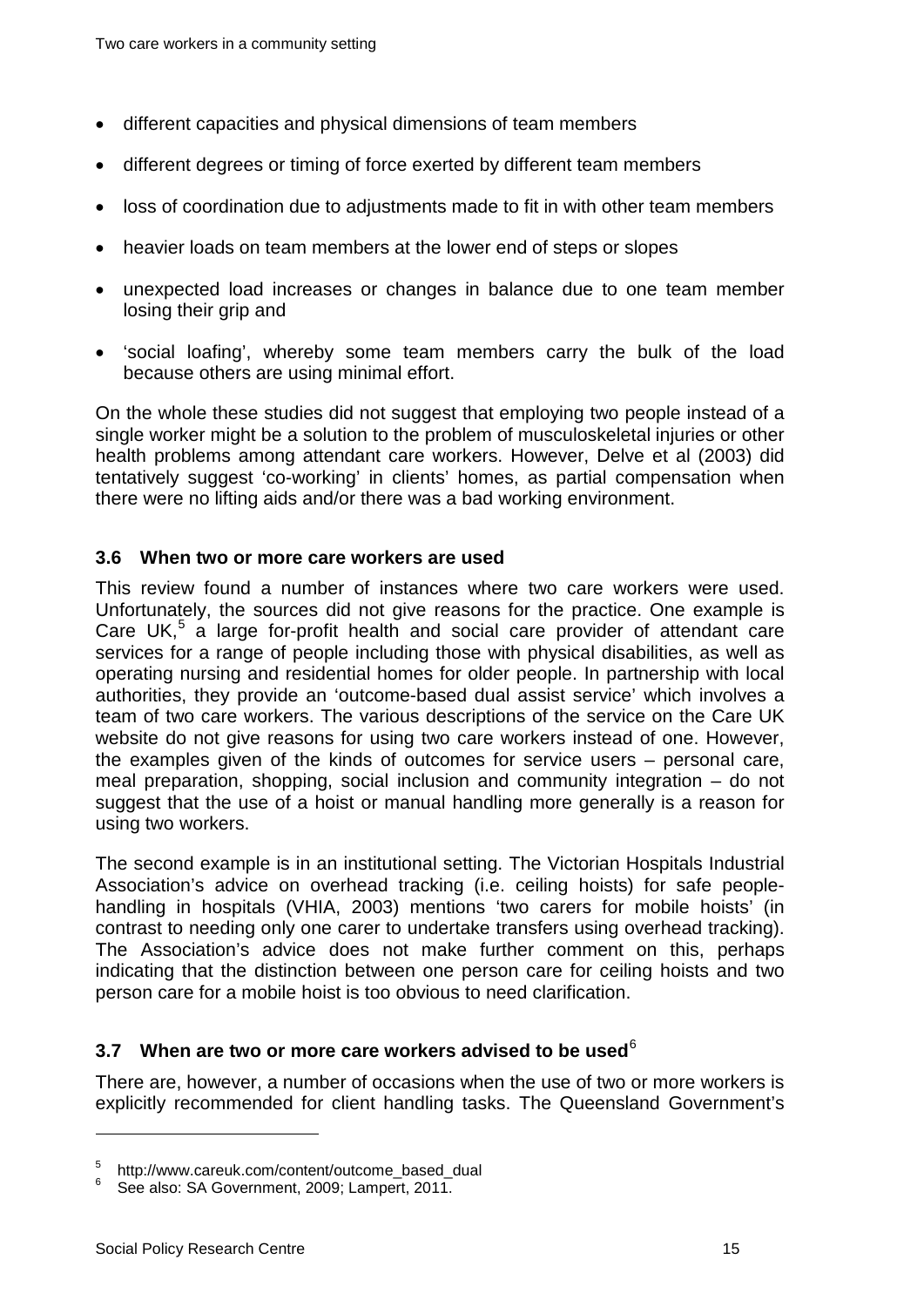Workplace Health and Safety website, $^7$  $^7$  for example, suggests a number of ways to control the hazards involved in handling people: using mechanical aids, assistive devices and repositioning aids; moving the person out of a cramped environment; conducting assessments; and planning beforehand how to go about handling someone. But the advice also includes providing a sufficient number of workers if there are difficulties.

ADHC's HNP Guidelines for HACC services (DADHC, 2005) also states that two person transfers may be necessary for the well being of the carer or care recipient

The South Australian government's *Occupational Health, Safety and Welfare Guidelines for Community Workers* (SA Government, 2009) advises using two care workers:

- when using hoists or slide sheets or carrying heavy supplies, with one worker nominated as the leader;
- when access to support or help is limited;
- when working at night in a high-risk situation; and
- when the client engages in aggressive or otherwise inappropriate behaviour.

Suggested alternatives to two person care in these guidelines are the use of mobile phones and a nominated time for contacting the office to ensure access to backup if necessary and to monitor safety of the worker.

WorkCover NSW's *Safety Pack* for community services (2004: 82) recommends allocating two workers for the first home visit and for subsequent visits as required, as one example of substituting a lesser risk for a greater one (i.e. two employees rather than a single employee working alone), and scheduling high-risk tasks during business hours with another worker present. However, this is in the context of a known history of aggressive or violent behaviour on the part of the client, not a manual-handling context.

ADHC's *Best Practice Guidelines* for managing manual-handling risks (DADHC, 2006: 18) state that staff must not be expected to remain at risk if there are any delays to implementing risk controls. For that reason, the Guidelines suggest providing additional staff, and using a buddy system for staff training, as interim measures for minimising risks until long-term controls can be implemented.

US researchers investigating safe client handling for rehabilitation professionals (Waters and Rockefeller, 2010) also emphasised the importance of providing adequate assistance for carers when equipment is not available or is being delayed. They pointed out that this can involve additional staff helping with the client-handling task, especially if the task was therapeutic. They also pointed out, however, that relying on multiple care workers was not always feasible because of space restrictions. As well, it was often an inadequate solution to the risk to carers, and the aim is to use equipment instead whenever possible.

<span id="page-20-0"></span><sup>7</sup> http://www.deir.qld.gov.au/workplace/subjects/manualhandling/people/index.htm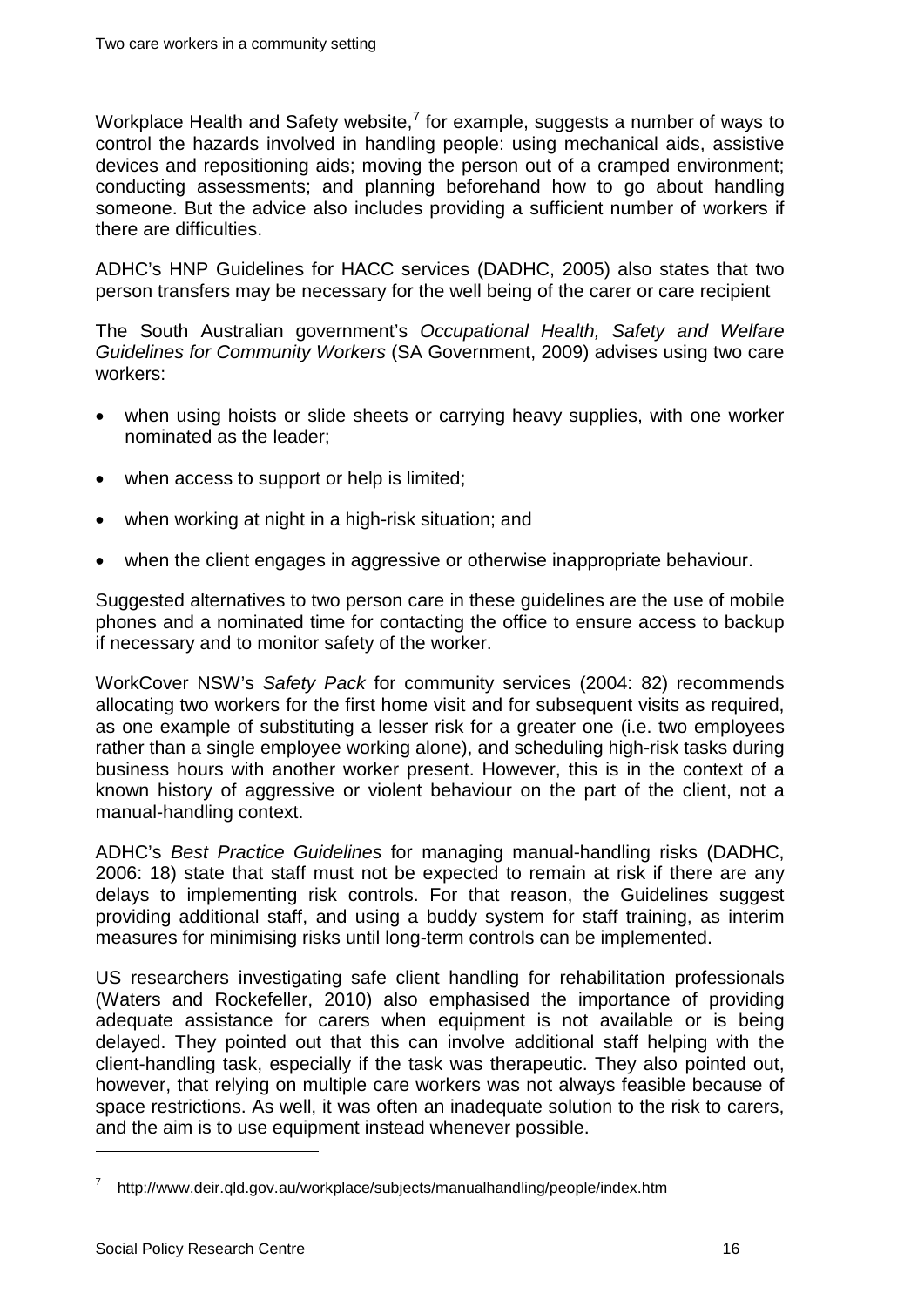The Queensland Government's *Code of Practice* for the handling of people (Queensland Government, 2001) also refers to using more than one worker in the short term while waiting for a better solution. For example, when a device is not immediately available, team-handling with training might be used until the mechanical device is acquired. As well, the Code referred to two or more workers in other contexts:

- during a sling lift from the floor with one worker operating the sling while the other worker communicates with and reassures the person and assists where necessary
- in the case of individual characteristics of the worker in a team handling situation – younger, older, pregnant, with an existing back injury and
- raising a person from the floor in an aged care residential facility.

The US Occupational Safety and Health Administration's *Guidelines for Nursing Homes* (OSHA, 2009) says that the number of carers required depends in part on the size and weight of the person being moved(as well as which equipment is needed). The Guidelines describe a number of occasions when more than one carer is needed:

- when clients cannot help to reposition themselves in a Geri or Cardiac chair (a friction-reducing device is also needed)
- when using a ceiling hoist (although the Guidelines also note that some residents can use this kind of device without assistance)
- in the case of lateral transfers or repositioning how many carers depends on the characteristics of the person being moved, e.g. weight, ability to cooperate and
- in some circumstances when using gait or transfer belts with handles.

The UK Royal College of Nursing's guide to manual handling assessments (RCN, 2003) included examples of occasions where using two or more workers could be necessary. Providing extra staff might be one way of managing the risk involved in the attendant care of someone in a low (divan) bed or in a double bed (using extra staff was the eighth of nine suggested risk control measures); and the guide's checklist for controlling the risk included the questions: Can the load be teamhandled instead of by one person? Can the task be shared/rotated between staff?

In their descriptions of a number of common client-transfer tasks, researchers at the US Patient Safety Center of Inquiry (Menzel et al, 2009) specified whether the task required one or two caregivers. Transfers using both ceiling and floor-based hoists needed only one caregiver unless the client was uncooperative or had no upper body strength. In that case, two were needed, the second to stand behind the destination (wheelchair, commode) to assist in guiding the client into position. Transfers using a lateral transfer board can be done by one caregiver, but up to three could be needed depending on such factors as the client's weight, their ability to assist, and whether they had complicated clinical conditions. The factor requiring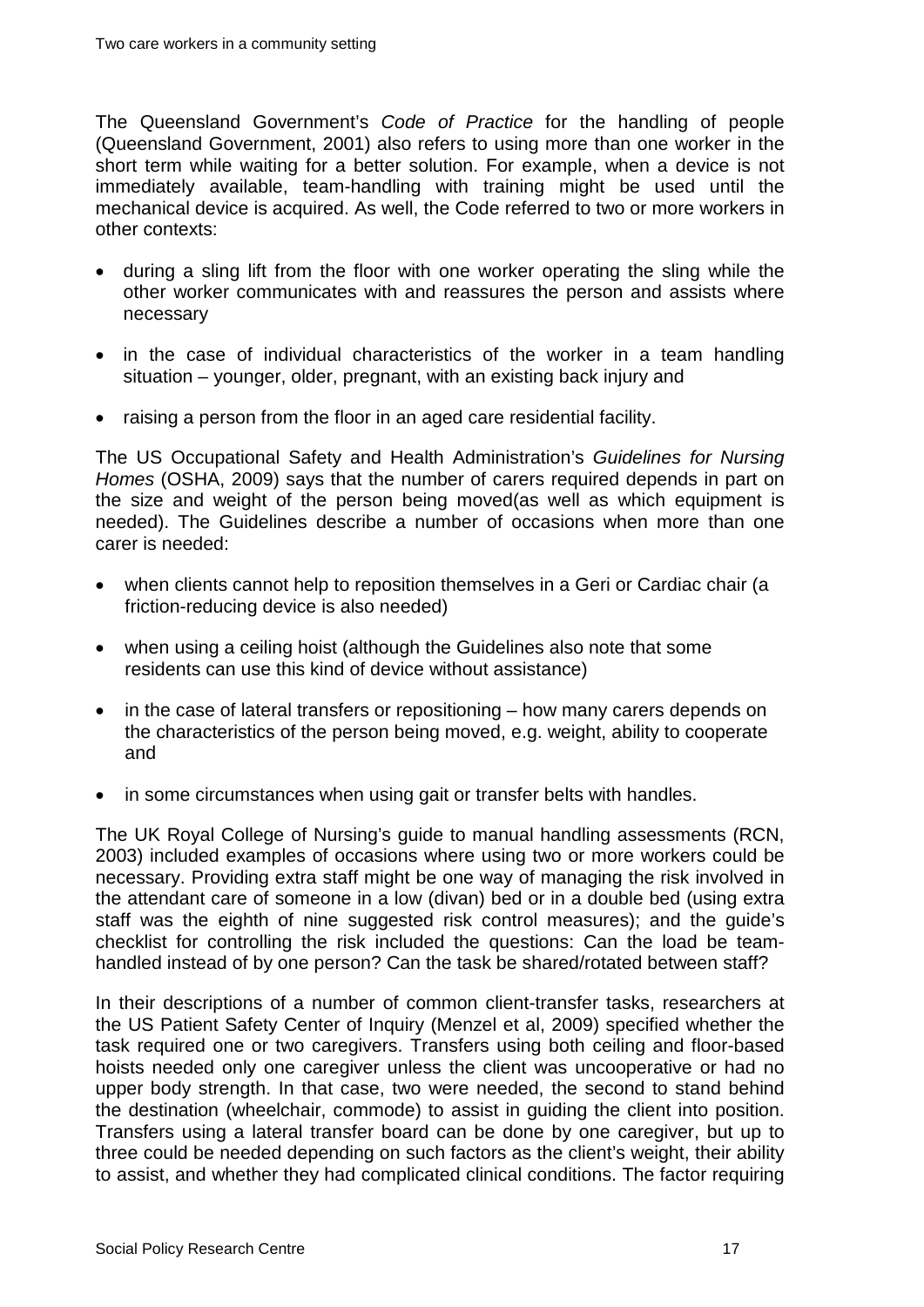two (or more) carers that was most frequently mentioned was the client's uncooperativeness; other factors were weight (i.e. >200 pounds), the inability to assist, and complicated clinical conditions.

#### <span id="page-22-0"></span>**Care of bariatric clients**

One type of situation which is most likely to require two or more workers is the care of bariatric clients in institutional settings.<sup>[8](#page-20-0)</sup> Moving clients who are large, (bariatric clients often classified as those more than 30% over Body Mass Index [BMI] with a medical problem) whether by weight or height, poses even higher risks than moving people of average height and weight. The South Australian government's Guidelines for community workers (SA Government, 2009) advises making sure that there enough workers to move bariatric clients. The Disability Safe website<sup>[9](#page-22-1)</sup> emphasises the importance of including clients' sizes as part of the assessment procedure and of ensuring that the equipment available matches the tasks which need to be done. They also recommend consulting the suppliers of equipment specifically for bariatric clients when developing manual handling plans for such clients.

Once again, the focus of most of the literature is on institutional settings (e.g. Weinel, 2008), although much of what is discussed is relevant to the management of bariatric clients in their own homes. Muir and Archer-Heese (2009), for example, point out that even raising a client's limb for a dressing change can be dangerous. The weight of a leg of a 350-pound client, they say, would be 62 pounds, well over the recommended maximum of 35 pounds. In this case, staff should use a mechanical lift device and a limb sling. They recommend a ceiling lift as the best choice, both for bariatric transfers and repositioning someone in bed, and for reducing space requirements. They point out that the key to effective and safe bariatric-client handling is thorough preparation prior to admission (or in the case of attendant care, as part of the assessment process). Following the safe bariatric patient-handling toolkit produced by the US Department of Veterans' Affairs.<sup>[10](#page-22-2)</sup> they list a number of essential components of a safe program, namely:

- operational procedure and policy
- patient assessment tools
- communication tools
- patient handling algorithms and guidelines
- space and environment considerations
- equipment needs

<sup>&</sup>lt;sup>8</sup> Bariatrics is the science of providing healthcare for those who have extreme obesity (Muir and Archer-Heese, 2009).<br>
9 http://www.disabilitysafe.com.au/hazards-risks/manual-handling<br>
10 http://www.visn8.va.gov/visn8/patientsafetycenter/safePtHandling/toolkitBariatrics.asp

<span id="page-22-1"></span>

<span id="page-22-2"></span>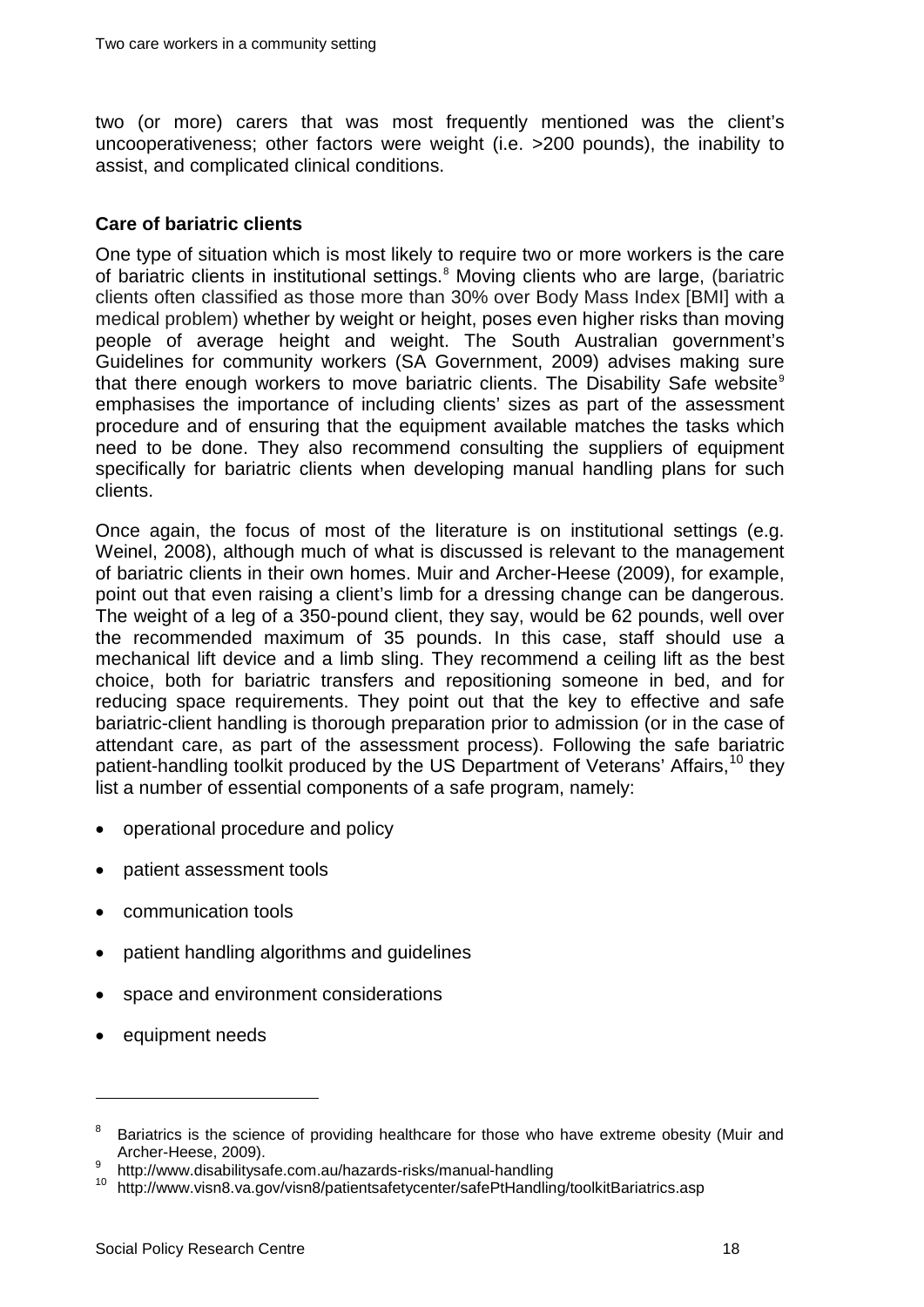- staff training and education and
- evaluation.

These authors do not discuss the need for two or more care workers in this context, apart from mentioning that using an older floor lift requires two staff to move it safely in transferring a bariatric client from bed to chair, and a third staff member to monitor the client (Muir and Archer-Heese, 2009).

The founder and president of American Bariatric Consultants.<sup>[11](#page-22-2)</sup>Kevin Huffman (Carlson, 2008), is also conscious of the fact that arrangements need to be made to care for bariatric clients in their own homes. He advises occupational therapists to try and ensure that their bariatric clients who are being discharged from hospital have access to the same types of equipment at home that they used in the hospital. Clients should be asked to describe their homes and the equipment they already have, e.g. what their sleeping arrangements are and whether they have a bariatricrated bed and a bedside commode, the distance from the bedroom to the bathroom, whether the toilet is wall-mounted, whether there are shower chairs, grab bars and hand rails. Huffman emphasises the importance of allowing people to retain their dignity and of providing them with the equipment to allow them to exercise as much independence as possible. Moreover, as a result of lack of movement and moisture build-up, bedsores are a common problem for bariatric clients, particularly in the heels, elbows, and lower back. Specially designed bariatric mattresses with alternating air pressures are necessary to avoid the need to manually move people. Huffman says that Medicare reimbursement (in the US context) should be available for purchasing this kind of mattress before someone develops bedsores, rather than only when the client already has skin breakdown.

#### <span id="page-23-0"></span>**3.8 Team lifting to decrease nurse back injuries in institutions**

There are a number of studies which have shown that team lifting in an institutional setting can reduce musculoskeletal injuries among care workers (Nelson and Baptiste, 2004. See also: Maier, no date; Barnes, 2007; Campo et al, 2008; Kutash et al, 2009). Team lifting refers to requirements that two or more workers lift a person together whenever a client needs to be moved or transferred. The research for these studies was not carried out in community care settings, but in institutional care settings such as hospitals, long-term care facilities and aged care residential facilities, where workers refers to any staff responsible for lifting clients, including nursing, medical and other support staff.

A review of reports evaluating the use of lifting teams in health care facilities (Haiduven, 2003) found general approval for the lifting team as one approach to decreasing back injuries among nurses. The reports reviewed identified a number of benefits of the lifting teams, namely: reductions in absenteeism, workers' compensation claims and injuries to lifting personnel; the satisfaction of clients, staff, and team members; and the fact that the lifting team was able to do the majority of high-risk lifts and transfers during the shifts when they were operating. There were also a number of disadvantages. Lifting teams might not be appropriate

<span id="page-23-1"></span><sup>11</sup> http://www.americanbariatricconsultants.com/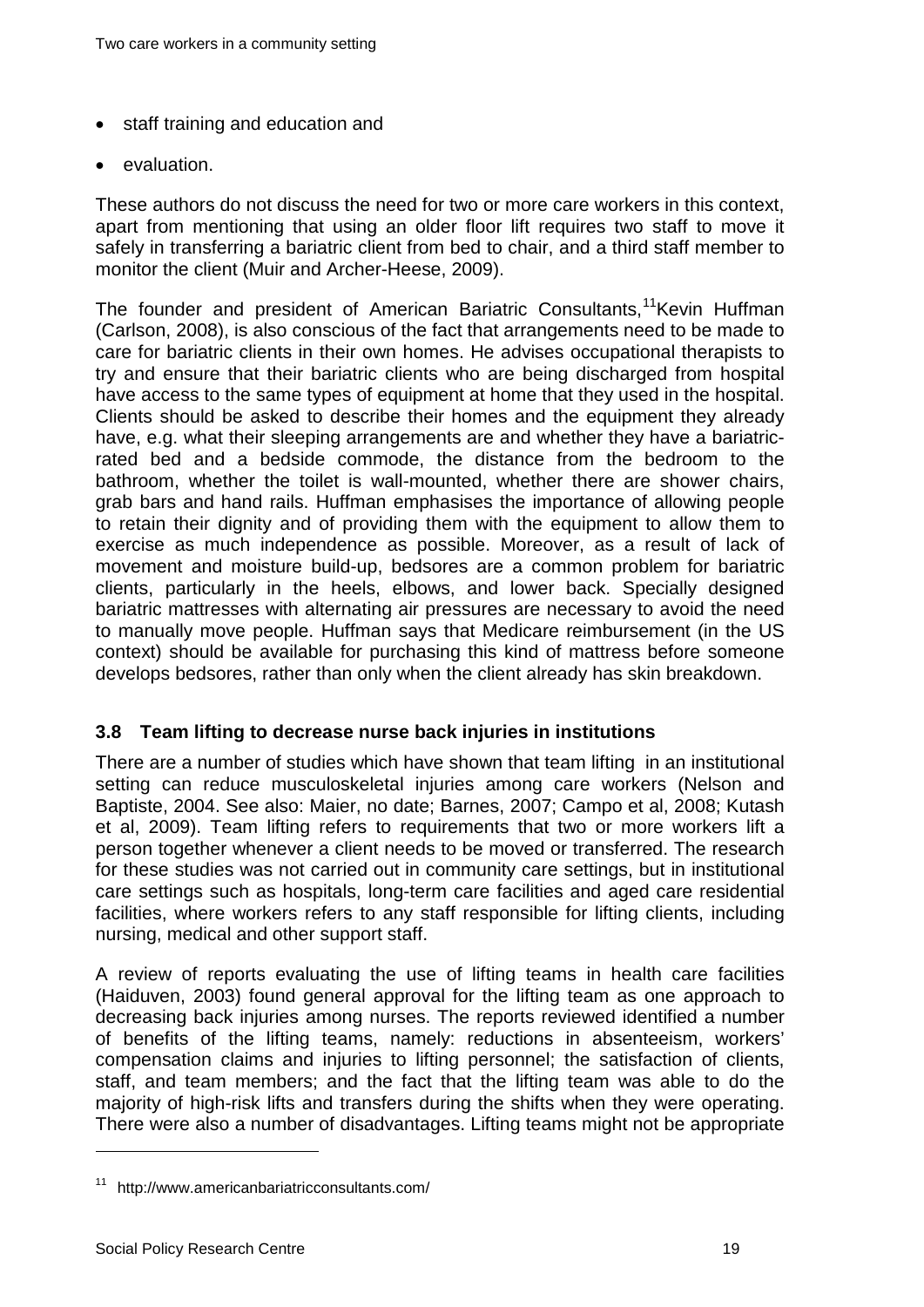for all settings; they require infrastructure and equipment to support their use; and staffing needs careful consideration. However, most of these issues related to an institutional setting rather than community care.

A systematic review of research reports on intervention strategies to reduce the risk factors associated with client-handling activities (Hignett, 2003) found some evidence in five of the studies reviewed that the lifting team approach can be effective. However, the research on team lifting was only available from the US at the time of the review, and the authors commented that it would be interesting to see if the results could be replicated in other countries. Moreover, the single factor of team lifting was not as successful in reducing the risk factors related to client handling as multi-factor interventions based on a risk-assessment programs. And again, the studies were confined to institutional care.

Authors from the Association of Safe Patient Handling Professionals in the US (Nelson and Baptiste, 2004) discussed a number of reports of clinical trials of client lift teams which had found them to be effective in decreasing absenteeism and compensable injury costs, again in the context of institutional care. The authors defined a lifting team as 'two physically fit people, competent in lifting techniques, who work together to perform high-risk client transfers' (citing Meittunen et al, 1999). The team is made up of nursing staff with no prior history of a musculoskeletal injury, who are well-trained in the use of mechanical lifting devices. But although the studies found that the risk factors for back injury were reduced or eliminated by introducing team lifting, they also found that there were problems. One of these was shortage of staff; another was that some high-risk tasks such as repositioning a client in bed, or toileting or dressing a client were not addressed by lift-team intervention. However, the authors of the review commented that, with adequate infrastructure – proper equipment, programmatic support, adequate training, clear policy and procedures, good communication, and a culture of safety – lift teams had been shown to be a successful evidence-based practice for safe client handling.

A more recent study in the US (Kutash, 2009; [Kutash et](http://www.ncbi.nlm.nih.gov/pubmed?term=%2522Kutash%20M%2522%255BAuthor%255D) al, 2009) investigated the relationship between the use of the lift team, and the recruitment and retention of experienced registered nurses (aged over 45), as well as the impact of the lift team on injury rates among nurses due to client handling and on lost or modified workdays, and the cost-benefit ratio using the team. One of the reasons for undertaking the research was concern about the increasing age and approaching retirement of the nursing workforce, and what would be the best strategies for retaining experienced nurses as long as possible. The study found that using the lifting team did significantly reduce modified and lost workdays, as well as hospital costs due to client-handling-related injuries. The study also found that the younger nurses were as positive about lift teams as the experienced nurses, and hence that the teams were important in the recruitment and retention of nurses regardless of age. The authors commented that, although the initial costs are high, they are recovered within a reasonable length of time and that the financial benefit to the institution increased steadily over time.

A US study surveyed 1163 nurses about the availability of preventive devices and training in relation to neck, shoulder, and back musculoskeletal disorders (Trinkoff et al, 2003). The nurses were asked what was their preferred technique for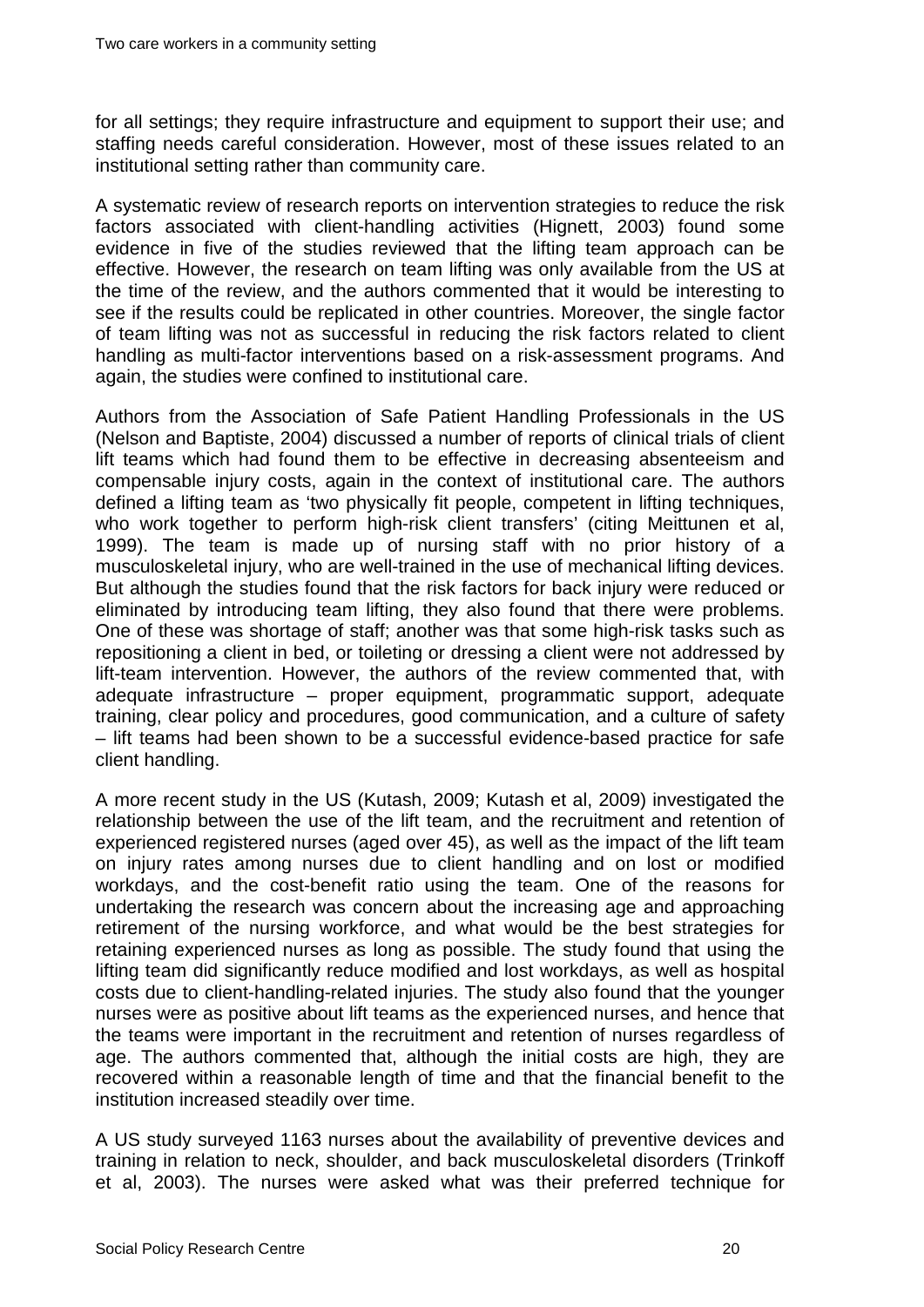transferring a client from a bed to a chair, given a choice between solo lift, two person lift, lifting team, mechanical lift and other. Musculoskeletal problems were identified as pain, numbness, tingling, aching, stiffness, or burning in the neck, shoulder and back. The study found that all the preventive devices – lifting teams, mechanical lifting devices, adjustable beds, and sliding/transfer boards – were significantly related to musculoskeletal disorders of the back, although lower levels of disorders were associated with lifting teams and lifting devices than with the other means of client transfer. Transfer boards/sliding sheets and adjustable beds were associated with significantly higher levels of back disorders. In the case of neck disorders, only the lifting devices made any significant difference in lowering the risk of injury. The transfer method most popular with the hospital nurses was the two person lift, although it was less popular with nurses in nursing homes and home health agencies, who preferred mechanical lifts. Those who had been trained in the use of lifting devices were twice as likely as the rest of the sample to prefer using these devices, an outcome which the authors referred to as 'encouraging'.

Other US studies have also found that the use of lift teams leads to cost savings due to reductions in lost work time and in claims for compensation. One study (Charney et al, 1991) found, for example, that injury rates dropped from 39 per 1000 to 2.4 per 1000 in one year at a US hospital after the introduction of lift teams, thus saving \$65,000 on the day shift; another study (Charney, 1997) found that accidents resulting in lost time dropped from 16 to one in another large hospital, thus saving \$144,000 in the year following the introduction of teams.

In contrast to all the studies showing that the introduction of team lifting reduced injuries and musculoskeletal disorders among nursing staff, another US study (Springer et al, 2009) failed to find same reduction in employee injuries described by previous authors. The authors of this study explained the discrepancy in terms of the length of time over which the comparisons were made. They compared the level of injuries incurred one year after the lifting team was introduced, with the level four years before. They said that a comparison of the results of their study the year after the introduction with the year immediately before, would have shown a decline in injuries similar to the other studies. It was after more in-depth analysis spanning four years that the researchers discovered no significant difference in employee injuries related to the lift team.

Other research has also found that having two (or more) workers rather than one is no guarantee of avoiding injury. WorkCover NSW (2004), for example, has found that people are more likely to be injured in team-lifting situations than when they are working alone, despite the fact that team lifting has historically been considered an appropriate risk control measure. WorkCover NSW therefore recommends that, if team lifting or handling is required, it not be the only risk-control strategy employed. Similarly, the suggested method of risk assessment in the Queensland government's *Code of Practice* (2001: 66) states: 'Generally, the greater the number of workers performing an action, the greater the number of workers exposed to a risk and the more likely it is that an incident will occur'.

WorkSafe Victoria's guide for managers and staff to help them reduce the risks associated with client transfers (2009: 7) assesses the use of two carers to turn or reposition a person in bed as a high-risk, even dangerous, practice only marginally less risky than using one carer. (The latter is rated 'G', the highest level of risk,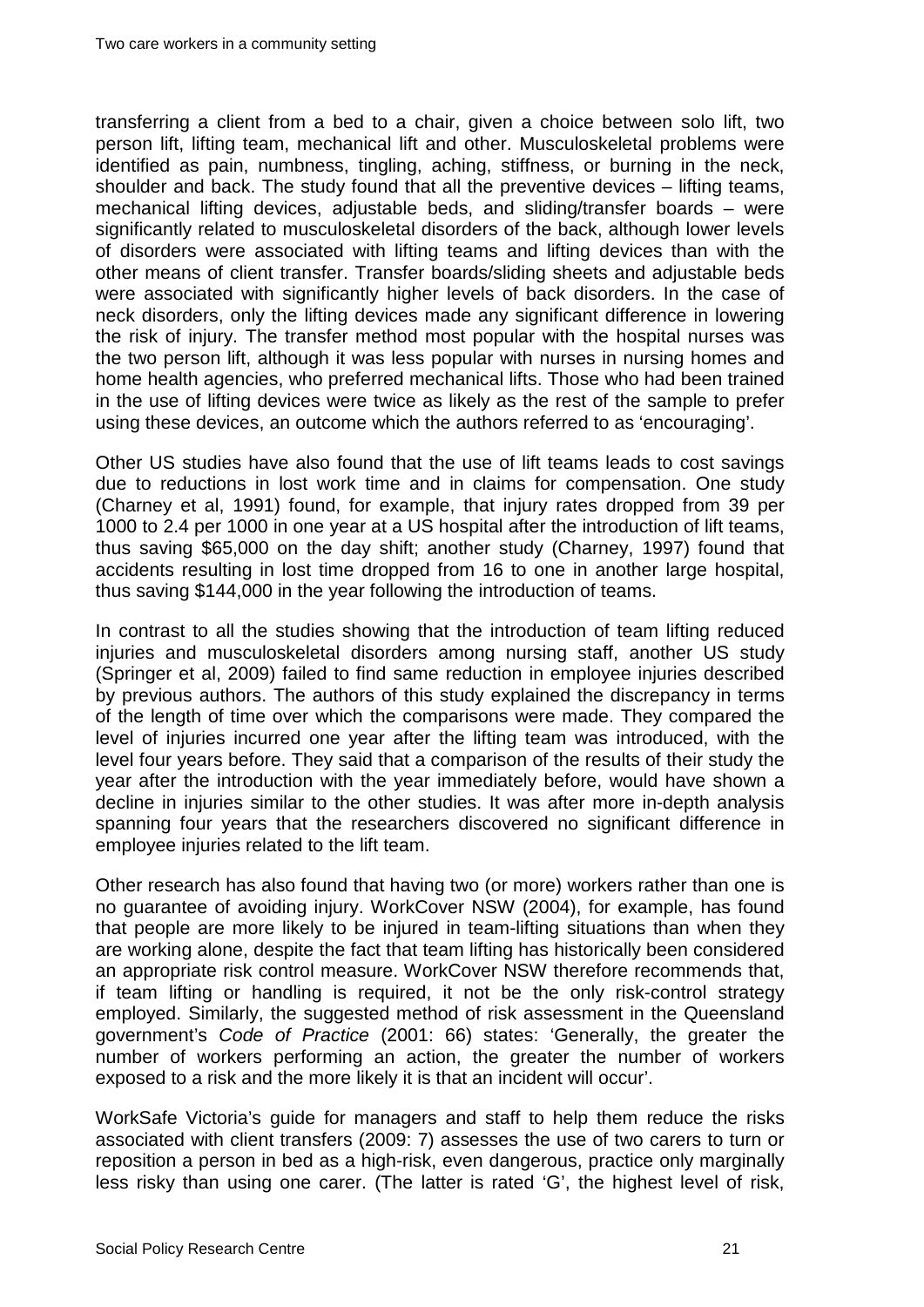while the two carer procedure is rated 'F'). The other manual lifting tasks assessed in the guide as high risk are not identified by the number of people performing them. It might be assumed, then, that they are likely to cause injury, and hence are not recommended, however many carers perform them. In other words, the criterion of risk reduction in any task is not the number of people who perform it, but the availability of mechanical aids (slide sheets in the case of turning or repositioning in bed). The guide did refer to a number of procedures requiring more than one person to perform:

- moving a client up and down the bed using two slide sheets when the client is unable to assist
- rolling the client if they are unable to assist
- turning the client
- moving the client from bed to chair, from chair to bed, from chair to chair or toilet, even with an overhead hoist and the client able to assist
- transferring the client's legs onto the bed and
- moving the client off the floor, even with an electric sling hoist.

But even with two people, lifting the client at all, whether with a draw or incontinence sheet, with lifting slats or simply using their shoulders, is assessed as high risk and likely to cause injury.

A US study (Marras et al, 1999) evaluated the risk of low-back disorder among carers in a long-term care facility, as a result of performing several client transfers and the repositioning of the client in bed using both one person and two people. The transfers were between bed and wheelchair (fixed and removable arms), and between commode chair and hospital chair, and the client was a 50 kg co-operative female who could not bear her own weight but who had the use of her upper body. Overall, these client-handling tasks were found to be extremely hazardous, whether they were performed with one person or two. The greatest risk was associated with the one person transfers whatever the task, and the lowest risk was associated with the two person draw sheet repositioning technique. But the latter still had fairly high spinal loads and risk for low-back disorder. Hence, even the safest of the tasks evaluated had significant risk, even though the client was relatively light and cooperative. The authors concluded that, in order to have an impact on preventing low-back disorder, it was necessary to provide mechanical lift assist devices.

There is no indication in the recommendations for avoiding musculoskeletal injuries among nursing and occupational therapy staff that these occur only when staff members are working alone. For example, the American Physical Therapy Association Task Force recommendations on client handling (APTA, 2006) do not make a distinction between handling activities undertaken by a single nurse and those undertaken by teams. Those recommendations are:

• Implement the OSHA *Ergonomics for the Prevention of Musculoskeletal Disorders: Guidelines for Nursing Homes*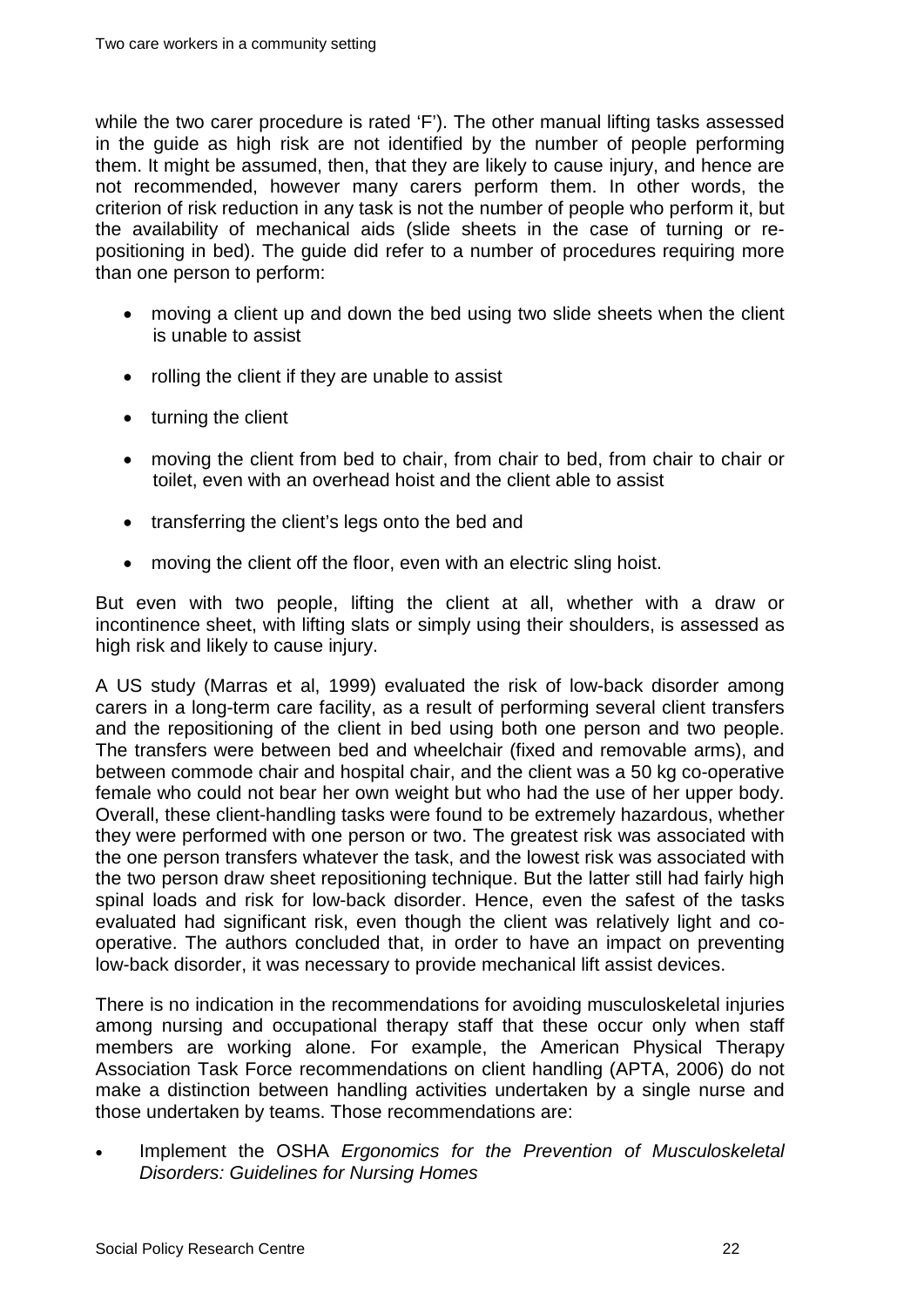- Build and support a culture of safety in rehabilitation settings that protects staff as well as clients
- Improve communication channels between nurses and physical therapists to facilitate safe patient handling and movement tasks
- Develop policies and procedures for the therapeutic use of patient handling equipment
- Develop competency-based assessments that demonstrate proficiency for use of all patient handling equipment used on the respective patient care unit, including return demonstration and
- Encourage research that supports the improvement of patient and staff safety while maximizing patient rehabilitation potential(APTA, 2006).

The Association voiced concern about the increasing number and severity of musculoskeletal injuries associated with client-handling tasks over the past few decades, especially among nursing personnel. But there is no suggestion among the recommendations that increasing the number of care workers will address the problem of staff injuries (APTA, 2006).

Examples in the literature of accidents and injuries resulting from client handling do not locate the cause in the fact that only one person was doing the transfer. Two examples, both taken from the ADHC *ACP Direct Funding Model Guidelines* (ADHC, 2011: 24-5), illustrate this point. In the first example, two attendant carers complained of sore backs after completing transfers between bed and wheelchair, and wheelchair and commode. In this case the carers were working together in the same location and yet they still strained their backs. The problem was the way the space was arranged – the bed was the wrong height and access to it was restricted by equipment. The solution involved buying a new bed, removing the equipment, and instituting a revised manual-handling procedure.

In the second example, a client fell from the hoist. Only one staff member was present when the accident occurred but that was not the problem. Rather, the accident happened, partly because the staff member had no previous experience in using a hoist and no training in manual handling or use of the hoist, but largely because of the condition of the equipment – the sling was old and frayed around the sling loops and one of the straps came undone. The presence of two (or more) staff members would not have prevented the accident as long as the condition of the sling was not rectified.

#### <span id="page-27-0"></span>**3.9 No lifting: alternatives to manual handling**

The current emphasis in the human services sector is on eliminating client lifting to the fullest extent possible, whether performed by one person or by more than one. The usual term for this is 'No Lifting', although there is some debate about whether or not this is the most appropriate terminology. ADHC, for example, (DADHC, 2006) noted that, while the 'No Lifting' terminology was useful when safe manualhandling systems were being introduced, it did tend to be misinterpreted. Alternative terms are: minimal lifting, safe lifting, safer lifting, safe client handling.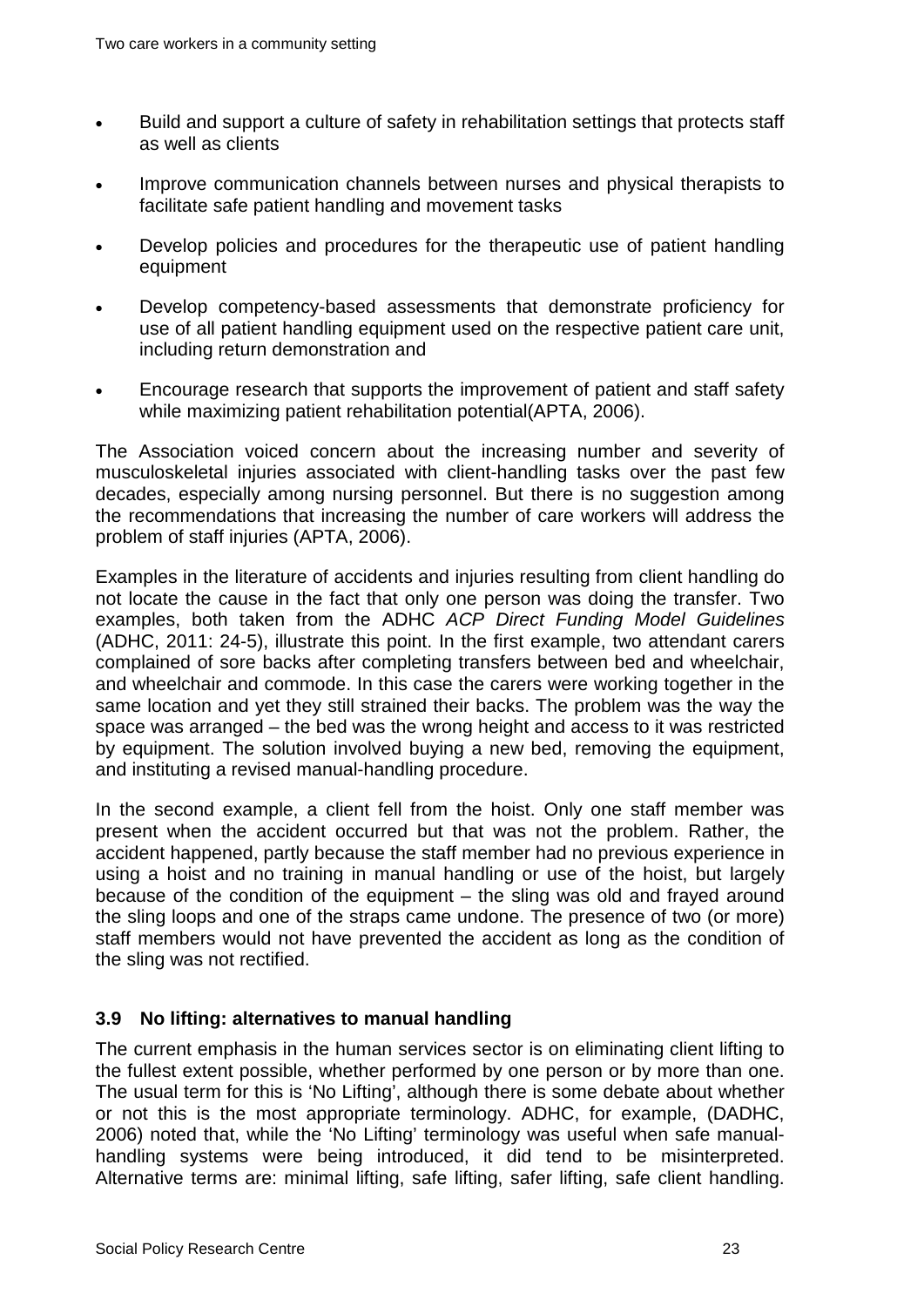However, although manual handling involves more than lifting – it involves pushing, pulling, lowering, holding, carrying and restraining as well as lifting (WorkCover NSW, 2006) –'No Lifting' still appears to be the preferred terminology.

The Victorian Department of Health (2004), for example, uses the term 'No Lifting' and describes it as the elimination of the manual lifting of clients in all but exceptional or life-threatening situations. Such an approach involves encouraging clients to assist in their own transfers, making assessments of client-handling risk, using mechanical lifting aids and other equipment for moving and transferring clients, modifying the work environment to accommodate safe client-handling equipment, and training all staff in the correct use of equipment and techniques for moving and transferring clients.

One version of a 'No Lifting' procedure is the O'Shea No Lift System. It was designed by an Australian nurse, Louise O'Shea, in 1996, specifically for use in institutions, i.e. hospitals, aged care settings. It has two components: documentation supporting the system; and training and consultancy services to implement and maintain the system within the facility. It aims to reduce injuries to clients as well as staff, and to maximise client independence. It introduces safe client-transfer procedures such as:

- working close to the client's body
- minimising forward and lateral movements and twisting
- push/pull rather than lifting
- using the bed mechanics
- using the client's own body movement and
- using weight-transfer techniques.

According to a US website,  $12$  this approach was unique at the time because it took into account the often conflicting interests of the many constituencies common in most health care environments. The website also said that Australia was one of the countries at the forefront of attempts to introduce client-handling standards, and that 90 per cent of the Victorian state government hospitals used the O'Shea System.

The Victorian Nurses Back Injury Prevention Project (VNBIPP) is another program based on 'No Lifting' principles. It was established in 1998 to address the high prevalence of back injuries among nurses. It funded Victorian public health care facilities to implement back injury prevention programs based on 'No Lifting' principles. Eliminating and minimising manual handling was achieved by providing aids and equipment, by educating nurses to be aware that the health and safety of staff were as important as the health and safety of clients, and by encouraging

<span id="page-28-0"></span><sup>12</sup> http://www.nolift.com/nolift.htm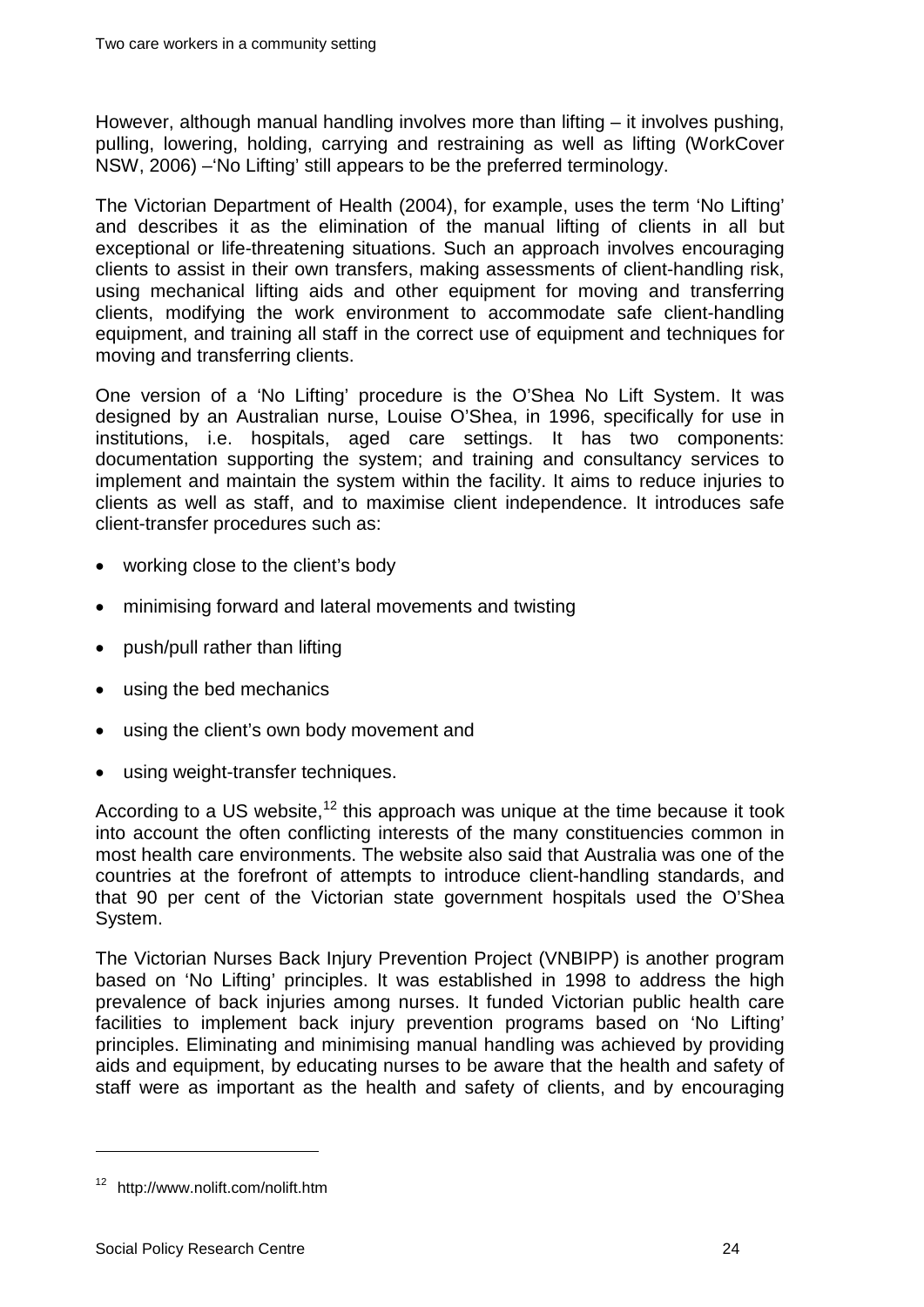nurses to be proactive in identifying hazards and reducing risks of injury in the workplace (Keating et al, 2002).

The Victorian Department of Health noted<sup>[13](#page-28-0)</sup>that a crucial component of the VNBIPP was the encouragement of cultural change throughout the industry and of ownership of the program by nurses. Its aims were:

- to assist health care facilities to implement back-injury prevention programs based on no lifting principles and policies
- to facilitate long-term cultural change in health care organisations and among staff by encouraging new attitudes as a way of eliminating practices that have traditionally led to a high risk of injury amongst nurses and
- to assist health care organisations to implement procedures for risk identification, assessment and control of client-handling injuries among nurses.

In fact, the VNBIPP did lead to significant changes. Key findings from the second evaluation report (Martin et al, 2004) showed:

- 24 per cent reduction in the rate of standard back-injury claims by nurses in public health service agencies in Victoria
- 41 per cent reduction in working days lost due to standard back-injury claims and
- 23 per cent reduction in the mean working days lost per claim.

As well, the nurses surveyed during the evaluation reported strong support and ownership of the programs that had been introduced, increasing readiness to report injuries earlier, and higher levels of responsibility for their own safety in the workplace.

The traditional approach to safer client-handling, i.e. teaching nurses safe manualhandling techniques, has been found not to reduce the risk of client-handling injuries (Martin et al, 2004). A systematic review of studies reporting intervention strategies to reduce the risk factors associated with client-handling found strong evidence that interventions based on technique-training alone have no effect either on working practices or on injury rates (Hignett, 2003). The author said that the evidence indicated that the most effective interventions involved many factors, including:

• risk assessment

- equipment provision, evaluation, design and maintenance
- education and training
- <span id="page-29-0"></span>• redesign of the work environment, organisation and practices

 $13$  http://www.health.vic.gov.au/nursing/promoting/back\_injury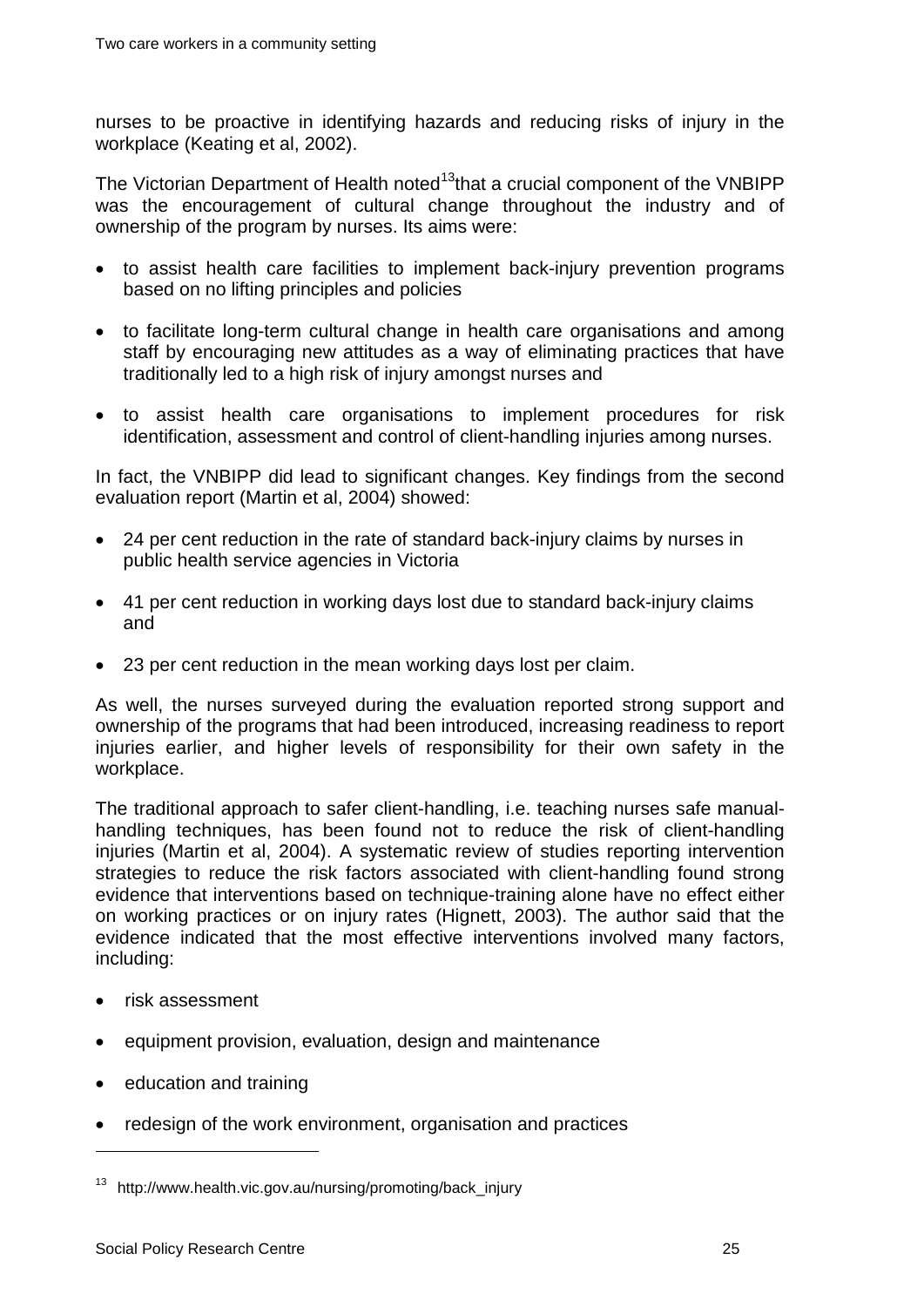- team-building and group problem-solving
- review of policies and procedures
- discussion with clients
- injury-monitoring systems
- hazard registers
- staff physical-fitness training and
- medical examinations.

But it was risk assessment that provided the framework needed for interventions to be embedded in an organisation's structure and culture.

WorkCover NSW (2006) refers to a 'minimal lifting approach' (rather than 'No Lifting').This approach involves:

- providing adequate levels of appropriately skilled staff
- educating and training staff in all aspects of safe handling
- consulting with staff on risk assessment and the development of control strategies, not just on the selection of equipment
- providing appropriate mechanical lifting aids and testing them
- ensuring the equipment is used, through supervision and post-training support
- prohibiting manual lifting (including team lifting) except in emergencies
- assessing clients to determine their specific manual handling needs and standardising the method of handling
- encouraging client mobility and independence
- reviewing work systems and practices to identify risks, eliminate unnecessary manual handling and improve work practices and
- designing facilities to support safe systems of work and safe handling of clients and equipment.

#### <span id="page-30-0"></span>**Hoists**

Most of the literature on the use of hoists for moving and transferring people deals with ceiling hoists rather than floor hoists, and on institutional settings rather than community care. Nonetheless, as the Victorian Hospitals Industrial Association (VHIA, 2003) has noted, overhead tracking systems are suitable for use in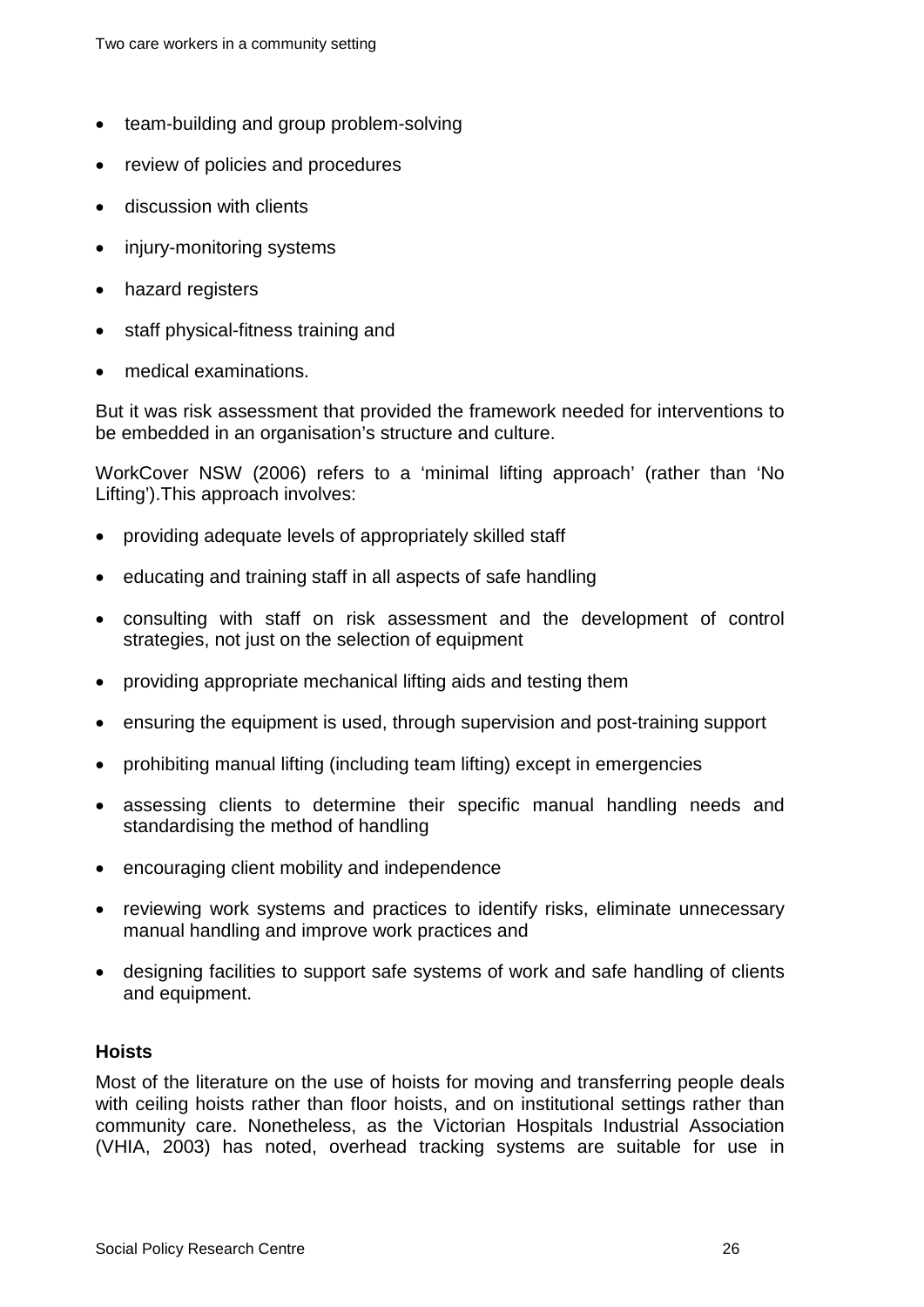community settings and private homes, as well as in acute hospitals and aged care facilities.

It would appear that there has been increased interest in ceiling hoists as part of the safe handling approach to decreasing the physical exertion of carers (Jung and Bridge, 2009). WorkSafe Victoria (2009) prefers ceiling hoists ('overhead track systems') for moving clients, noting that ceiling hoists require staff to exert significantly less force than mobile, floor-based hoists. The overhead hoists are more efficient, take less time to transfer a person, and they are more acceptable to clients. In the UK, Hall (2002) pointed out that an overhead hoist usually just required the worker to operate a handset and guide the carry-bar into place, rather than having to support the weight of either the client or the carry-bar. (Only one worker was mentioned in this context). WorkSafe Victoria (2009) recommended that ceiling hoists be installed in all new and renovated health and aged care facilities where people needed to be transferred, but private homes were not mentioned.

Writing in the context of an evaluation of the use of ceiling hoists in a newly built spinal cord injury unit at a veterans' hospital in Florida, Weinel (2008) noted that ceiling-mounted lifts were a viable alternative to floor-based lifts. The lifts use tracks mounted on overhead beams sturdy enough to support someone's weight. They have battery-powered lifting motors which raise and lower the clients and move them along the tracks, which can be either single or H-shaped so as the cover a wider area. Some of the motor units are portable so that they can be relocated from one track to another in another room. The client is suspended from the motor unit in a sling and there is a variety of sling designs and fabrics available. The advantage of a ceiling lift where frequent lifts and transfers are necessary is that it is always accessible. The nursing staff in this facility preferred a two-function (up-down) control rather than the multi-function powered tracking. They felt that the powered tracking motor was too slow and they favoured a hands-on approach, especially as they could move the person in the sling along the track with very little effort. Clients reported feeling secure during transfer and being less jostled than with the floor lift.

The author (Weinel, 2008) said that studies comparing floor lifts with ceiling lifts had found that there were fewer musculoskeletal injuries among staff with use of the ceiling lift. Other studies had found that ceiling lifts required half the effort of floor lifts, and that lifting and transferring with a ceiling lift produced less trunk and shoulder muscle activity than with a floor lift.

The Victorian Hospitals Industrial Association (VHIA, 2003) listed the key components of what they called 'overhead tracking' for an institutional setting as: a ceiling track; an electric motor; a suspended sling or frame; and handset control. The authors said that there were a number of different forms of tracking, namely:

- straight or curved, and in various lengths
- with turntable junctions for changes in direction
- a traverse or H-shaped system which allows for movements both up/down and across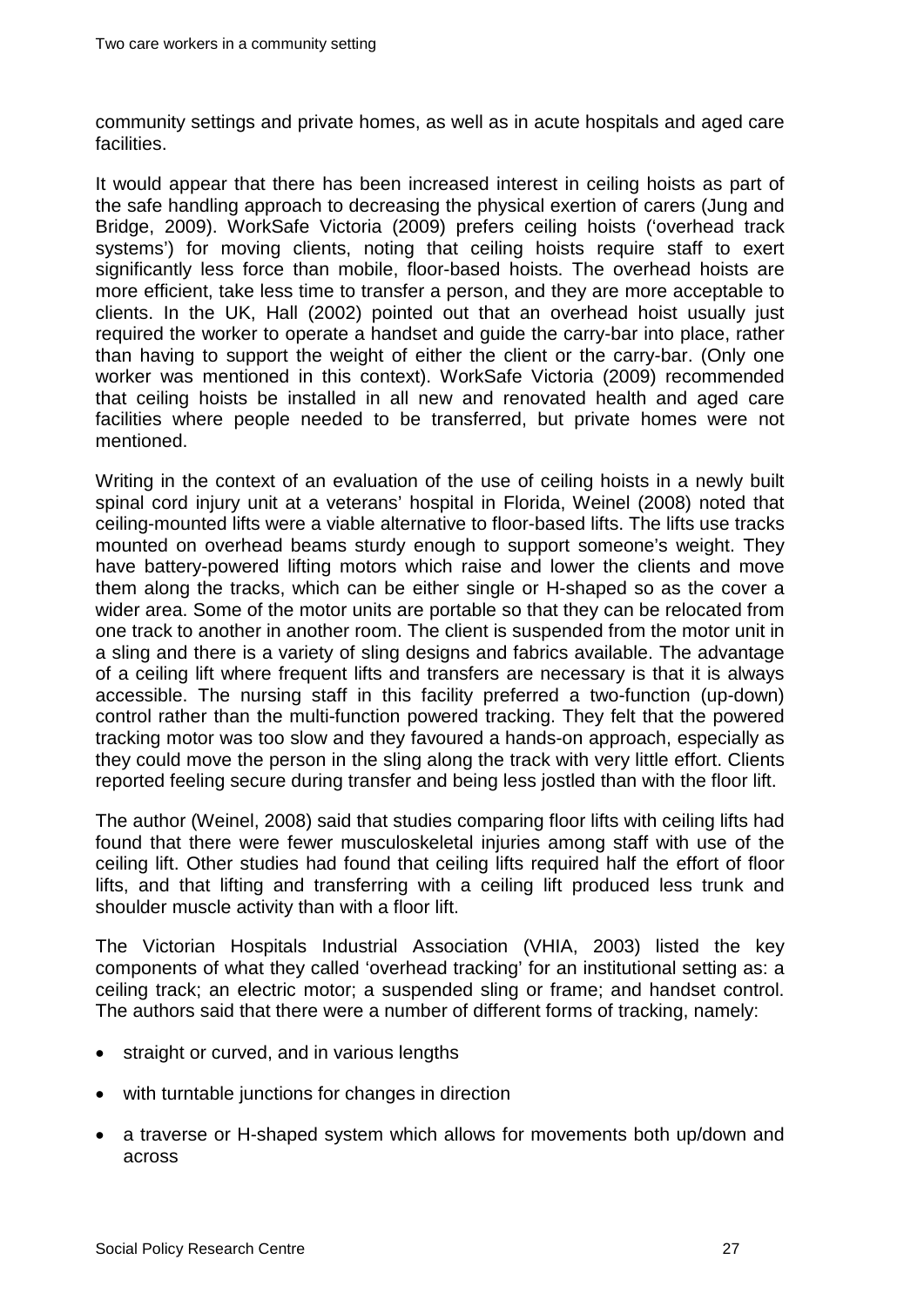- fixed to, suspended from or recessed into the ceiling and
- stand alone/semi-permanent tracking (portable).

The authors (VHIA, 2003) also said that the systems are available in various weight capacities up to 360kg.

The advantages of overhead tracking were:

- reduced manual handling risk for carers:
	- o requires minimal physical exertion
	- o less physically demanding than manoeuvring mobile hoists
	- o avoids the difficulties of textured or uneven floor surfaces
	- o more accessible than mobile hoists.
- increased productivity:
	- o saves time in finding and going to get the equipment
	- o generally only one carer is required
- reduced transfer space:
	- $\circ$  less bulky and more manoeuvrable than mobile hoists, especially in a small space
	- o more room for other equipment or furniture
	- o reduced need for storage space
- compatibility with other equipment:
	- o eliminates problems with mobile hoists not fitting under beds or not lifting people up high enough and
- improved quality of care:
	- o clients feel more confident and comfortable (VHIA, 2003).

There were also a number of disadvantages to overhead tracking, which the VHIA listed as:

- restricted room layout:
	- o the room layout needs to be set around the tracking and the furniture cannot be moved once the tracking is in place
- mobile hoist still required as backup: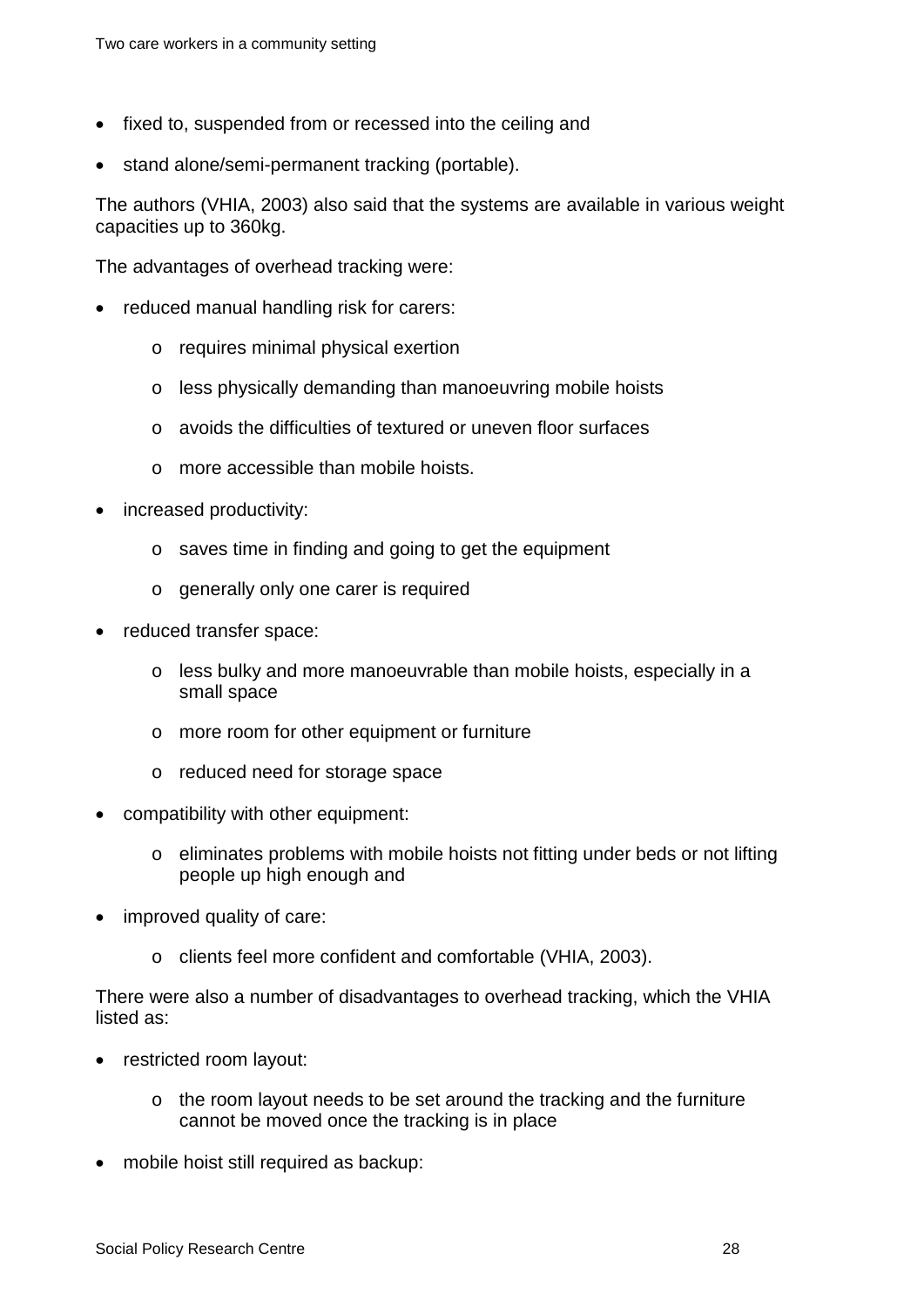- o e.g. if someone has a fall in an area not served by the overhead tracking
- structural ceiling supports required:
	- $\circ$  installation of tracking into an existing facility or housing may involve additional costs for structural support (VHIA, 2003).

A review of 23 articles reporting studies (mostly from Canada, the US and the UK) on the effectiveness of ceiling hoists (Jung and Bridge, 2009), investigated what those studies found out about their benefits compared with other handling methods. The focus of most of the research was the use of ceiling hoists in formal health care settings such as hospitals, rather than in private homes in community settings, although the research showed that they were not widely used in healthcare facilities either. The review found that, for a number of reasons some staff are reluctant to use mechanical lifting systems, e.g. a long tradition of manual handling practice, colleagues who did not operate them properly, uncertainty about how to use the systems, lack of confidence in using them. Even so, there was strong evidence that ceiling hoists significantly decreased musculoskeletal injuries and physical stress for staff within those institutional settings. When compared with mobile hoists and manual handling, ceiling hoists were the preferred option for both the staff and the clients, although the majority of the studies focused on the reduction of the injuries and physical stress for the carers rather the care-recipients.

The review (Jung and Bridge, 2009) found that, on the whole, the studies did not take into account a range of different models of ceiling hoists, e.g. completely fixed or with a portable lifting unit, single or multiple track, straight or multi-directional tracks. Neither did they take into account a range of auxiliary devices, e.g. different types of slings. The authors recommended this as an area for future research, given that different types of hoists would vary in their effects on the handling of people with disabilities.

The review (Jung and Bridge, 2009) also found that there were disadvantages to using ceiling hoists. Apart from staff reluctance to use them, they had limitations in the areas they could cover, and they still required some manual handling in preparing for transfers. They did not eliminate the need to handle the person in order for the sling to be inserted and removed. Hence, mechanical lifts cannot eliminate all the risks involved in transferring people.

A document from the US Department of Veterans Affairs giving directions for the design, installation and storage of client-handling equipment (Matz, no date) discusses both ceiling-mounted sling lifts and floor-based lifts (as well as sit-tostand lifts for people who can manoeuvre themselves with minimal assistance).In the discussion of ceiling-mounted sling lifts one of two pictures illustrating the use of the lifts shows one person operating it, while the other shows two people. But there is no discussion of whether two people might be preferred over a single person in the use of the hoists, and if so, why.

The UK Health and Safety Executive information sheet for attendant care providers (UK HSE, 2011) also discusses both ceiling-mounted and floor hoists. The authors note that the use of hoists has become an integral part of delivering services because it can reduce musculoskeletal risks, although at the same time they also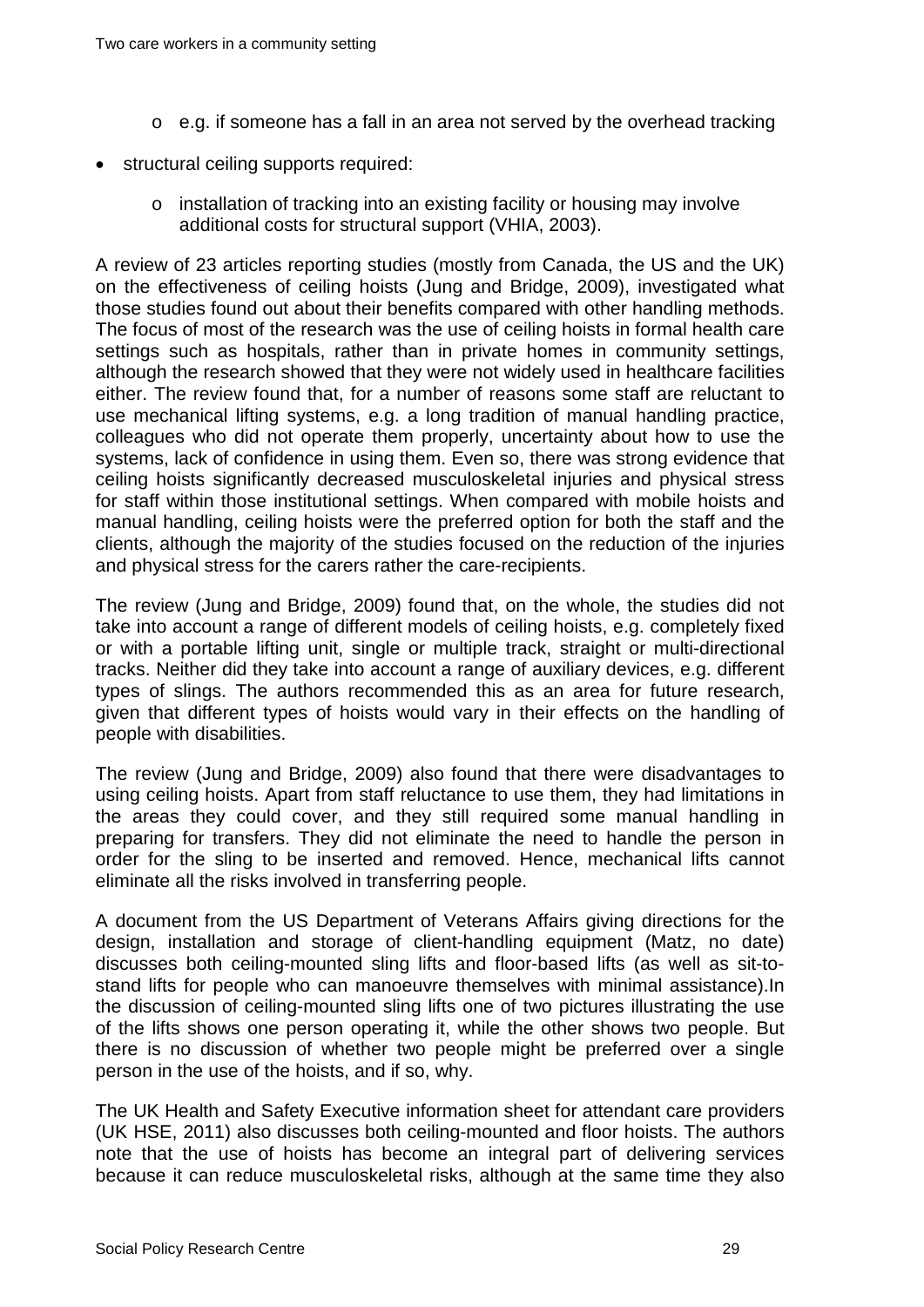point out that significant numbers of incidents are reported each year where people have been injured while being moved with hoisting equipment. It lists a number of things that can go wrong, namely:

- the wrong size sling discomfort if it is too small and the risk of the person slipping out if it is too large
- the wrong type of hoist or sling for the particular person or the specific task inadequate support and increased risk of falling
- incompatibility of the hoist and sling insecure attachment between the two
- failure of equipment due to poor maintenance, lack of inspection, inappropriate laundering, or inadequate repair or modification
- leaving someone unattended in a hoist
- hoist overturning on a difficult surface and
- not using the safety harness/attachment (UK HSE, 2011).

The information sheet provides a checklist for safe handling practice of 24 items – e.g. 'Review the person's condition prior to each transfer to ensure continued suitability' – together with additional guidance separately for mobile hoists, ceiling track/overhead systems, standing hoists, slings and bath hoists. It also provides a checklist for equipment safety checks prior to each use.

As already mentioned, there is little literature on the use of ceiling hoists in private homes. The authors of the above-mentioned review (Jung and Bridge, 2009) said that ceiling hoists were given low priority in community care strategies, even though it was an important home modification issue. They surmised that ceiling hoists were so rarely considered for people being cared for at home, because the systems were initially introduced in response to the high incidence of back injuries among nurses. But private homes pose different considerations to safe and effective handling from formal care settings, e.g. more emphasis being put on aesthetics than safety. They said that the home care setting would also benefit from the 'no-lifting' policy, especially given that the loss of an informal carer through injury would be critical. They recommended implementing educational initiatives about the use of ceiling hoists in the private care setting, in conjunction with regulatory measures. They also called for financial assistance for home users, given the fact that the initial expense of ceiling hoists, which can require major permanent structural alterations, together with the on-going maintenance costs, can be major barriers to buying and installing them. The authors also recommended setting up assessment procedures for devising appropriate administrative solutions to common problems. Standardised assessment protocols assist in the process of assessing the physical needs and health status of clients in order to help them decide whether they need assistive technology, and if they do, which technology provides the best potential, taking their needs and capabilities into account.

There was one project which included the issue of installing ceiling hoists in private homes, although the report of the findings (Saville-Smith et al, 2007) did not have a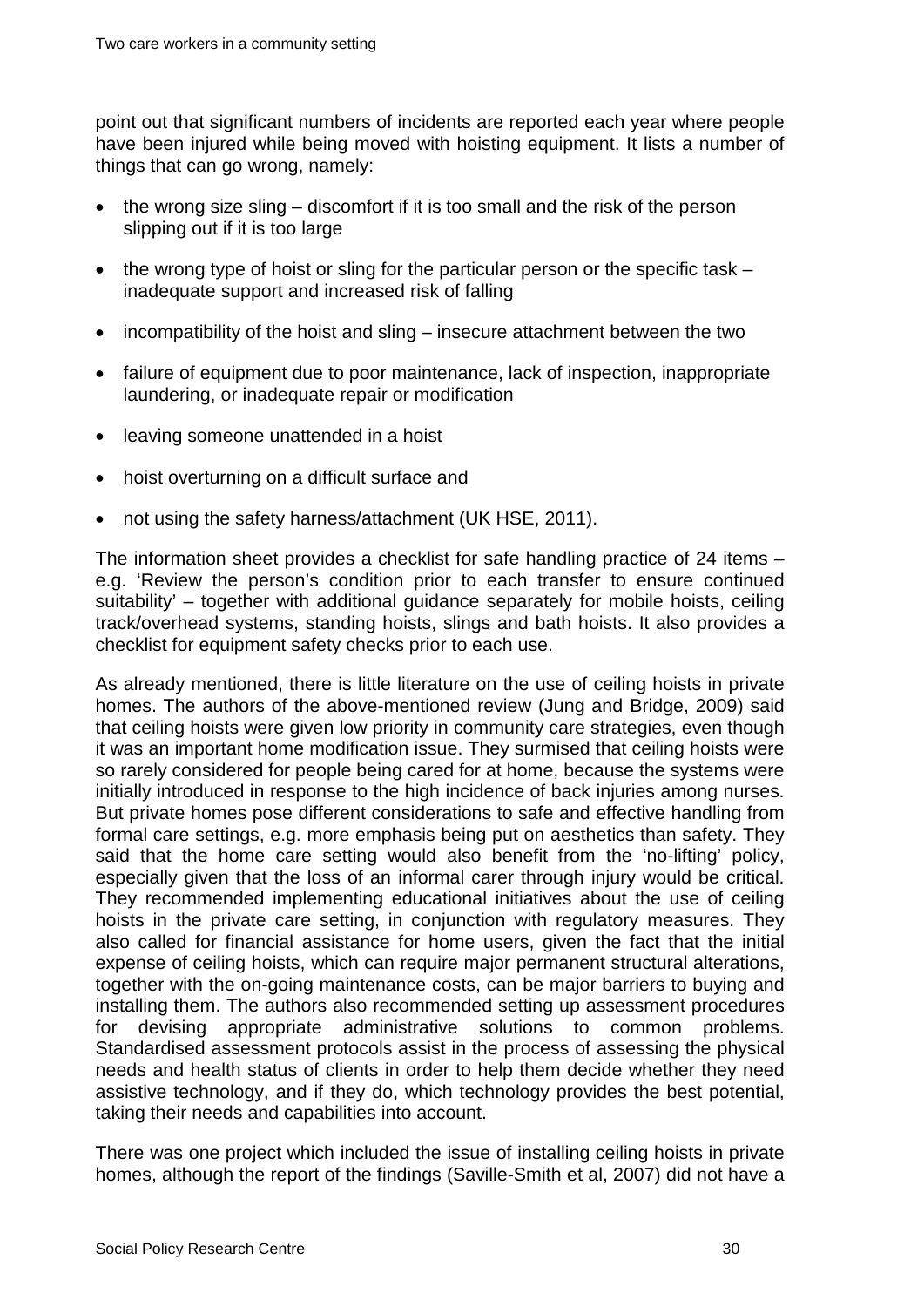great deal to say about them. The installation of a ceiling hoist was mentioned only on two occasions. It was one among a wide range of house modifications mentioned by focus group participants; and one participant reported that the owners of the house he occupied, the public housing authority Housing New Zealand, had refused to allow a ceiling hoist to be installed, even though he had been assessed as needing it because the house was not suitable for a wheelchair. The research was commissioned by the Centre for Housing Research, Aotearoa New Zealand and carried out by the Auckland Disability Resource Centre. The report (Saville-Smith et al, 2007) mentioned ceiling hoists in the context of a wider concern with ways of optimising housing access for people with moderate to severe physical and sensory disabilities affecting their mobility. The research focused on: the current housing experiences of people with physical disabilities; the capacity of the housing market to respond to the demand for 'lifetime homes'; and the opportunities to establish a housing stock that was 'future-proofed' for those with moderate to severe physical disabilities. The chief finding of the research was that the housing needs of people with disabilities were not being met by New Zealand's current housing stock.

As already noted, the issue of the need for two (or more) care workers in an attendant care setting is not discussed at any length in the literature. However, there are a few fleeting mentions. The VHIA (2003) said that using a ceiling hoist does generally mean that only one carer is required to undertake a transfer, in comparison with a mobile hoist which usually requires two carers. The Queensland government's 2001 *Code of Practice* for manual tasks involving the handling of people (Queensland Government, 2001: 79, Table 4) specifically states that certain actions – repositioning of a resident who has fallen while they are still on the floor, lifting a resident from the floor, positioning the resident in a sitting position – still require two workers, even though a hoist is being used. However, it would seem that the hoist is a mobile one (not a ceiling hoist) – part of the procedure described includes the accessibility and storage of the hoist. Similarly, the US OSHA's 2009 *Guidelines* (OSHA, 2009: 19) state that more than one caregiver may be needed in a residential setting when using a portable lift device to lift or transfer someone who is totally dependent.

The authors of the above-mentioned review (Jung and Bridge, 2009) concluded that there was evidence to suggest that ceiling hoists could safely lift and transfer people with the least additional help. They cited one study (Holliday et al, 1994) which showed that a transfer could be performed independently by one nurse using a ceiling hoist, although assistance was sometimes needed for the lift, whereas using a mobile hoist for a transfer averaged one and a half staff. Even so, it was clear that two staff were not always needed to transfer someone using a mobile hoist either. Other studies (Hall, 2002; Steed and Tracey, 2001) have found that ceiling hoists can allow people with reasonable levels of upper body mobility to fit the sling themselves and prepare themselves for transfer, and even to operate the device themselves with the aid of portable hand controls. This allows them increased participation in daily activities, as well as decreased dependency on care-givers, both of which can bring improved self-esteem and quality of life.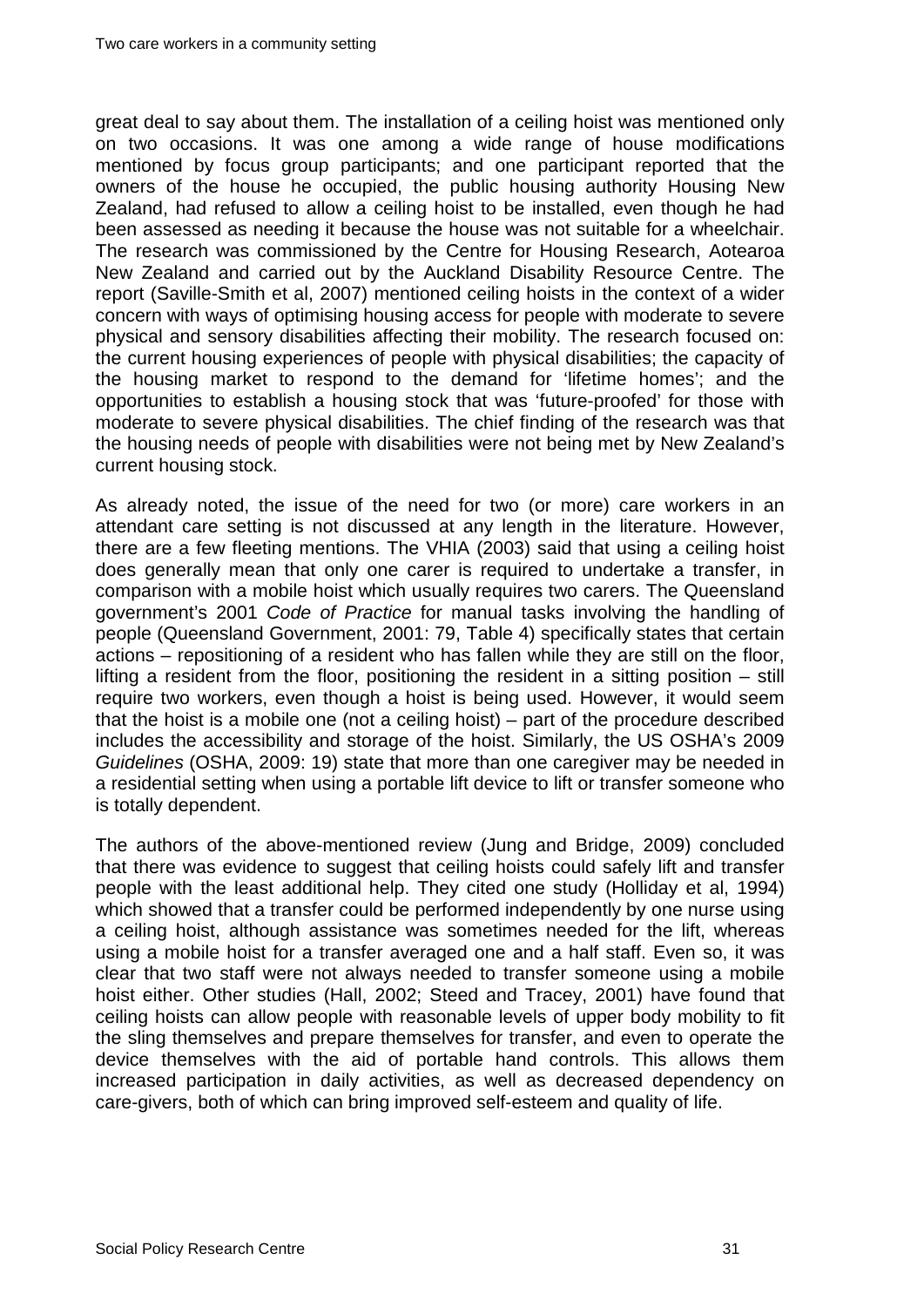#### <span id="page-36-0"></span>**3.10 Assessment**

The importance of assessment is stressed throughout the literature. As the authors of the first evaluation of the VNBIPP (Keating et al, 2002) said, assessment of client-handling requirements is a prerequisite for identifying and reducing the risks associated with client handling.

There are a number of sources which specify what should be included in any process of assessment for client-handling risks. The report of the second VNBIPP evaluation (Martin et al, 2004) stressed the importance of identifying the needs and abilities of clients when assessing requirements for lifting and repositioning tasks.

WorkCover NSW (2006) points out that risk assessments in the health industry are more complex than in other workplaces. In most work environments the only assessment needed relates to inanimate objects, which do not change their size, shape or weight from one occasion to another. However, people are not rigid or stable, they are not always the same shape every time they are handled, and consideration must also be given to attributes such as physical ability, mental status and cognition, medical condition and communication issues. WorkCover NSW (2006) lists four main areas of risk assessment required for handling people:

- the manual-handling task
- the patient-handling risk
- the workplace including the home and
- the equipment.

People also need to be moved in many different ways:

- moving up and down and repositioning in bed
- moving in and out of bed or trolley
- getting into and out of a chair
- moving to and from toilet or commode chair and
- walking.

The risk involved in each of these tasks needs to be assessed, and the assessment repeated at regular intervals, depending on changes in the person's condition. The assessment should be undertaken by the people who are doing the work or at least in consultation with them.

The South Australian government's guidelines (SA government, 2009) listed the following factors to be considered when identifying manual task hazards for community workers:

• actions, postures and movements e.g. bending, twisting, over-stretching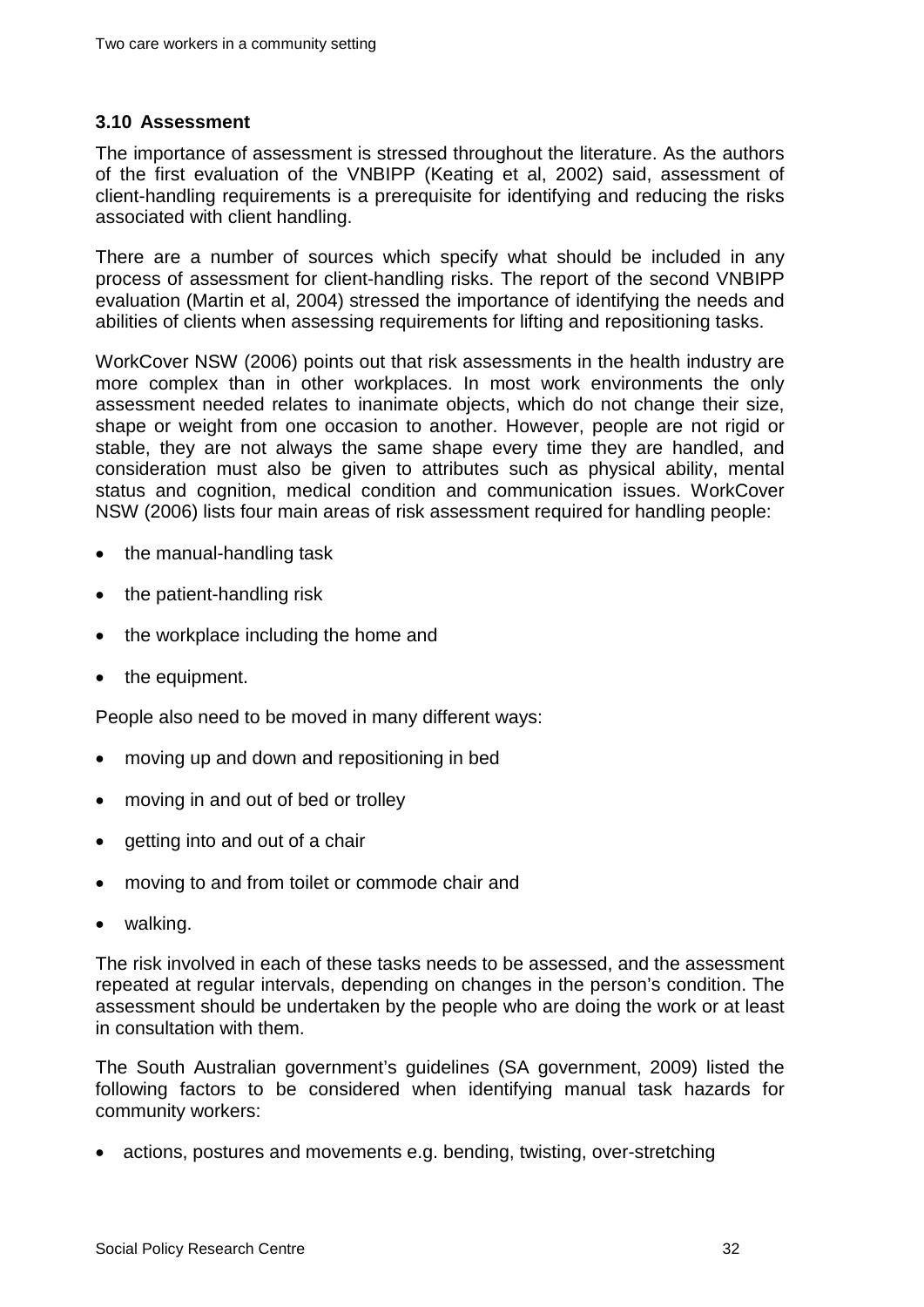- workplace conditions, e.g. cramped work space, low work surface, uneven or slippery floor surfaces, poor lighting, extremes of hot or cold
- weights and forces (worker should not lift more than 16-20kg)
- characteristics of the load, e.g. unstable or unpredictable, difficult to slide, push, pull or turn
- location of load and distances moved, e.g. storage above shoulder or below knee or load carried a long distance
- frequent and prolonged movements e.g. repetitive tasks, prolonged exertion
- job organisation, e.g. heavy workload, too many clients in one day, lack of staff, unrealistic deadlines, bottlenecks of work and
- individual factors, e.g. worker skills and training, worker hampered by illness, disability or restrictive clothing.

The US OSHA (2009) lists for inclusion in the client assessment:

- the level of assistance required
- the person's size and weight
- the person's ability and willingness to understand and cooperate and
- any medical conditions that may influence the choice of methods for lifting or repositioning.

In the UK, UNISON (no date) advises employers to consider the following in assessing manual-handling risks to home care workers:

- floor surfaces, e.g. uneven, slippery, include steps
- storage arrangements
- the size and layout of the client's home
- the type and size of equipment, and the materials and substances used
- the suitability of overalls, uniforms and other work clothing supplied
- the type of training provided and
- factors specific to the individual worker, e.g. pregnancy, disability, illness.

The *Manual Handling Assessments* guide for hospitals and the community produced by Royal College of Nursing in the UK (RCN, 2003) identified three levels of risk assessment, largely for hospitals but with some relevance to care in the community. The first of these, the client-based level, was the main type of assessment for care in the community. The guide said it should include an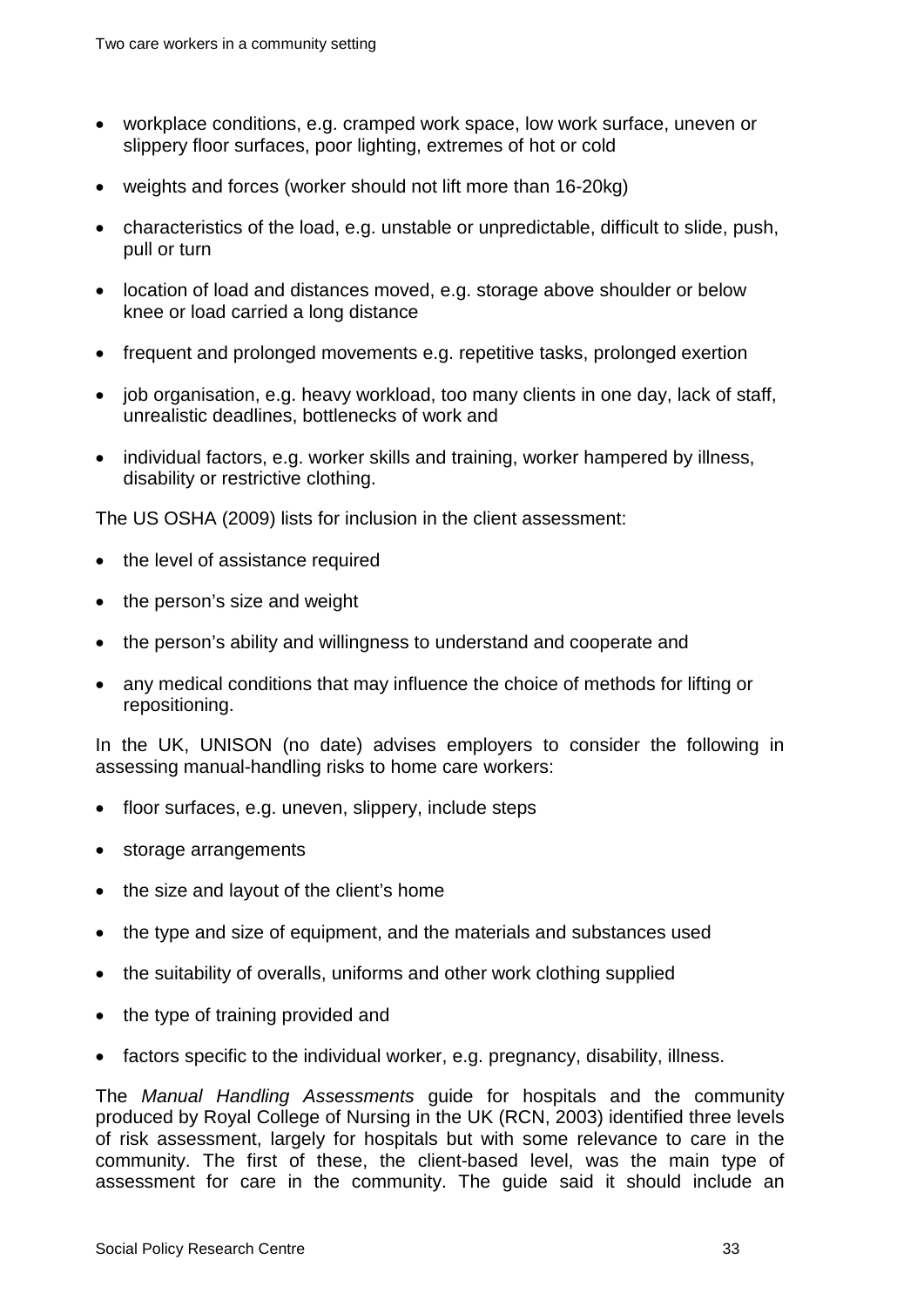evaluation of the environment and of the handling aids required, as well as a client care-plan containing clear information on the client's movement abilities and needs, instructions on handling techniques and aids, and the number of nurses to be used for various moves.

The second level of assessment listed by the guide was an assessment of the hospital department or ward. This does not translate directly into attendant care because every client's home is different, unlike the standardised layouts of hospital wards. Nonetheless, there is still a range of information that can be gathered at this level, from space in the bathroom and the availability of handling aids to the training of staff. The guide includes an example of a form designed to collect information for such an assessment.

The third level of assessment, the top level, referred to senior management considering the requirements of the organisation as a whole, e.g. decisions on budgets, training, uniforms. For hospitals, much of the necessary information is collected as a matter of course, but for care in the community, a survey might need to be done to evaluate general needs.

The guide (RCN, 2003) noted that attendant care providers could minimise the amount of local assessment required for the second level of assessment by producing generic assessments wherever possible. These could also serve as guides for attendant care workers to use in assessing particular manoeuvres in people's homes. Possible areas for generic assessments are:

- transfers from and to bed, chair, commode, toilet
- working with clients who have a history of falls
- bathing

 $\overline{a}$ 

- the condition of floors (hoists on carpets, slippery bathroom floors)
- difficulties in using hoists, e.g. carpets, restricted space
- transfers into and out of car
- babies in high-sided cots and
- handling supplies (packages/boxes) at health centres.

In the UK, the Department of Health's *National Minimum Standards* for domiciliary care (i.e. attendant care) (UK DoH, 2003) states that a detailed assessment of the risks associated with the delivery of the service must be carried out by the service provider for each new home. The registered person<sup>[14](#page-29-0)</sup> ensures that the assessment is undertaken, by a trained and qualified person, before the attendant care worker

<span id="page-38-0"></span> $14$  'All agencies providing personal domiciliary care services, irrespective of size will be required to have a person as registered as the "Fit Person" who has overall responsibility for the service. This person may be the owner or the most senior manager of the service' (UK DoH, 2003: 5).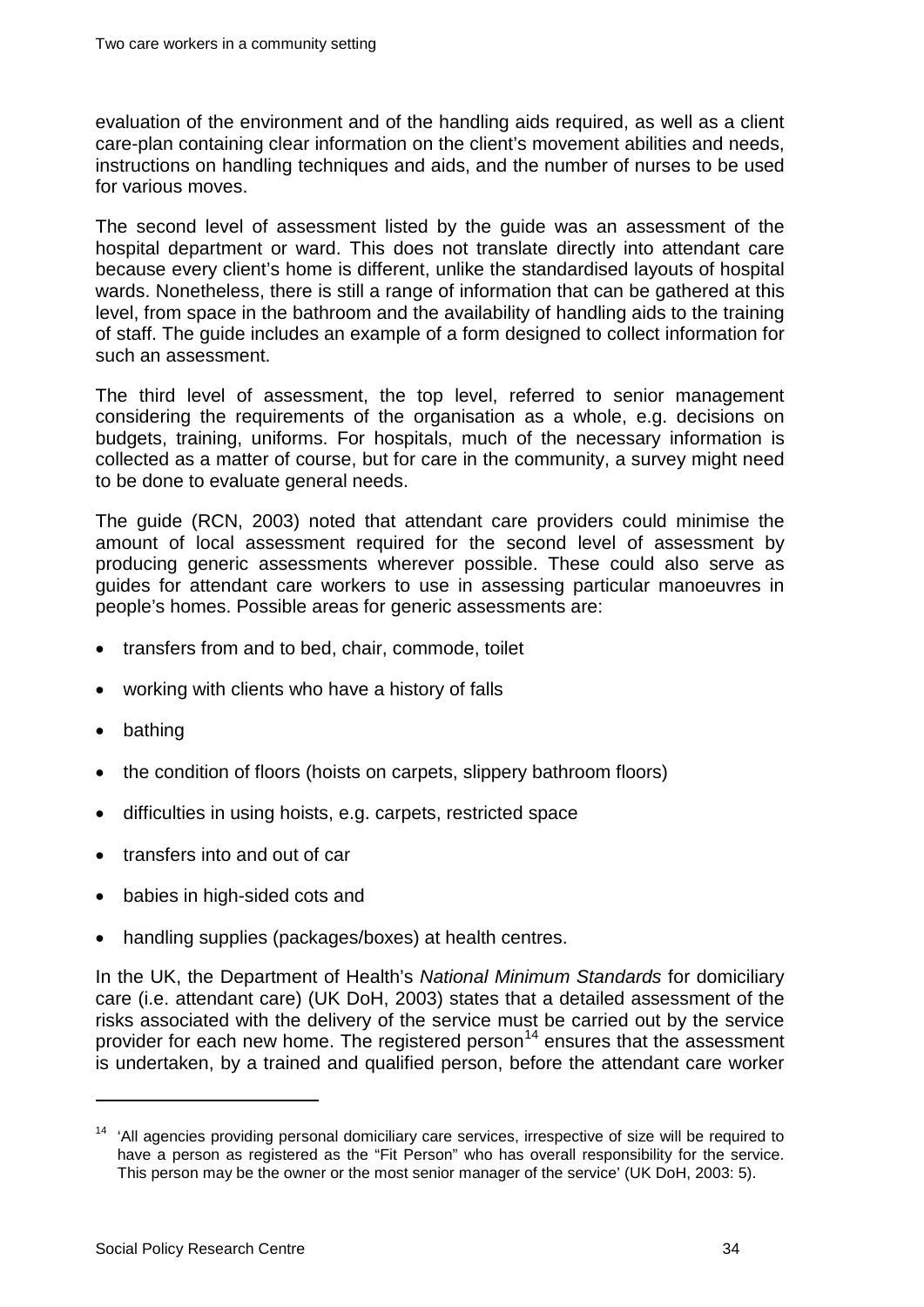commences work, and that it is updated annually or more frequently if necessary. A plan for managing the risks is drawn up in consultation with the service user and their family or representatives. It is included in the overall service-user plan and kept in the home of the service user for staff to refer to. Assessment of the risks associated with manual handling must be undertaken separately. The only mention of a need for two person care occurs in this context of assessment: 'Two people fully trained in current safe handling techniques and the equipment to be used are always involved in the provision of care when the need is identified from the manual handling risk assessment'(UK DoH, 2003: 24, Standard 12.8).

There are many manual-handling risk assessment tools in the literature.<sup>[15](#page-38-0)</sup> But none of the examples of risk-assessment procedures examined in the course of this review identified working singly as a risk factor for staff injuries in attendant care. Examples of suggested risk-control strategies include: home modifications; the use of equipment; documentation of manual-handling procedures; and the training of staff in the use of such procedures (WorkCover NSW, 2006).

Eliminating or controlling risk is crucial to these assessments, but decisions about how this should be done are made on the basis of the circumstances of each individual case. There is no suggestion that employing two (or more) workers will necessarily reduce staff injuries. In fact, multiplying the number of people involved in any procedure also multiplies the risk (Queensland government, 2001). Decisions need to be made about how many people are to be used for certain tasks, but that cannot be decided for every case beforehand. As ADHC (DADHC, 2006) has pointed out, manual-handling risk assessments must be conducted on an individual basis because the characteristics of each client and their environment are unique.

Nonetheless, despite the uniqueness of each individual case, there are standardised instruments available and these can be adapted for differing circumstances. For example, the WorkSafe Victoria (2009) publication contains a number of such tools: the Patient Risk Assessment worksheet; the Patient Transfer guide; forms for recording handling and moving procedures (including the number of people required); and detailed task descriptions and class risk assessments for each of the tasks assessed in the Patient Transfer guide. Several protocols for risk assessments have been developed by the US Department of Health and Human Services, and part of the second evaluation of the VNBIPP involved the development of a standardised instrument for assessing competency in No Lifting practices, as a reference point for the industry as a whole. As the authors of the evaluation report pointed out, standardised procedures are necessary to ensure the uniformity of care practices (Martin et al, 2004).

#### <span id="page-39-0"></span>**3.11 Best practices for client handling**

There is now general agreement that interventions based on training in physical lifting and moving techniques have little impact on working practices or injury rates,

<span id="page-39-1"></span><sup>15</sup> See: WorkCover NSW, 2006; WorkSafeBC, 2006a; OSHA, 2009; O'Shea and Hennessey, 2009; SA government, 2009; and the list of resources across Australian states and territories in DADHC, 2006: 28.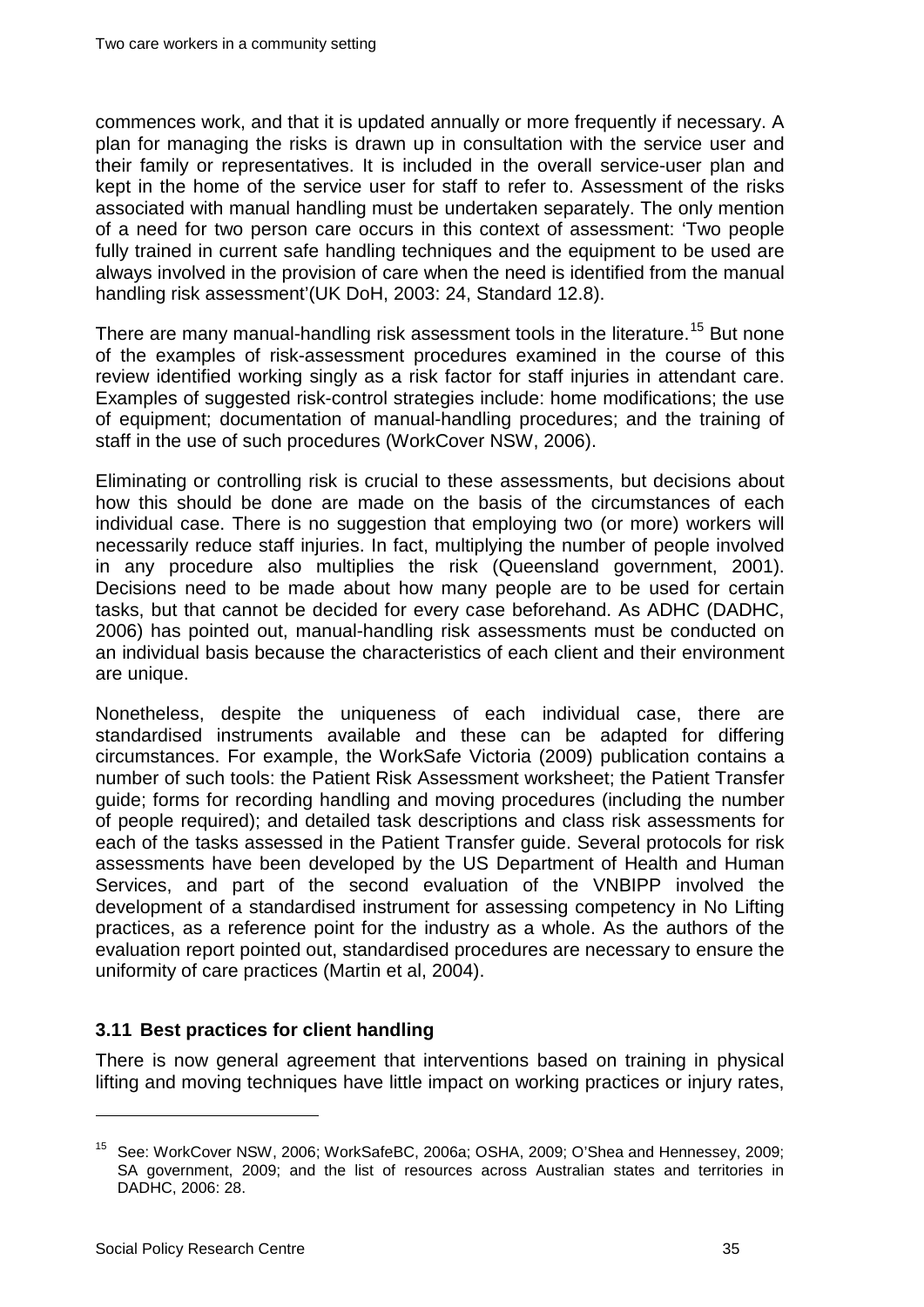if the training is not reinforced with other strategies.<sup>[16](#page-39-1)</sup> As researchers at the US Patient Safety Center of Inquiry (Nelson and Baptiste, 2004) found, strategies to prevent or minimise injuries associated with patient handling have often been based on tradition and personal experience rather than on evidence. They found that approaches such as classes in body mechanics, training in safe-lifting techniques, and using back belts when moving people, were ineffective in reducing injuries, and yet they were the most common patient-handling approaches used in the US at the time.

The Patient Care Ergonomics Resource Guide developed at the Patient Safety Center of Inquiry (Fragala et al, 2001) gave a number of reasons why training in physical techniques alone is not effective:

- the research it is based on is not generalisable to nursing practice
- it is difficult for nurses to convert what is learned in a classroom into patient care
- there is no agreement among experts on what constitutes proper body mechanics and
- manual patient handling tasks are intrinsically unsafe because they are beyond the capabilities of most people.

Thus, a growing body of evidence shows that what used to be the most commonly used strategies are ineffective. What is needed are newer interventions that have been shown to be effective in reducing musculoskeletal pain and injuries in care providers. To this end, the US Department of Veterans Affairs Patient Safety Center of Inquiry in Tampa, Florida<sup>[17](#page-40-0)</sup> (Director Audrey L. Nelson) has been working on the problem for a number of years. Researchers at the Center evaluate patientsafety research findings and translate them into standard practices. This involves designing and testing clinical tools (e.g. algorithms, protocols, policy templates, resource guides, patient and staff education materials), which are pilot tested and then exported to the US National Center for Patient Safety for implementation nationwide. Researchers at this Center have disseminated the results of this research widely.<sup>[18](#page-40-1)</sup>

These researchers have identified a body of research knowledge that provides strong evidence that a comprehensive program can significantly reduce the risk of musculoskeletal injures in healthcare settings. There were three elements common to all these successful programs, namely, mechanical equipment to assist carers with people-lifting tasks, training in the use of the equipment, and a written policy around safe client handling (Nelson et al, 2007).

Nelson and Baptiste (2004) have organised potential solutions to the problem of carer injuries into three ergonomic types – engineering-based, administrative and behavioural. They refer to the potential solutions:

<span id="page-40-1"></span>

<span id="page-40-0"></span><sup>&</sup>lt;sup>16</sup> Hignett, 2003; Victorian DoH, 2004; WorkCover NSW, 2004; Jung and Bridge, 2009.<br><sup>17</sup> http://www.visn8.va.gov/patientsafetycenter/<br><sup>18</sup> e.g. Fragala et al, 2001; Nelson et al, 2003; Nelson and Baptiste, 2004; Nelson, Nelson, 2008; Nelson et al, 2007, 2008, 2009; Menzel et al, 2009; Nelson et al, eds, 2009.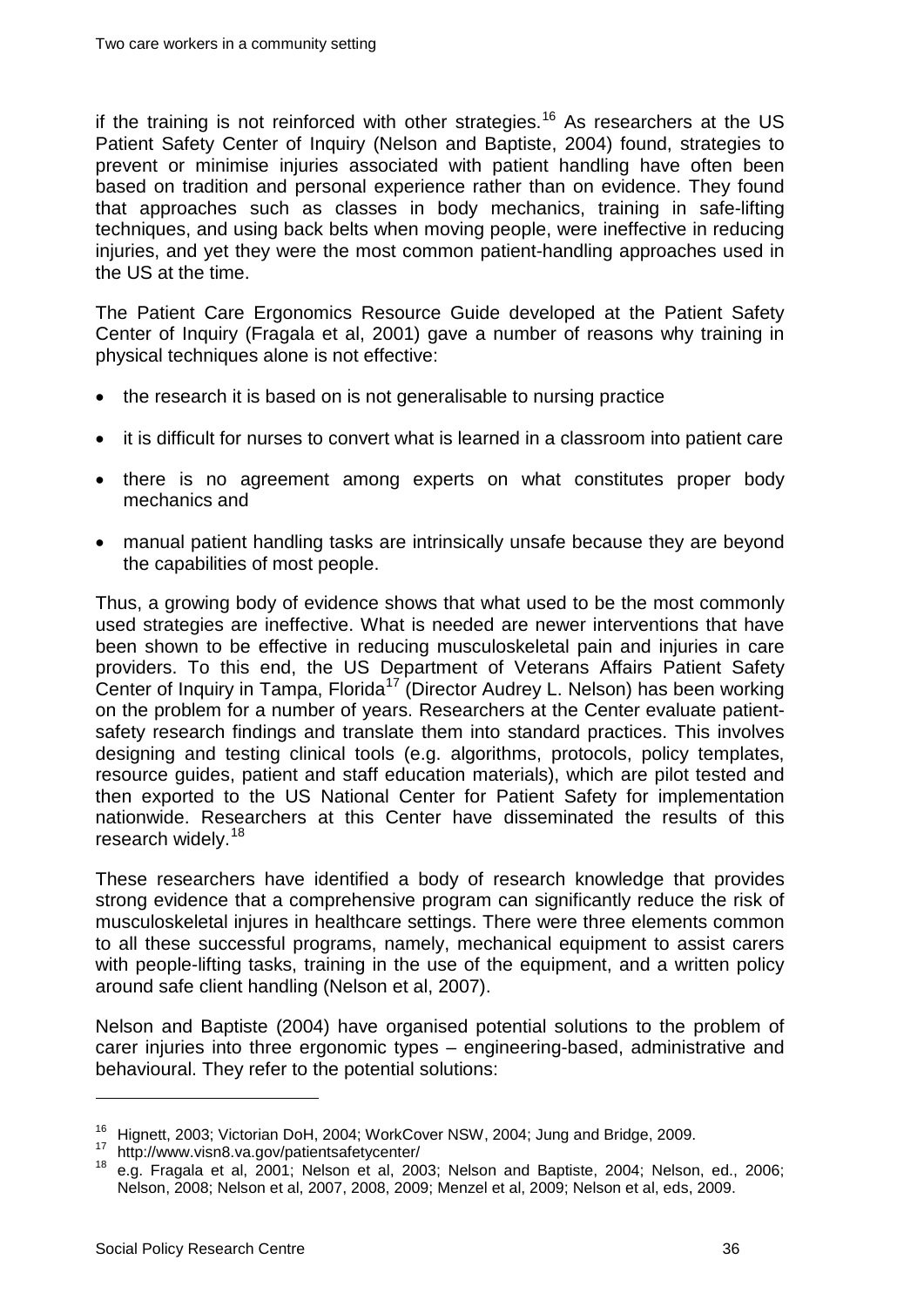- client-handling equipment and devices
- policy initiatives, the three primary examples being 'no lift' policies, ergonomic assessments of client care areas, and the use of client lift teams
- training of staff in the safe use of patient handling equipment, to the use of peer leaders, and to clinical tools such as patient-assessment protocols and algorithms.

An algorithm is a sequence of logical steps to be taken to achieve a given task, consisting of a finite list of precisely defined successive 'if ... then' decision points displayed in a flow chart. For example, in the case of the task of transferring someone to or from bed, chair, toilet or car, the algorithm would start with the question, 'Can client assist?' If the answer is 'yes', no carer assistance is required apart from standing by for safety as needed. If the answer is 'no', either wholly or in part, the next decision point relates to the client's weight. If the client weighs more than 200 pounds the specified action is to use a friction reducing device plus three carers; if less, the action is only to use a friction reducing device. (For more detail about algorithms, see: Fragala et al, 2001; Nelson et al, 2003; Nelson, ed., 2006; and for a list of examples see Appendix 1).

A trial of a 'best practices' musculoskeletal injury-prevention program in six nursing homes over six years (Collins et al, 2004) found that the program had had a number of positive results. The program involved the introduction of mechanical lifts and repositioning aids, a zero-lift policy, and employee training in lift usage. After the program, the rate, severity and cost of injuries associated with lifting and moving residents, lost and restricted work days, and repeated staff injuries, were all significantly reduced in all the nursing homes, for staff in all age groups and lengths and types of tenure. Assaults and violent acts by residents towards staff also declined. The reduction in workers' compensation claims recovered the initial capital outlay in slightly under three years.

A systematic review of studies investigating intervention strategies to reduce the risks associated with patient handling activities (Hignett, 2003) identified the seven most commonly used strategies:

- equipment provision
- education and training in, for example, risk assessment, use of equipment and client assessment
- the introduction of risk assessment
- the introduction of safe-handling policies and procedures
- the introduction of a client assessment system
- redesigning of the work environment and
- changes in work organisation and practices.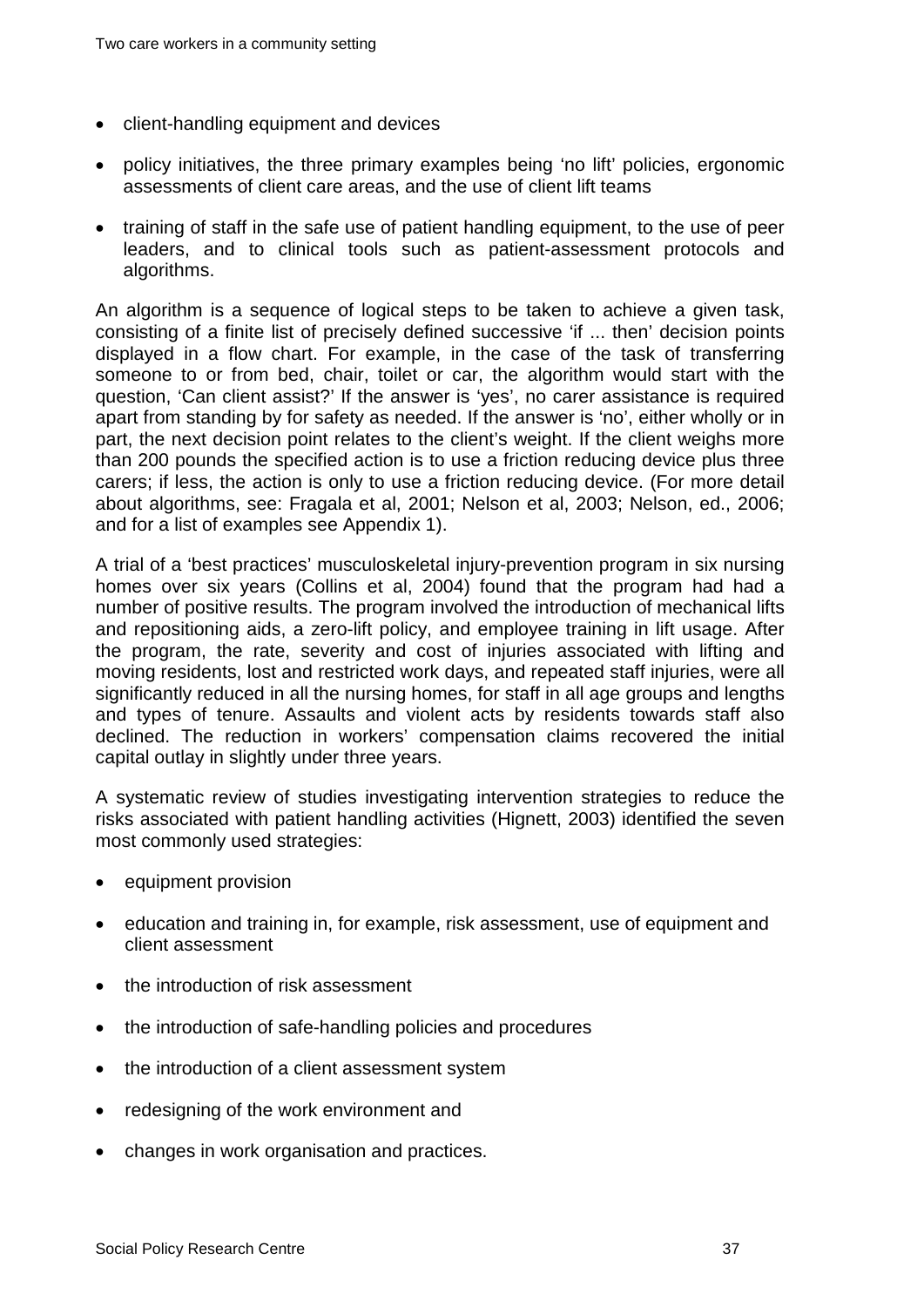The author suggested that these could form the basis of a generic intervention program with additional local priorities identified through a risk assessment.

#### <span id="page-42-0"></span>**3.12 Equipment and technology**

In most instances the potential for alternatives to the use of two care workers is equipment or a piece of technology. The use of equipment and technology to support the work of attendant care workers has recently been explored in work undertaken by ADHC: *The Role of Assistive Technology in Supporting People with Disabilities and Complex Care Needs: A Literature Review*. The findings of that research, whilst not directed at identifying alternatives to the use of two attendant care workers, identifies equipment that may be useful in some instances, such as powered wheelchairs, computer assistance, home modifications, smart homes, microswitches and telecare.

The use of equipment or technology may not be suitable in all circumstances. A piece of equipment that is designed to assist in turning an individual whilst in bed may provide a solution for some situations but may not be appropriate for others. For example, if the need for a second worker is identified to respond to frequent turning of a client for pressure relief, a turning bed may be an appropriate alternative solution. On the other hand, if the requirement is to turn a patient significantly enough for dressing and pressure care management, not all turning beds may be appropriate for this situation.

The identification of appropriate equipment that may resolve the need for the use of two attendant care workers is very much context specific, no piece of equipment or assistive technology can be seen as the solution--i.e. not every lifting issue requires a ceiling hoist--nor can it be appropriate for all situations. It is important that each situation is individually assessed to ensure that the introduction of equipment resolves the issue and does not introduce secondary problems.

Some situation may require specialised equipment specifically built or modified to meet an individual need such as seating systems for positioning. Such seating systems can be specifically individualised to meet complex positioning assistance for example, people with scoliosis or who experience significant spasticity.

The use of equipment and/or assistive technology as an alternative to using two attendant care workers can, depending on the equipment, incur a considerable capital cost. Along with the capital expense, the ongoing maintenance cost needs to be considered against the ongoing cost of using two care workers.

Alternatively the use of equipment and technology to support the work of attendant care workers may not require significant capital outlays on complex pieces of equipment. For instance, for obtaining stability when rolling and positioning clients, simple wedges of foam and/or handrails on a bed, may address specific situations. Also ensuring ease of mobility for portable floor hoists may be achieved through the use of plastic carpet matting as opposed to more expensive alternatives of ceiling hoists and removal of carpet and replacement with hard flooring.

EnableNSW provides appropriate assistive technology devices and specialised support services to assist eligible residents of NSW with a permanent or long-term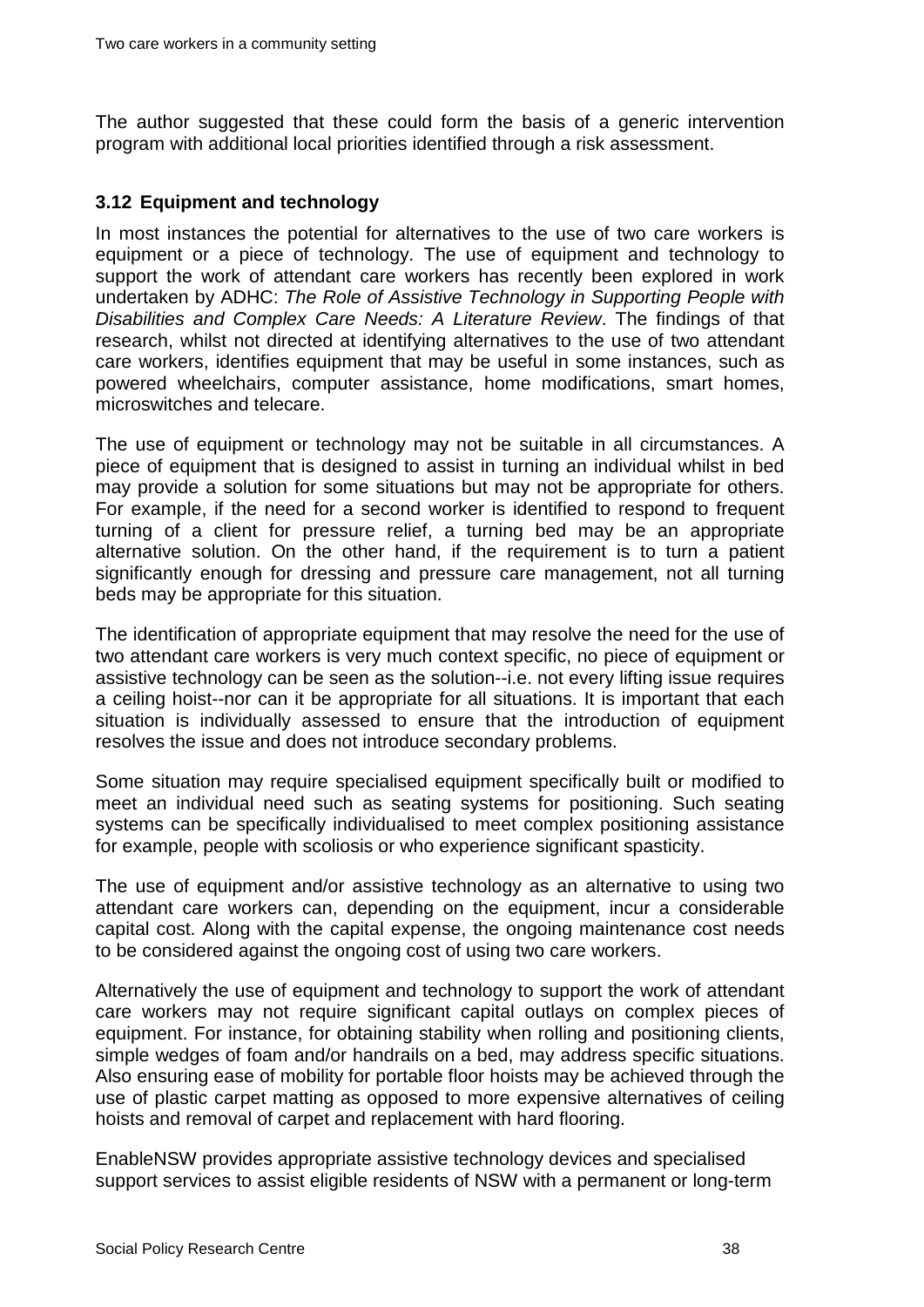disability to live and participate in their family and community. The program policy is directed at increasing the independence of the client, and, or reducing risk of illness or injury to either the client or attendant care worker.

The EnableNSW Aids and Equipment program is means tested and operates on a consumer copayment system: a contribution of a fixed \$100 per year for pension recipients, low income adults and children under 16 years or for those in a higher income band 20% of the cost. EnableNSW set no upper limits on the cost of individual assistive technology equipment but the item must be the most basic that meets the person's need.

Equipment can be available for loan through the EnableNSW equipment loan pool for trial. The program is managed locally through Local Health Networks with services available local area health services. The assessment and trial can also be facilitated through suppliers making available on loan or through rental pieces of equipment prior to purchase. The ongoing maintenance of equipment is generally available through the supplier and required either on a 6 monthly or 12 monthly basis. Some equipment may come with a warranty that covers maintenance costs for an initial period, say 3 or 5 yrs. Others may require service calls which would include a service call charge and any parts or labour. These cost outlays are very dependent upon the particular piece of equipment and the supplier. Equipment that is sourced through EnableNSW Aids and Equipment program maintenance is covered by the scheme.

Cost implications of equipment include the assessment/trial, purchase and ongoing maintenance of capital equipment costs [\(Table 3.1\)](#page-43-1).

| Purchase Cost        | Example         | Trial                   | Maintenance |
|----------------------|-----------------|-------------------------|-------------|
| Low $cost < $1000$   | Foam            | N/A                     | N/A         |
|                      | Slide sheets    |                         |             |
|                      | Plastic matting |                         |             |
|                      | Bed rails       |                         |             |
| Medium cost          | Floor hoists    | NSW Enable equipment    | 6 or 12     |
| $<$ \$10000          | Adjustable beds | pool                    | monthly     |
|                      | Tilting shower  | Supplier loan or rental |             |
|                      | chairs          |                         |             |
|                      | Home            |                         |             |
|                      | modifications   |                         |             |
| High $cost > $10000$ | Ceiling hoist*  | Supplier loan or rental | 6 or 12     |
|                      | Turning bed     |                         | monthly     |
|                      | Home            |                         |             |
|                      | modifications   |                         |             |

<span id="page-43-1"></span>**Table 3.1: Cost implications for the trial, purchase and maintenance of equipment**

\*Ceiling hoists are available through EnableNSW although current policy does not cover the cost of installation (PD2011\_27)

#### <span id="page-43-0"></span>**3.13 Conclusion**

This literature review investigated the question: When are two or more attendant care workers needed to work at the same task at the same time? Traditionally,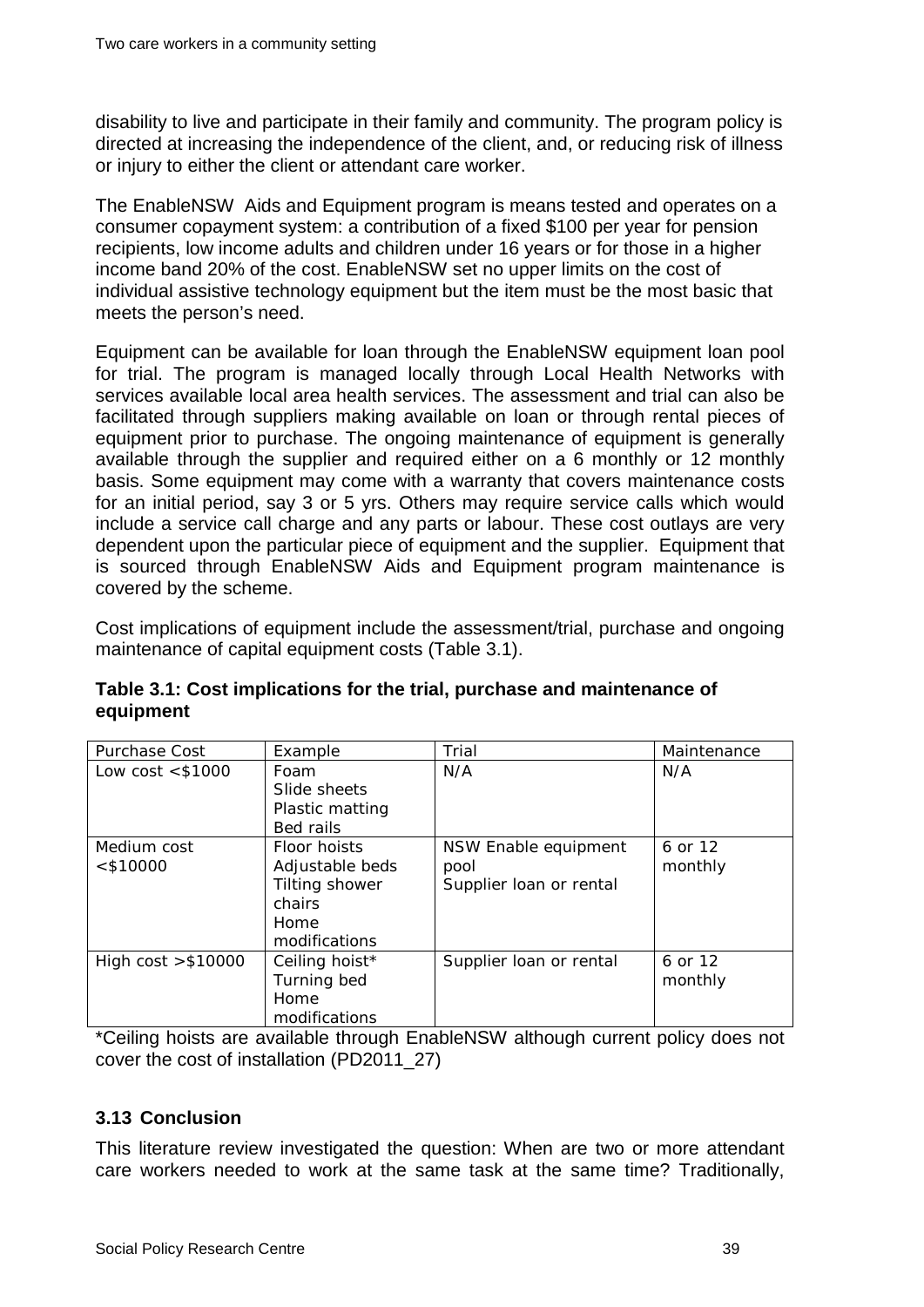community care work involves a single worker working alone to assist the person with disability, and hence increasing the number of workers present requires some justification.

The review found that the usual context within which the use of two person care was mentioned involved issues around the lifting, moving and transferring of clients in institutional settings. However, there was very little discussion of two person care in the community care literature, and nothing about care by more than one person as a separate issue. Neither were there any instances where two person care was mandated in specified circumstances across the board, e.g. using a hoist.

Most of the literature on safe client-handling, and on the risks of injuries to staff, refers to institutional care – hospitals, aged care facilities – rather than to community settings, although some of the considerations apply to support in the home.

This review found a number of instances where two care workers were used, although the sources did not give reasons for the practice. There were also a number of occasions when two person care was explicitly recommended, e.g. for complex personal care (bariatric patients), as a short-term solution until long-term controls were implemented, when a client was uncooperative, and with bariatric clients.

A number of studies have found that team lifting can reduce musculoskeletal injuries among staff in institutional settings, but one study failed to find any reduction in employee injuries as a result of team lifting. Other research has also found that having two or more workers rather than one is no guarantee of avoiding injury. There is no indication in any of the recommendations for avoiding musculoskeletal injuries among care staff that these occur only when staff members are working alone.

Although using a hoist to move or transfer someone did not always avoid the need for two or more care workers, it did seem as though ceiling hoists were less likely to need more than one worker than floor-based hoists. However, their use in private homes is restricted by the expense and by the need for structural alterations.

Decisions are made about the number of workers needed at the initial assessment and relate to each client's particular circumstances. Once again, there is little mention in the extensive policy and research literature on risk assessment of the need for two or more workers as a way of minimising risk.

The current emphasis in the human services sector is on eliminating client lifting to the fullest extent possible, whether performed by one person or by more than one. The usual term for this is No Lifting or minimal lifting. It involves encouraging clients to assist in their own transfers, making assessments of client-handling risk, using mechanical lifting aids and other equipment for moving and transferring clients, modifying the work environment to accommodate safe client-handling equipment, and training all staff in the correct use of equipment and techniques for moving and transferring clients.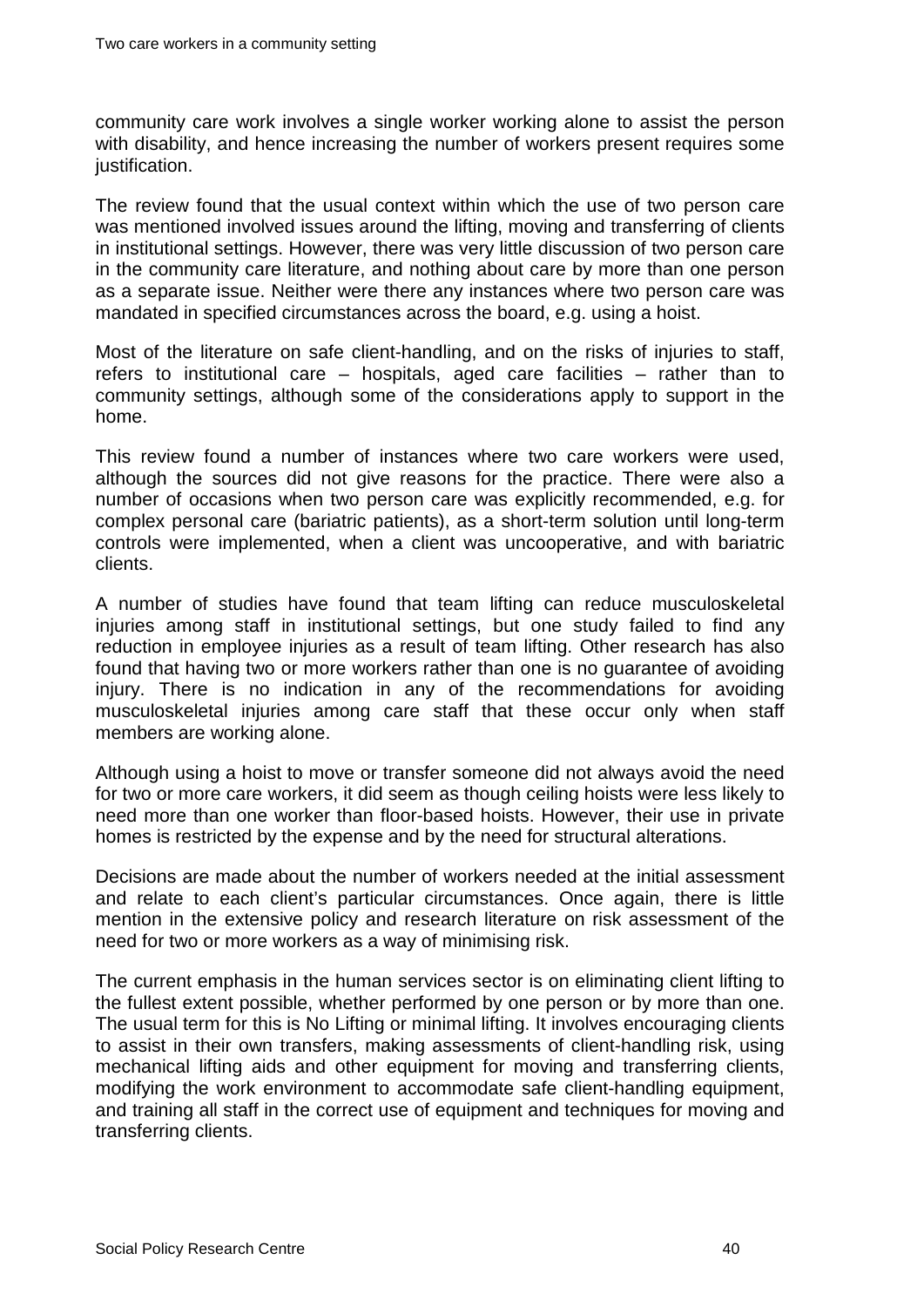## <span id="page-45-0"></span>**4 Stakeholder consultation**

This section summarises the views of the stakeholders about the research questions. The final section draws on these findings to discuss implications for practice guidelines.

#### <span id="page-45-1"></span>**4.1 Assessment process**

Stakeholders made a number of suggestions to ensure best practice in assessments.

- Assessments should be individualised, rather than based on categories. Some stakeholders made the point that assessment should reflect the trends towards individualised funding and preferences. Most stakeholders were emphatic that blanket rules or policies are inappropriate.
- Assessments should be holistic taking account of the home environment, equipment available and potentially available, observations of handling techniques and the tasks required, and the preferences and views of clients and workers.
- Assessments should be conducted at regular intervals, to identify and respond to changes in client need (physical functions may improve or deteriorate) and ensure that equipment has not been superseded.
- If the assessment identifies no alternatives to two care workers, clear management processes for documenting, implementing and reviewing the need should be applied.

#### <span id="page-45-2"></span>**4.2 Changes over time in use of two care workers**

The experience of two stakeholders is that two care workers are used less commonly than in the past, because with their shift to a more individualised approach, the routine allocation two care workers has declined. However, the experience of seven stakeholders is that the use of two care workers has become more common. They attributed this to a number of factors. The first is the increasing complexity of support needs for people living at home, as a result of the shift from institutions and efforts to increase the choices available to people with disabilities. Second, OHS legislation and greater recognition of the importance of workplace safety was seen to translate into an increase in the use of two care workers as a risk management strategy on the part of agencies. Although there is no known link between the use of two care workers and a reduction in injuries, a number of stakeholders referred to insurance premiums and workers' compensation as a reason why two care workers may be recommended. This suggests that two care workers may be used more frequently now as a risk management strategy, but in the absence of strong data about actual risks and how they can be mitigated against.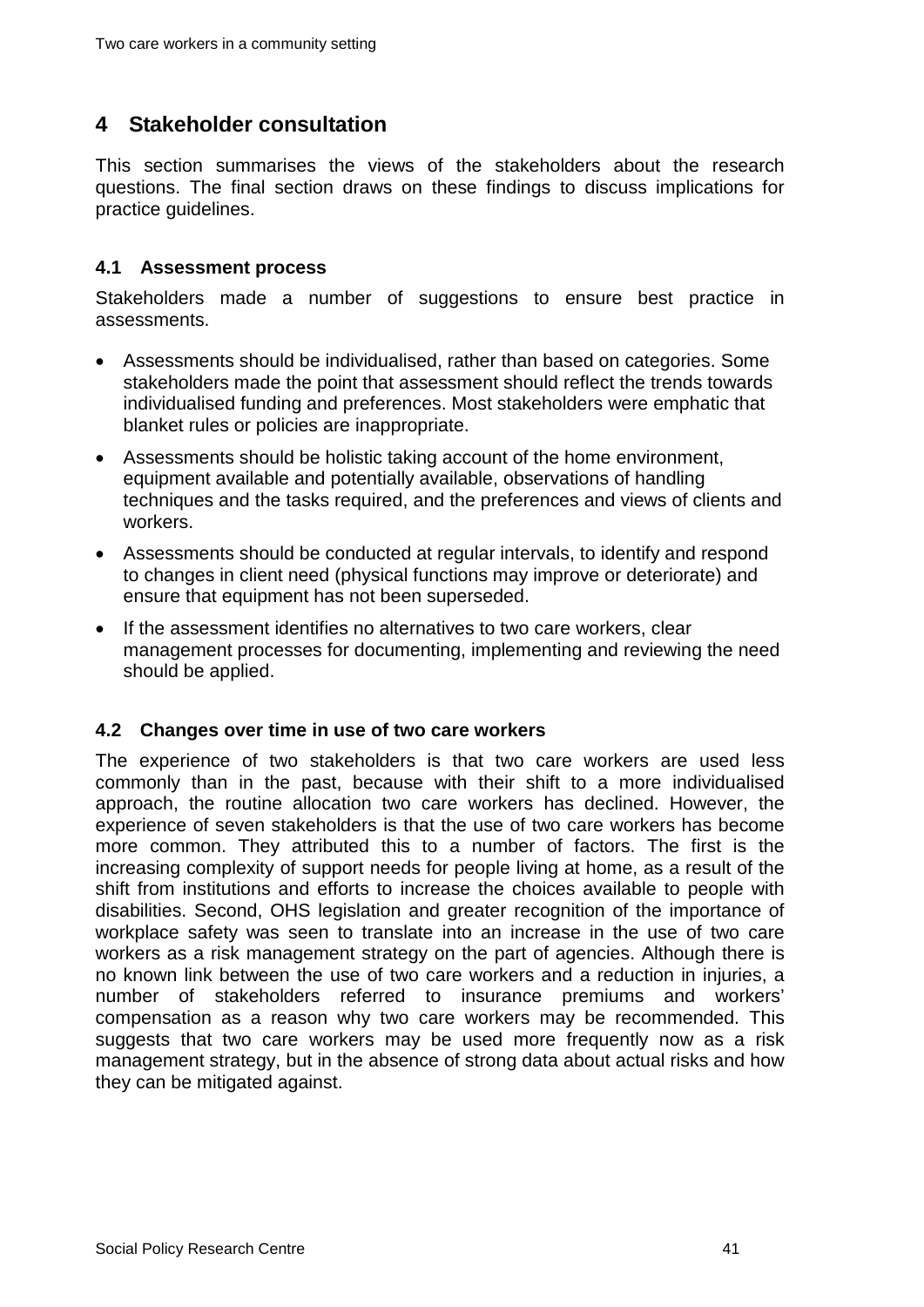#### <span id="page-46-0"></span>**4.3 Reasons and principles for using two care workers**

The reasons given for needing two care workers were consistent among the all the stakeholders (clients both with and without experience of two care workers; attendant and home care workers; OTs and government agency representatives). The most frequent reasons were:

- Client age, weight, size, and physical function (capacity to assist with lifting and positioning)
- Client challenging behaviour
- Scoliosis, spasticity or other high support needs related to positioning.

They described worker and client safety as paramount and using two care workers was a strategy to ensure this. It was also clear in some interviews, however, that the perception of safety seems to be as important to workers and clients as actual risk. For example, some stakeholders stated that the risk of manual handling injuries is increased when a single worker is used, whereas others indicated that there is no clear evidence on this—that is, the interviews indicate that there is not a clear understanding among stakeholders of whether the use of two care workers reduces the risk of injuries, compared to the use of one worker. In addition to the perception of worker safety, the perception of client safety is also important. Several participants mentioned the increased sense of safety clients feel with two workers, particularly those who are accustomed to hospital or other institutional settings, where team lifting is common.

In terms of indicators for two care workers, the assessments conducted by OTs are useful to report in some detail as these are the basis for current assessments. The risk assessments described in these interviews include:

- Client weight and height
- Ventilation needs during specific tasks
- People with high physical needs: for example, whether a client has to be moved or positioned while a task such as towelling or drying is being performed
- Equipment available and potential for the environment to be modified to bring in equipment
- Scoliosis of the spine
- Extent of spasms and contractures
- Situations that might present a risk of abuse to staff and clients
- Assessment of the home environment, including capacity to be modified and factors that prevent the safe use of equipment (e.g. uneven floors unsuitable for trolleys).

#### <span id="page-46-1"></span>**4.4 Benefits and disadvantages of two care workers**

As described above, the stakeholders described the primary benefits of two care workers as relating to worker and client safety. They thought that using two care workers reduces the risk of manual handling injuries and unsafe handling of clients,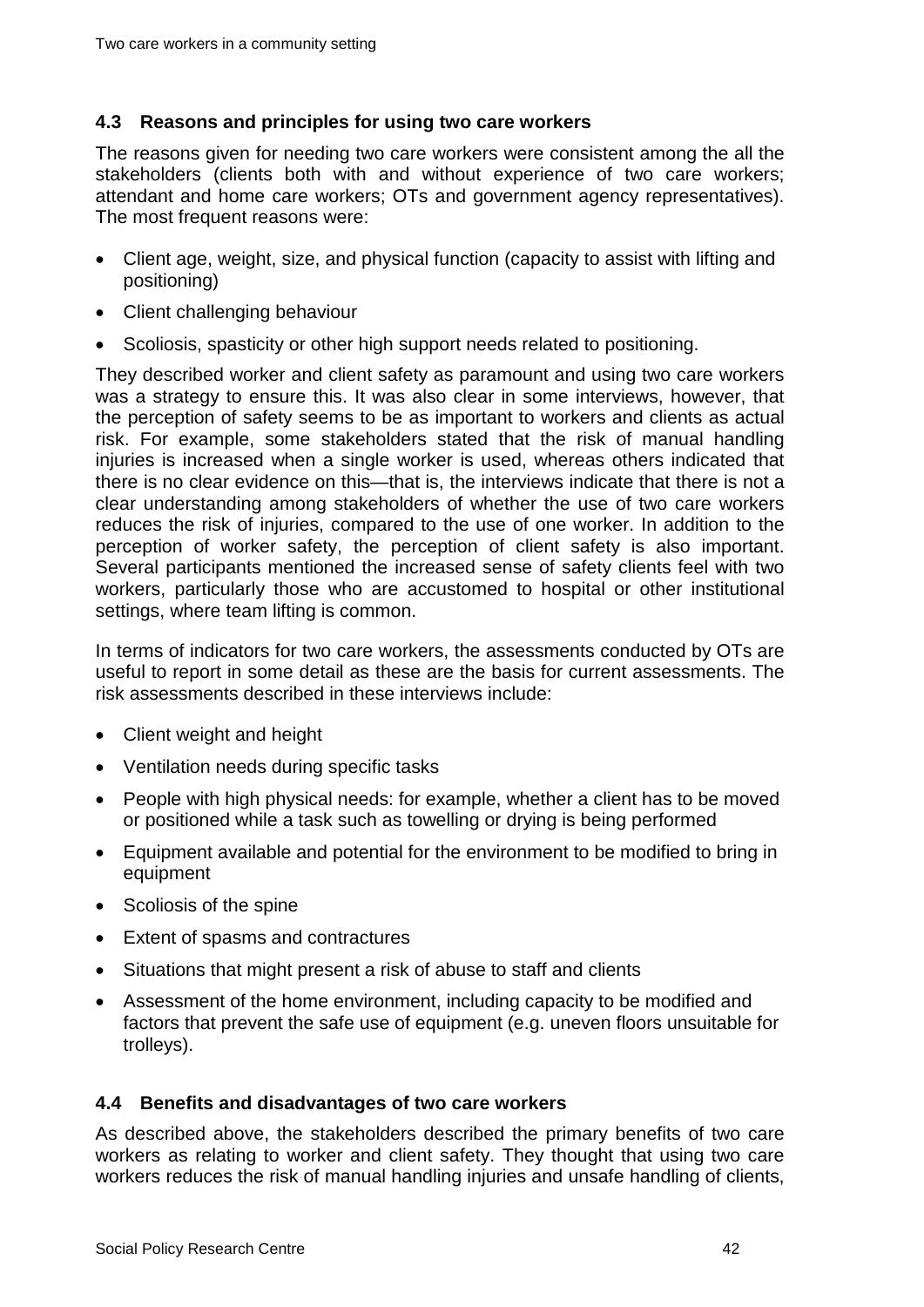and provides a more secure working environment for workers, in which the risks to workers from clients' challenging behaviour, grievances and complaints, or unsafe environments are lessened.

A number of disadvantages, aside from cost, were also described. The most significant of these is the impact on client privacy and home environment. Teams of workers in homes can have the effect of making the home environment more like an institutional environment, in terms of interpersonal relationships and organisational factors.

One benefit of two care workers, from the perspective of the workers, is companionship. However, this may translate into care workers interacting with each other rather than with the client. One client with experience of both two care workers and a single worker expressed a preference for the latter, because of this reason:

It just was a second person in your home for that period of time and then two workers together tended to  $-$  nothing against the workers, they're quite well communicating people – but they did tend to get into their own sort of little group … and chat about stuff and work … I just felt sort of uncomfortable about it, because... it just sort of seems a bit rude

A government official made a similar point, about the possibilities for good relationships between workers and clients when single workers rather than teams are in place:

The whole idea of having two people in your home and working with you is a fairly heavy intervention. It's almost easier, I think, to have a one-to-one relationship and to feel a bit more involved if there's only one carer, whereas when you have two it kind of shifts the balance

Relationship dynamics were described as tending to be more complex with a three person relationship than that between a client and single worker. This can happen if, for example, the client regards one worker as more capable than the other. Power relationships tend towards being more unequal with teams of workers than single workers, with an agency that conducts assessments describing this as 'intimidating' for clients and putting 'the carer-consumer balance out'.

The presence of two care workers may also be less safe than using one worker. While physical disparity between a worker and client can increase the risk of injury to client and/or worker, physical disparity *between* workers can also increase these risks: it is difficult, for example, for one short worker and one tall worker to safely lift a client if the height difference is significant. Stakeholders emphasised the importance of matching care workers to clients across the range of worker characteristics, including physical size, gender, ethnic background and age. They acknowledged the constraints on matching clients and workers in the context of the current workforce, but mandating the use of two care workers cannot relieve these constraints and may even add to them.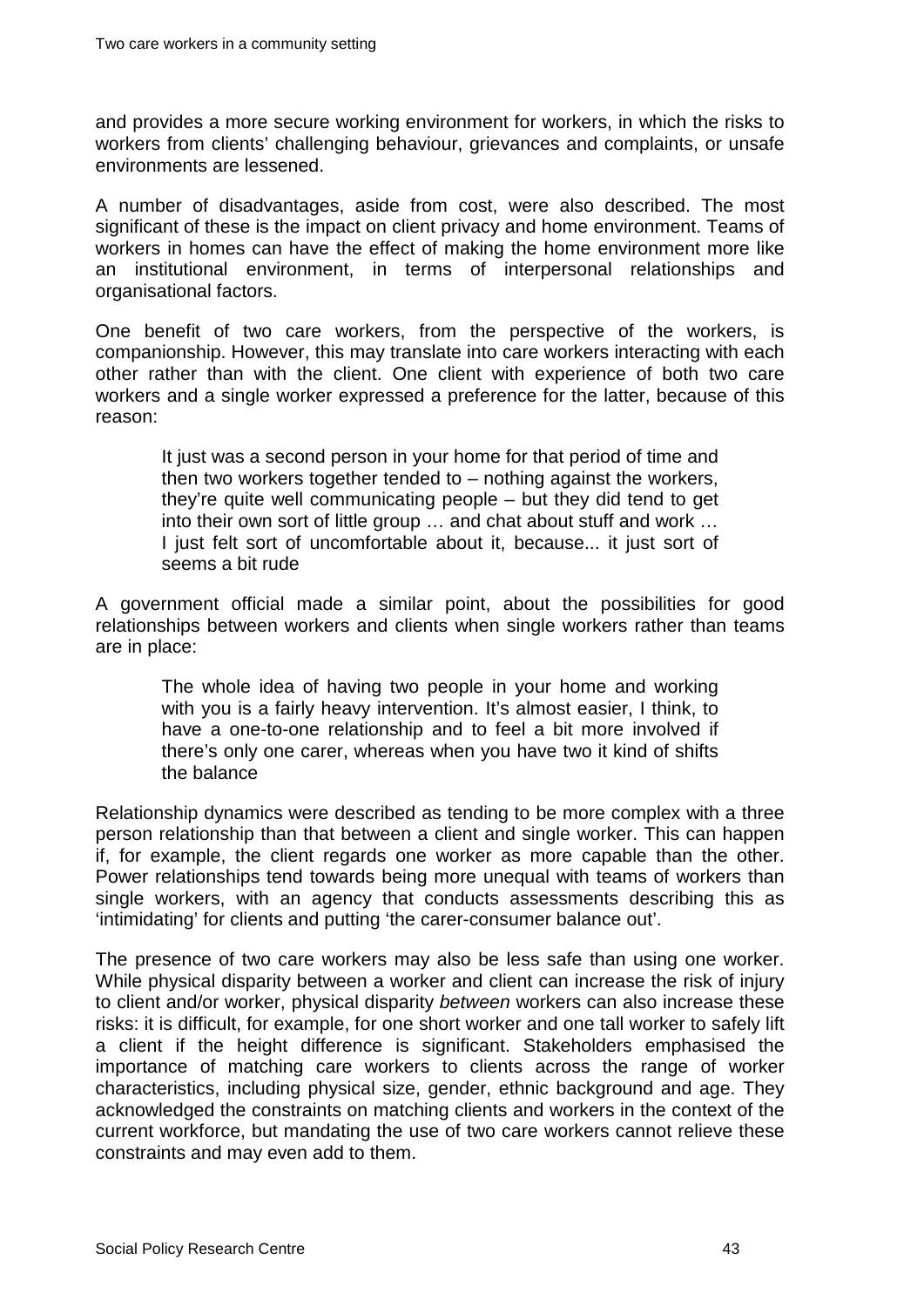The complexity of interpersonal relationships is mirrored in the complexity of organisational factors with two workers. This relates to staff recruitment, rosters and leave. Seven stakeholders from peak bodies, government and service provision agencies talked about the difficulties of organising two workers rather than one, and the difficulties that arise when one worker is sick or arrives late, or when workers do not get on and cannot work well together. While cost is obviously a significant factor in terms of salaries, the consultations suggest that the indirect costs of two carers, associated with the organisational resources required to coordinate this arrangement, are also significant.

#### <span id="page-48-0"></span>**4.5 Alternatives to two care workers**

There were no alternatives to the use of two attendant carers proposed for clients who use ventilators. A meeting of the reference group noted that the literature describes glossopharyngeal breathing, or 'frog breathing' as a technique used by some people who are otherwise fully ventilator dependent (Maltais, 2011). In circumstances where a client does not want or require two attendant care workers except as a safety measure around ventilation, and has been trained in this technique, two attendant care workers may not be needed. However, the consultations and literature suggest that this circumstance is rare.

The stakeholder consultations identified possible alternatives to two attendant care workers for all clients, with the exception of those who use ventiltors. When the decision to use two care workers is based on physical considerations—the nature of the client's physical disability, and so the nature of the physical tasks undertaken by workers—the alternatives proposed were equipment, environmental modifications, and staff training. Challenging behaviour and worker safety also recurred as a reason for two workers, and fewer alternatives were suggested here, which may indicate that agencies and practitioners are not aware of the interventions and strategies that may be suitable in these circumstances.

#### <span id="page-48-1"></span>**Equipment**

Equipment (e.g. hoists, slide sheets, electric beds, and shower/commode chairs) was nominated most frequently as assisting in lifting and moving tasks, and which can remove the need for two care workers in some circumstances.

An occupational therapist commented that the instruction manuals for hoists often refer to two care workers, which agencies then follow as a matter of course:

To be perfectly honest, I think it's to do with the hoist manufacturers. All instruction manuals that come out with hoists indicate that two people are required and so I think some service providers are taking that as black and white and just following that policy and others are prepared to risk manage the situation and one put in one if one's needed.

The literature review highlighted that the instructions are probably written this way assuming an institutional context.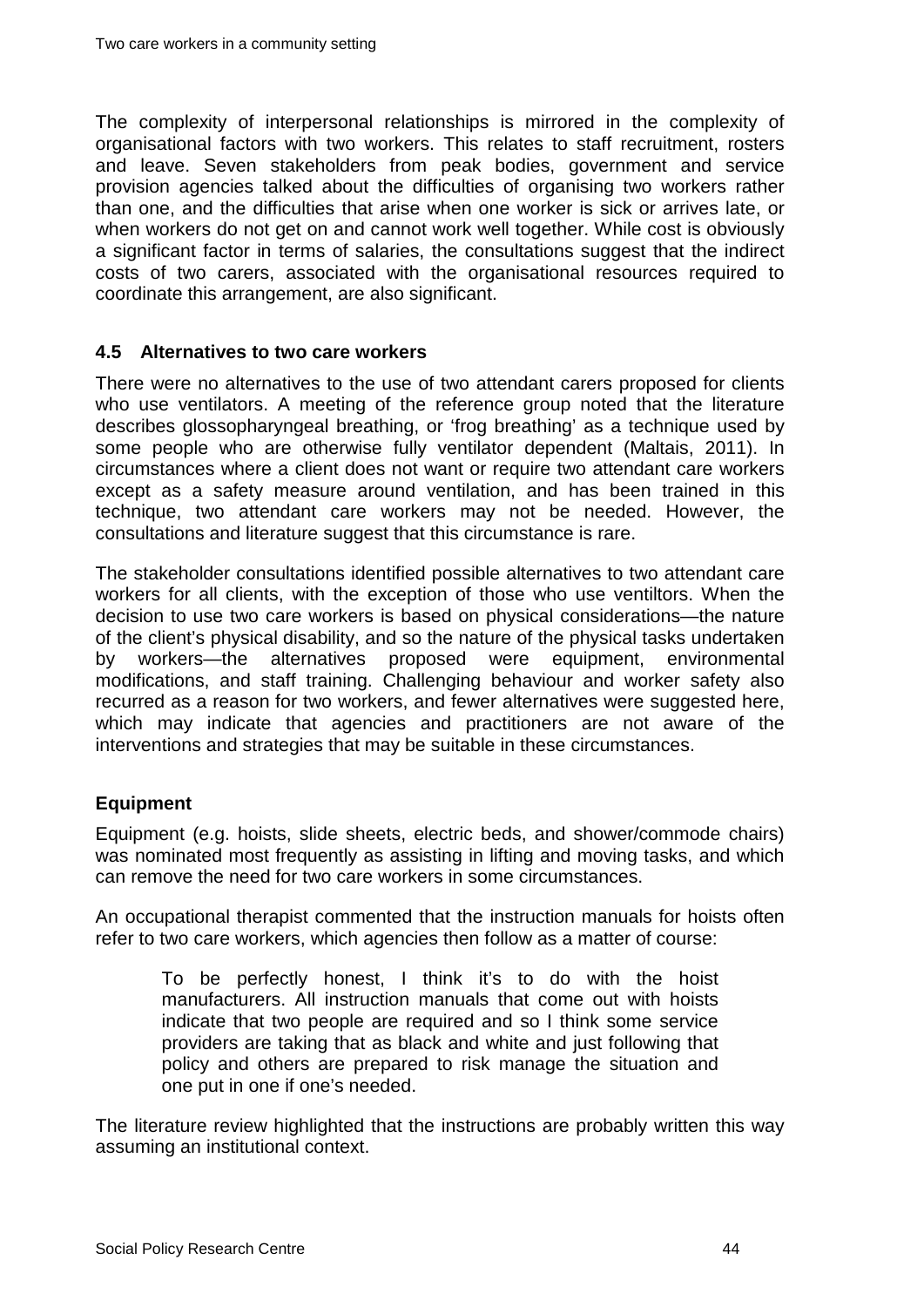Reassessment of equipment at intervals was also recommended. For example, clients who received an injury twenty years ago may be using outdated equipment. Just as reassessment of clients was recommended to adjust the kind and level of care worker support needed, so too reassessment of the assistive technology and equipment being used was recommended.

EnableNSW, responsible for providing appropriate equipment, aids and appliances to people with disabilities in NSW, has a loan pool for trialling equipment, as do hospitals. This facilitates testing of equipment in the client's home, which is important to resolve the appropriateness of equipment and its use with one or two workers. This is consistent with EnableNSW's approach of considering the purchase of more expensive equipment if it increases the independence of the client or reduces risk of illness or injury to either the client or attendant care worker which may in turn reduce the need for a second attendant care worker. EnableNSW does not cap the cost of aids and equipment but provides required equipment based on assessed need. Other considerations however also include the costs that are not usually covered by EnableNSW, such as installation of a ceiling hoist; and the feasibility of whether specialised equipment is actually available, such as equipment that needs to be specifically designed for the person due to their complex needs.

#### <span id="page-49-0"></span>**Environmental modification**

Changing the environment in different ways, such as removing carpet, and installing alarms and assistive technology, were described as removing the need for two care workers in some circumstances. Although the costs of this are sometimes significant, a government official noted that the long-term costs of a second worker are often higher.

Assessment of the environment involves an assessment of whether or not new equipment can be installed: ceiling hoists, for example, cannot be installed in every home. However, a few stakeholders also made the point that small spaces may also not be safe for two workers. If a bathroom is too small for a commode shower, it may also be too small for two workers to be safe.

#### <span id="page-49-1"></span>**Training**

Training of staff in use of equipment, and in alternatives to the use of two care workers, was described as important. For example, a client who has one care worker said that inexperienced carers were not always capable of lifting her safely, but if the care worker was experienced, and had sufficient skills, then an extra worker was not needed. Representatives from an agency that completes assessments for the provision of equipment similarly described training as important, alongside client size and other characteristics, in deciding whether one worker or two is needed.

You can do a hoist transfer very safely with someone with quite high needs by yourself, but it depends on the right environment, the consumer, the training level of the staff, and the weight and height of the actual [person]. So it comes down to a risk assessment that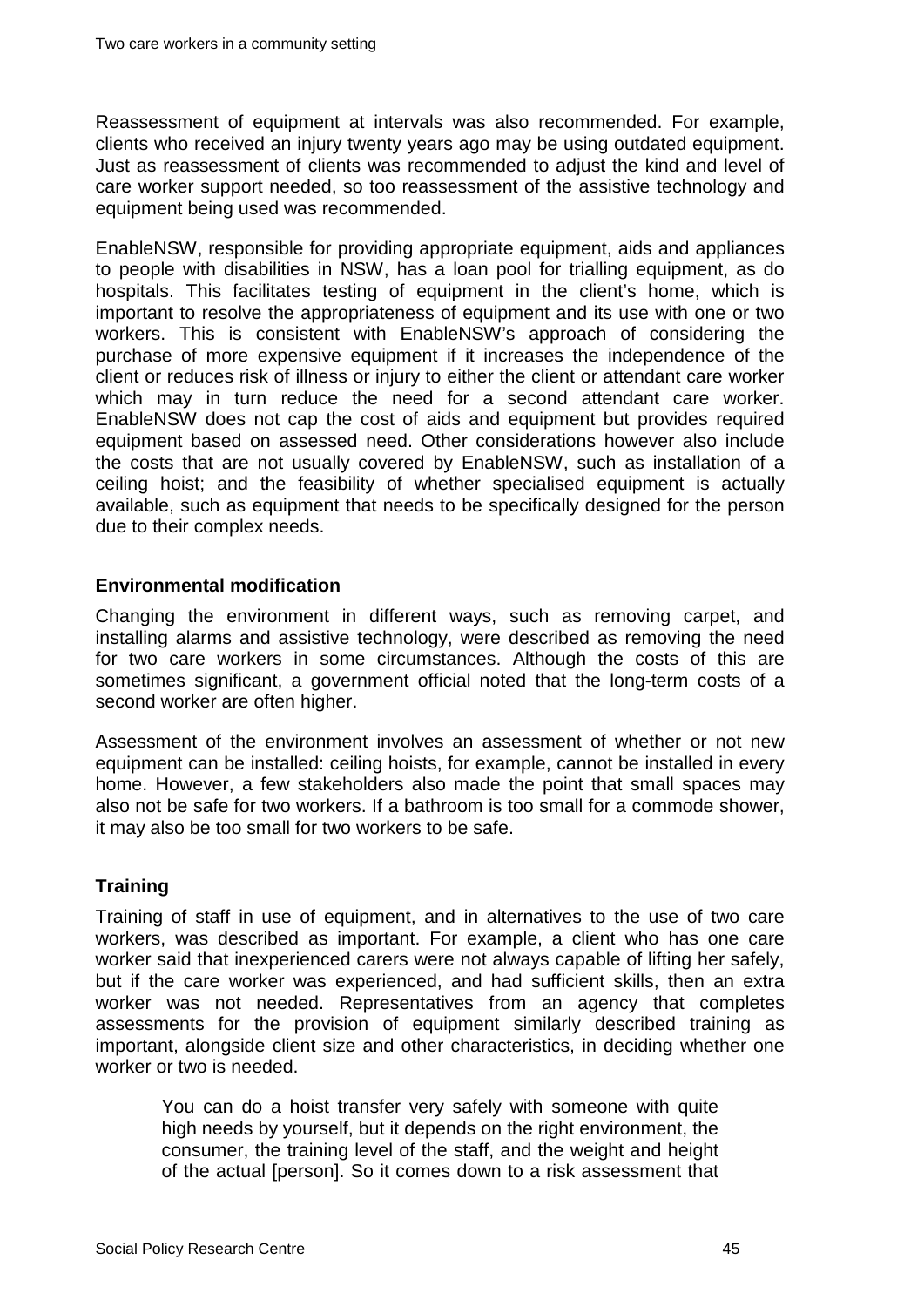includes all of those parameters, including the skill level of the staff involved, and the training and those sorts of things as well. There isn't a blanket, 'You need two people to use a hoist', no, no.

Representatives of government agencies also emphasised the utility of training about effective use of equipment such as hoists, so that one worker is sufficient in at least some circumstances.

Training does not relate only to use of equipment, but also to the physical training of care workers, for example education in lifting techniques, warm-up exercises and stretching. It also relates to training in specific contexts, particularly manual handling of clients in domestic rather than institutional environments. Workers familiar with hospital settings, or who received training that assumed their workplaces would be group homes or hospitals, need specific, problem-solving based training in home environments. This may involve the assessment of the home's potential for modification, including furniture, floor coverings and loadbearing capacity of walls and ceilings. It may also involve trialling the use of different kinds of equipment. Support and training is necessary in order for workers to make these specific, responsive assessments to individual clients and environments.

#### <span id="page-50-0"></span>**Challenging behaviour**

Challenging behaviour is defined as behaviour of 'such intensity, frequency or duration that the physical safety of the person or others is placed in serious jeopardy or behaviour which is likely to seriously limit or deny access to the use of ordinary community facilities' (Emerson, 1995). Half the respondents raised client challenging behaviour , as one of the reasons for two care workers (10/23 interviews), although the research literature about this is sparse. This suggests a gap in the research literature, perhaps because challenging behaviour is becoming more concerning to workers and agencies, and research has yet to catch up with this. In circumstances where the worker is at risk of being subject to the effects of a client's challenging behaviour, intervention programs for the client were suggested by one stakeholder. The research literature indicates that interventions based on functional assessments of challenging behaviour and positive behaviour support are not well known by services and practitioners (Whittington and Burns, 2005), which may be one reason why there were far fewer suggested alternatives to two care workers for clients with challenging behaviours.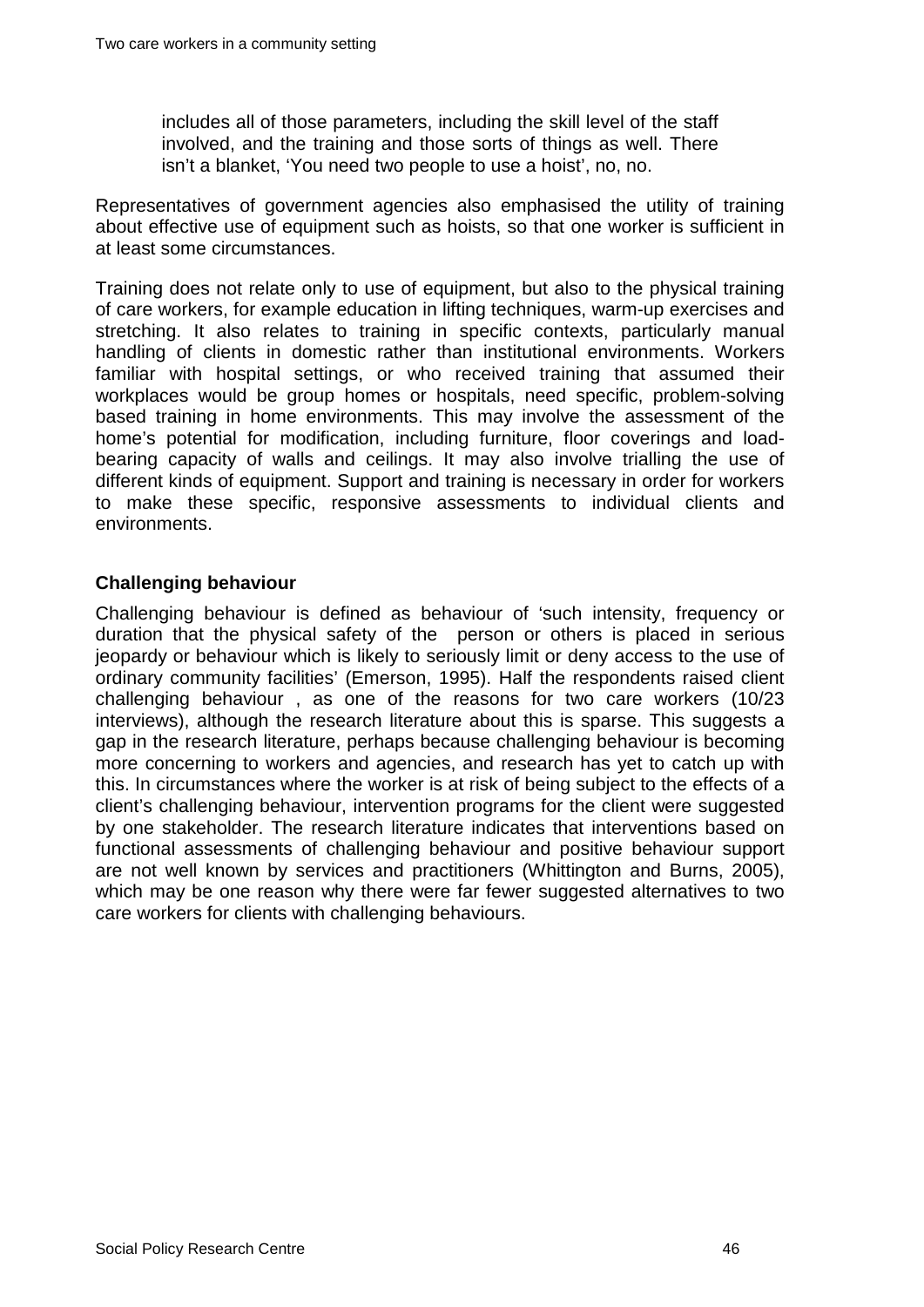### <span id="page-51-0"></span>**5 Implications for principles and guidelines in practice**

The policy and service factors that make it possible for people with high support needs to live at home are relatively new. Research on the specific configurations of support that enable people to live at home is also new. It is therefore not possible to point to robust empirical evidence for the use of alternatives to two care workers, but it is possible, based on the literature and stakeholder consultations, to suggest principles and processes to guide assessments. Approaching decision making with these principles can facilitate individualised assessment about specific problems and solutions, and address both the actual and perceived benefits and risks of two care workers.

Stakeholders agreed about principles for considering alternative strategies. The principles to make decisions about alternatives to two care workers relate to:

- client and worker safety
- meeting the needs of clients and
- ensuring that both clients and workers feel secure.

They identified circumstances in which there are no alternatives to two care workers, but they disagreed about what these circumstances are. However, there was consensus that these principles should guide any decisions around alternatives to two attendant care workers.

The fact that clients, workers and management are concerned about safety, yet more than one care worker is not always the safest, is also central to the assessment process. In the case of worker safety, for example, two care workers may give workers a sense of safety and security, even though there is little evidence that two care workers is any safer than one. This indicates a need to address the perceived safety in the workplace, and to develop strategies to ensure workers not only are safe, but also feel safe. Similarly, clients' anxiety around having one worker may stem from habituation to an institutional environment, or to an experience of abuse in the past, or cultural norms around being alone with another person. This indicates a need to not only ensure that the client is safe, but to ensure that their anxieties are holistically and comprehensively addressed.

Some of the alternatives to two care workers relate to training and equipment, as described above. Workers experienced in institutional settings may benefit especially from training in home environments, training in teams, and periods of time observing and working with others. These strategies should also set up systems of peer support and validation, which should in turn serve the purposes of support and validation currently only available through team working.

Other alternatives relate to better systems of support for workers and clients, to address the anxieties about the use of single workers rather than teams. The concerns expressed by workers, for example, relate to informal support, validation of their decisions, and a sense of safety. The benefits of two care workers to safety may be perceived rather than real. Evidence on multidimensional strategies for safety and injury prevention include risk assessment, education and training, environmental modification and monitoring systems. Management processes such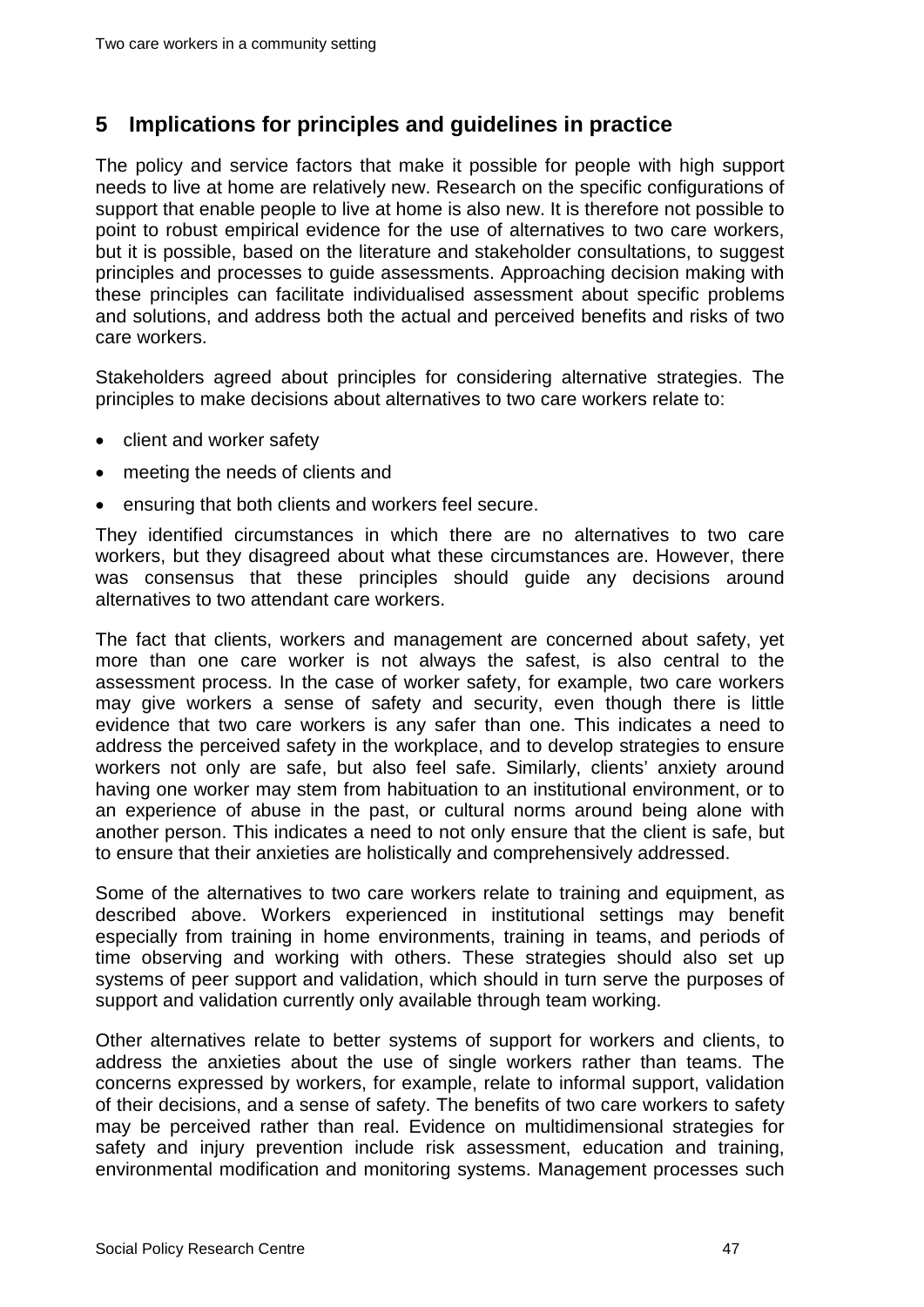as team management structures to provide peer support for validation and learning can address isolation and confidence of workers. Such strategies are also opportunities to follow the principles of person centred planning, by building a team in which the client's specific needs are at the centre, and in which communication, training and support for staff are based on these needs.

The concerns expressed by clients relate in some cases to safety, especially at times of transition, such as moving from an institutional environment, where teams of workers are common, to a home environment. Identifying and responding to client anxiety around the use of single workers is also a positive step. In other cases, cultural and social concerns may be responsible for client anxiety: for example, a strong preference by some clients for female or male care worker, or the fear that some clients have of being alone with a single worker. Again, the responses to these concerns can be guided by the principles of solving specific problems and responding to individual needs: for example, traumatic responses to previous abuse require more nuanced responses than resorting to two care workers.

Risk management is an important consideration for agencies, particularly in relation to the risk of client and worker injury. Addressing the responsibilities of agencies to minimise risk, and adapting the sometimes inflexible systems in which risk assessments are devised, can avoid a simplistic two care worker response to risk management.

[Table 5.1](#page-53-0) summarises the principles and strategies discussed in this section of the report. It lists the principles behind decisions about the use of two care workers, as identified in the literature and stakeholder consultation. It also identifies strategies to consider the feasibility of for addressing these principles, which may provide alternatives to the use of two care workers. These high-level strategies are also derived from the literature and consultation. Whether the alternative strategies are relevant or feasible to a particular person's circumstances, needs to be determined in each case. The table is a summary of principles and possible strategies only, and is not intended as a resource manual or user guide for practitioners. The guidelines are published separately.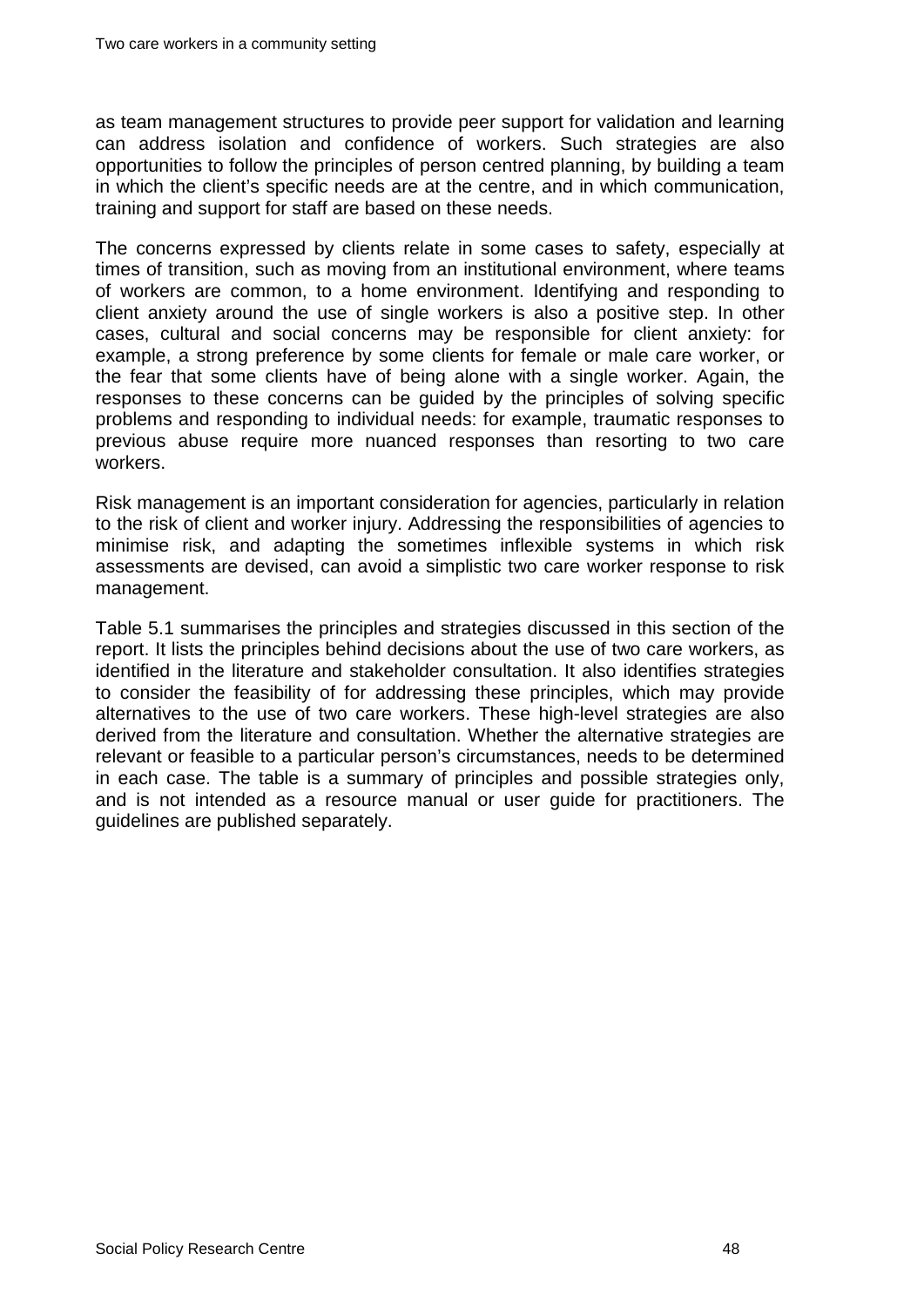#### <span id="page-53-0"></span>**Table 5.1: Principles and alternative strategies instead of two care workers for consideration of the feasibility in the particular circumstances of the person**

| <b>Reason for two</b> | <b>Principle behind</b> | Alternative strategies for consideration of the                                            |
|-----------------------|-------------------------|--------------------------------------------------------------------------------------------|
| care workers          | the reason              | feasibility to address the reason and principle in                                         |
|                       |                         | the particular circumstances of the person                                                 |
| Client size,          | <b>Client safety</b>    | Assessment process: tasks required, level of                                               |
| weight, disability    |                         | client physical functioning, home environment,                                             |
|                       |                         | skills/techniques/equipment needed                                                         |
|                       |                         | Home modification to install equipment                                                     |
|                       |                         | Trial use of equipment (via loan pool, assistance<br>from equipment agency representative) |
|                       |                         | Installation of high quality equipment e.g. hoists,<br>shower commodes, trolleys           |
|                       |                         | Training in the use of equipment                                                           |
|                       |                         | In situ training in home environments                                                      |
|                       | Worker safety           | Physical matching of client and worker                                                     |
|                       |                         | Two workers as an interim measure to                                                       |
|                       |                         | determine worker characteristics (strength,                                                |
|                       |                         | flexibility, height) needed                                                                |
|                       | Quality of work         | Peer support networks                                                                      |
|                       |                         | Opportunities for feedback and validation                                                  |
|                       |                         | Regular monitoring and retraining opportunities                                            |
| Challenging           | Worker safety           | Staff training to ensure a consistent approach                                             |
| behaviour             |                         |                                                                                            |
|                       |                         |                                                                                            |
|                       |                         | Functional assessment (what functions does the                                             |
|                       |                         | behaviour serve for the client? What is being                                              |
|                       |                         | communicated by the behaviour?)                                                            |
|                       |                         | Positive behaviour support interventions                                                   |
|                       |                         | Behaviour management plan                                                                  |
|                       |                         | Worker support plans and safety protocols                                                  |
| Client                | Meeting the             | Assessment process: identify why two care                                                  |
| preferences           | needs of clients        | workers are desired (history of abuse, anxiety                                             |
|                       |                         | about being alone with one person, habituation                                             |
|                       |                         | to hospital environment) to identify other                                                 |
|                       |                         | appropriate safeguards                                                                     |
|                       |                         | Supported transition process to one worker                                                 |
| Informal carer        | Meeting the             | Assessment process: identify why two care                                                  |
| preference            | needs of clients        | workers are desired (e.g. respite for the informal                                         |
|                       |                         | carer) to identify the most appropriate support                                            |
|                       |                         | Consultation, providing family members with                                                |
| Ventilation           | <b>Client safety</b>    | education and peer support opportunities<br>Clinical assessment process: potential for     |
|                       |                         | alternative voluntary respiration methods ('frog                                           |
|                       |                         | breathing' or neck breathing) for short periods                                            |
|                       |                         | Installation of alarms                                                                     |
|                       |                         |                                                                                            |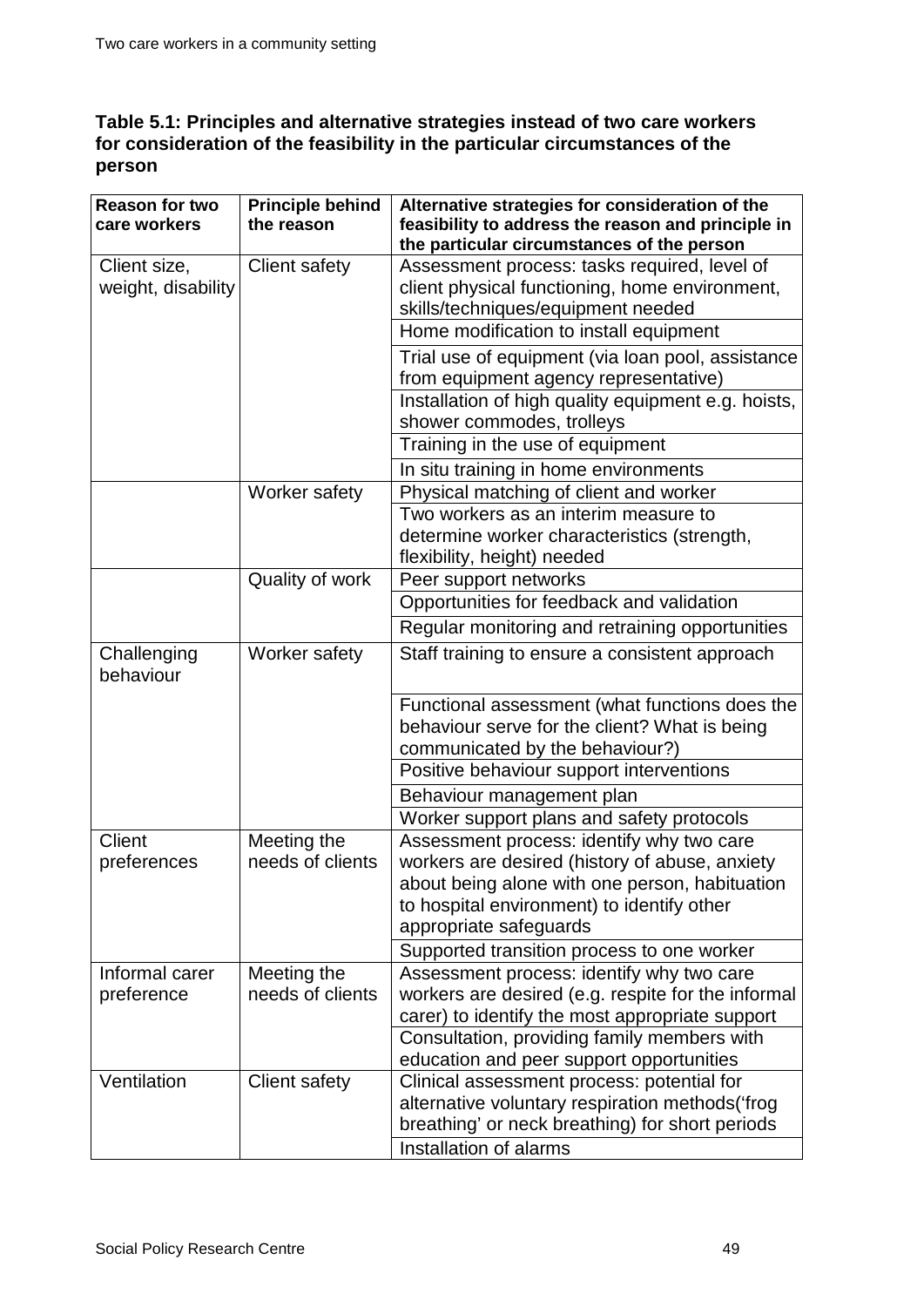| <b>Reason for two</b><br>care workers             | <b>Principle behind</b><br>the reason | Alternative strategies for consideration of the<br>feasibility to address the reason and principle in<br>the particular circumstances of the person                           |
|---------------------------------------------------|---------------------------------------|-------------------------------------------------------------------------------------------------------------------------------------------------------------------------------|
| Scoliosis,<br>spasticity,<br>positioning<br>needs | Worker safety,<br>client safety       | Assessment process: equipment/techniques<br>required e.g. shower chairs, tilting wheelchairs,<br>thoracic support e.g. special seating with lateral<br>pads<br>Staff training |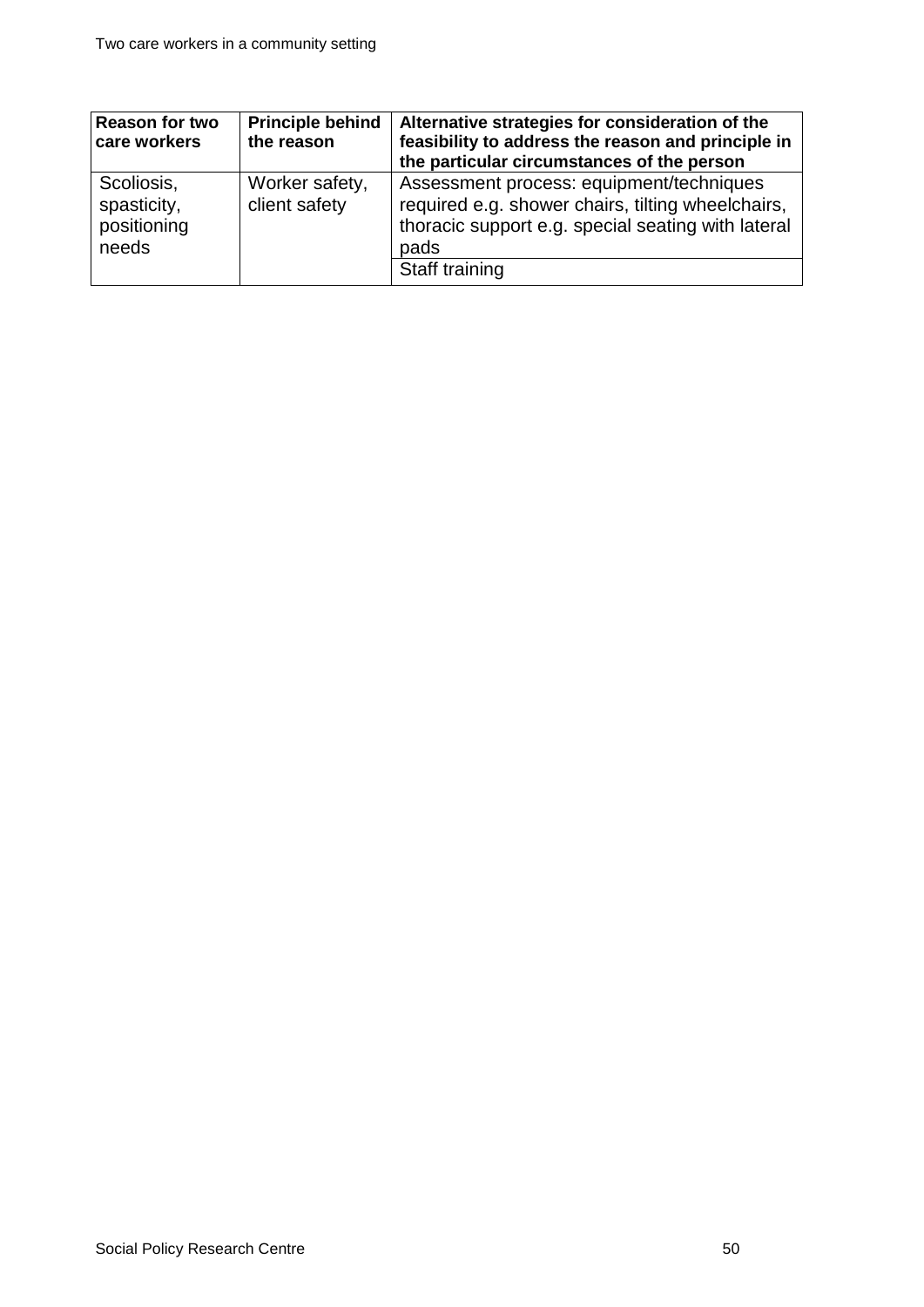## <span id="page-55-0"></span>**Appendix 1 Examples of assistance algorithms**

An algorithm is a procedure consisting of a sequence of logical steps to determine a given task. An example is from Nelson and colleagues (Nelson et al., 2003) who developed algorithms for the following high-risk tasks.

- Transfer To and From: Bed to Chair, Chair to Toilet, Chair to Chair, or Car to **Chair**
- Lateral Transfer To and From: Bed to Stretcher, Trolley
- Transfer To and From: Chair to Stretcher, Chair to Chair, or Chair to Exam Table
- Reposition in Bed: Side to Side, Up in Bed
- Reposition in Chair: Wheelchair or Dependency Chair
- Transfer a Patient Up from the Floor
- Bariatric Transfer To and From: Bed to Chair, Chair to Toilet, or Chair to Chair
- Bariatric Lateral Transfer To and From: Bed to Stretcher or Trolley
- Bariatric Reposition in Bed: Side to Side, Up in Bed
- Bariatric Reposition in Chair: Wheelchair, Chair, or Dependency Chair
- Patient Handling Tasks Requiring Sustained Holding of a Limb/Access
- Bariatric Transporting (Stretcher, Wheelchair, Walker)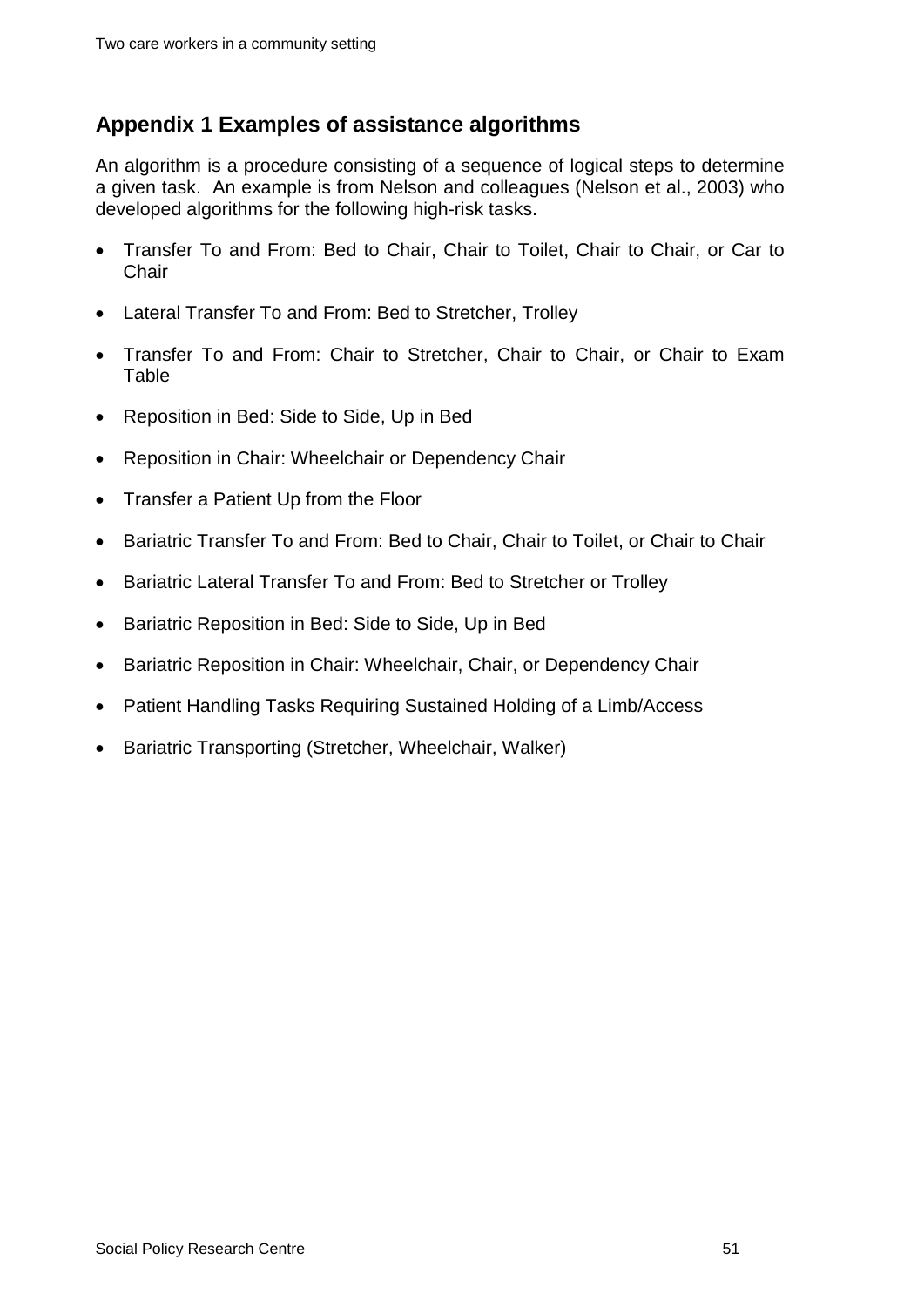## <span id="page-56-0"></span>**References**

ADHC (2011) *Attendant Care Program Direct Funding Model: A Guide for Service Users* –

http://www.adhc.nsw.gov.au/\_\_data/assets/file/0008/228158/ACP\_DFM\_Gui delines\_V2\_2011\_final.pdf

- Alamgir, H., Y. Cvitkovich, S. Yu and A. Yassi (2007) 'Work-related injury among direct care occupations in British Columbia, Canada' *Occupational and Environmental Medicine* 64: 769-75
- APTA (2006) 'Improving client and health care provider safety: task force develops recommendations on client handling' The American Physical Therapy Association – http://hcergo.org/APTA%20white%20paper%20re%20SPH.pdf
- Aronsson, G., W. Astvik and A.-B. Thulin (1998) 'Home-care workers: work conditions and occupational exclusion: a comparison between carers on early-retirement and regular pensions' *Home Health Care Services Quarterly* 17(2): 71-91
- Barnes, A. F. (2007) 'Erasing the word "lift" from nurses' vocabulary when handling clients' *British Journal of Nursing* 16(18): 1144-7
- Brulin, C., B. Gerdle, B. Granlund, J. Höög, A. Knutson and G. Sundelin (1998) 'Physical and psychosocial work-related risk factors associated with musculoskeletal symptoms among home care personnel' *Scandinavian Journal of Caring Sciences* 12(2): 104-10
- Brulin, C., A. Winkvist and S. Langendoen (2000) 'Stress from working conditions among home care personnel with musculoskeletal symptoms' *Journal of Advanced Nursing* 31(1): 181-9
- Campo, M., S. Weiser, K. L Koenig and M. Nordin (2008) 'Work-related musculoskeletaldisorders in physical therapists:a prospective cohort study with1-year follow-up' *Physical Therapy* 88(5): 608-19
- Carlson, A. H. (2008) 'Handle with care: bariatric equipment protects you and your clients from injury' *Rehab Management*, November – http://www.rehabpub.com/issues/articles/2008-11\_07.asp
- Charney, W. (1997) 'The lift team method for reducing back injuries: a 10-hospital study' American Association of Occupational Health Nurses Journal 45(6): 300-4
- Charney, W., K. Zimmerman and E. Walara (1991)'The lifting team: a designmethod to reduce lost time back injury in nursing' *American Association of Occupational Health Nurses Journal* 39(5): 231-4
- Collins, J. W., L. Wolf, J. Bell and B. Evanoff (2004) 'Anevaluation of a "best practices" musculoskeletalinjury prevention program in nursinghomes' *Injury Prevention* 10(4): 206-11
- DADHC (2005) *Home and Community Care Program: High Need Pool (HNP) Guidelines* NSW Department of Ageing, Disability and Home Care– http://www.adhc.nsw.gov.au/\_\_data/assets/file/0018/232740/HNPGuidelines April05.pdf
- DADHC (2006) *Best Practice Guidelines for Manual Handling Risk Management in Disability and Community Care* –

http://www.haccohs.adhc.nsw.gov.au/\_\_data/assets/pdf\_file/0011/230321/A DHC Best Practice Guidelines for MH risk management.pdf

Dellve, L., M. Lagerström and M. Hagberg (2003) 'Work-system risk factors for permanent work disability among home-care workers: a case-control study'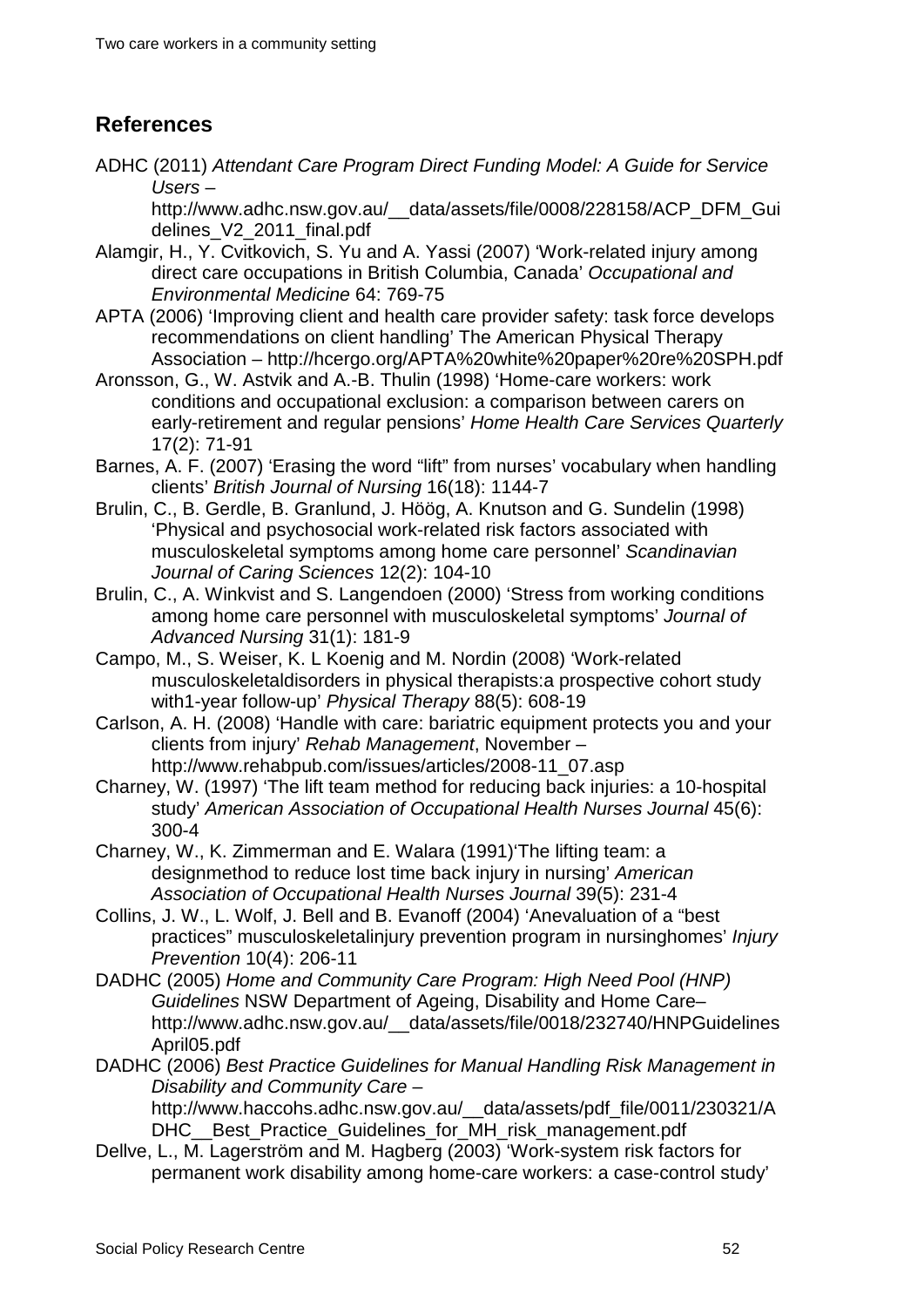*International Archives of Occupational and Environmental Health* 76(3): 216- 24

- Emerson, E. (1995) *Challenging Behaviour: Analysis and Intervention in People with Learning Difficulties*, Cambridge University Press, Cambridge.
- Engkvist, I. L., E. W. Hjelm, M. Hagberg, E. Menckel and L. Ekenvall (2000) 'Risk indicators for reported over-exertion back injuries among female nursing personnel' *Epidemiology* 11(5): 519-22
- Fleming, G. and B. J. Taylor (2006) 'Battle on the home care front: perceptions of home care workers of factors influencing staff retention in Northern Ireland' *Health and Social Care in the Community* 15(1): 67-76
- Fragala, G., D. Haiduven, J. L. Lloyd, M. W. Matz, N. Menzel, A. Nelson, B. Owen, G. Powell-Cope, P. Quigley and H. Tiesman (2001) *Annex – Client Care Ergonomics Resource Guide: Safe Client Handling and Movement*revised 2005.Client Safety Center of Inquiry (Tampa, FL), Veterans Health Administration, and US Department of Defense – http://www.visn8.va.gov/visn8/clientsafetycenter/resguide/ErgoGuidePtOne. pdf
- Fry, A. J., D. O'Riordan, M. Turner and K. L. Mills (2002) 'Survey of aggressive incidents experienced by community mental health staff' *International Journal of Mental Health Nursing* 11: 112-20
- Haiduven D. (2003) 'Lifting teams in health care facilities: a literature review' *American Association of Occupational Health Nurses Journal* 51(5): 210-8
- Hall, D. (2002) 'The future for hoists and slings: using overhead systems' *International Journal of Therapy & Rehabilitation* 9(12): 490-2
- Hignett, S. (2003) 'Intervention strategies to reduce musculoskeletal injuries associated with handling clients: a systematic review' *Occupational and Environmental Medicine* 60(9) (electronic paper)
- Holliday, P. J., G. R. Fernieand S. Plowman (1994)'The impact of new lifting technology in long term care: a pilot study' *American Association of Occupational Health Nurses Journal* 42(12): 582-9
- Johansson, J. Å. (1995) 'Psychosocial work factors, physical work load and associated musculoskeletal symptoms among home care workers' *Scandinavian Journal of Psychology* 36(2): 113-29
- Jung, Y. M. and C. Bridge (2009) 'Evidence based research: the effectiveness of ceiling hoists in transferring people with disabilities' Sydney: Home Modification Information Clearinghouse, University of New South Wales – http://www.opemed.net/Links/assets/2009\_EBP\_Ceilinghoist\_Final.pdf
- Keating, J., M. Mitchell and B Powell (2002) *Victorian Nurses Back Injury Prevention Project* evaluation report. Melbourne: Policy and Strategic Projects Division, Victorian Government Department of Human Services, Melbourne, Victoria –

http://www.health.vic.gov.au/nursing/promoting/back\_injury

- Kutash, M. (2009) 'Impact of a lift team on the recruitment and retention of experienced nurses',a paper presented at the 6th Annual Florida Magnet Nursing Research Conference, University of South Florida
- Kutash M., M. Short, J. Shea and M. Martinez (2009) 'The lift team's importance to a successful safe client handling program' *Journal of Nursing Administration* 39(4): 170-5
- Lampert, L. (2011) 'Proper lifting techniques for nurses'*eHow Health* 14 April http://www.ehow.com/info\_8221747\_proper-lifting-techniques-nurses.html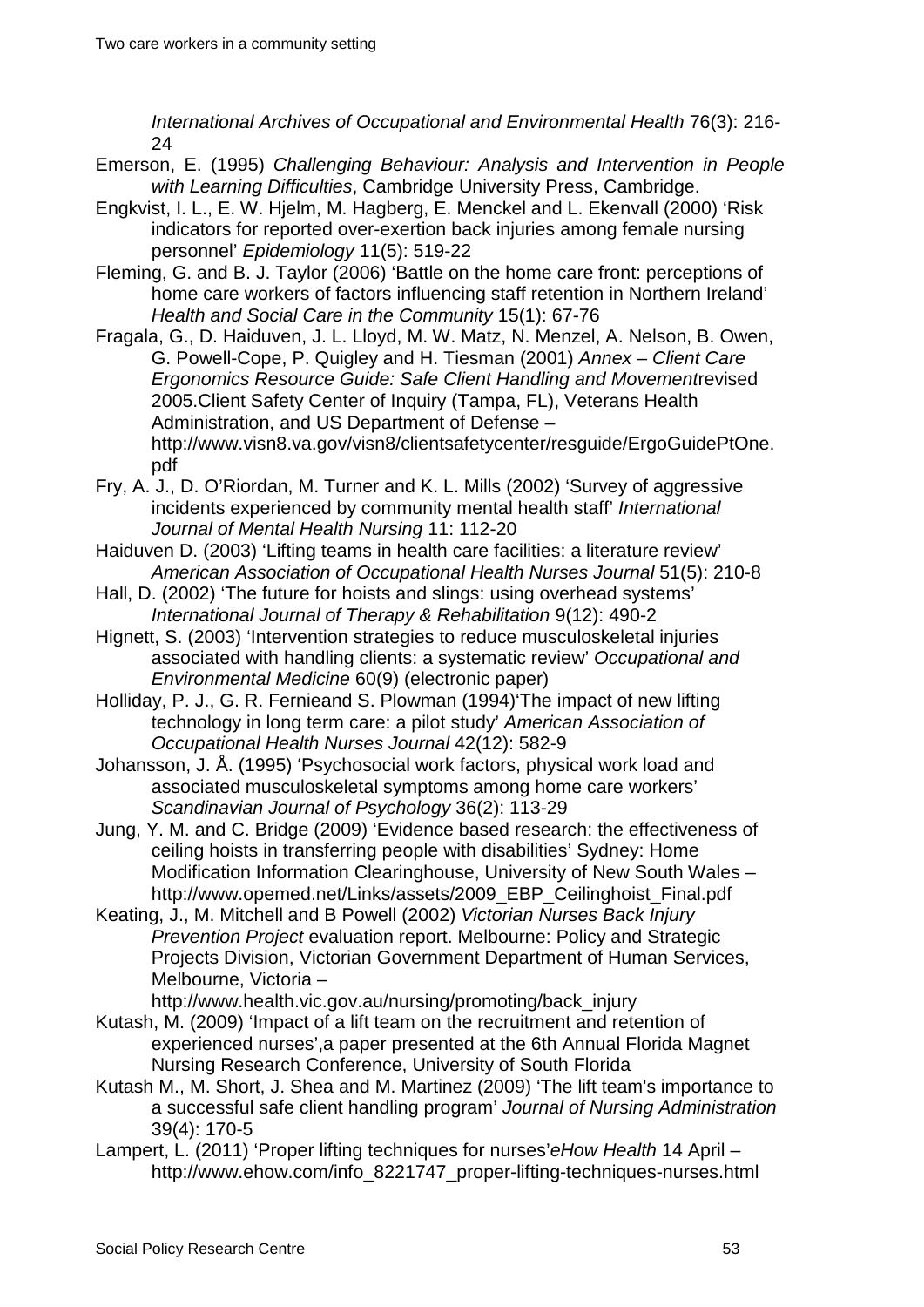Maier, J. M. (no date) 'Proper client transfer technique' *eHow Health*– http://www.ehow.com/way\_5655339\_proper-client-transfer-technique.html

- Maltais, F. (2011), 'Glossopharyngeal Breathing', *American Journal of Respiratory and Critical Care Medicine*, 184(3), August 1, 2011, 381.
- Marras, W. S., K. G. Davis, B. C. Kirking and P. K. Bertsche (1999) 'A comprehensive analysis of low-back disorder risk and spinal loading during the transferring and repositioning of clients using different techniques' *Ergonomics* 42(7): 904-26
- Martin, P. J., J. T. Harvey, J. F. Culvenor, W. R. Payne and D. Else (2004) *VictorianNursesBackInjuryPreventionProject*evaluation report. Melbourne: Policy and Strategic Projects Division, Victorian Government Department of Human Services, Melbourne, Victoria –

http://www.health.vic.gov.au/nursing/promoting/back\_injury Matz, M. (no date) 'Client handling equipment coverage and space

- recommendations' http://www.disabilitysafe.com.au/hazards-risks/manualhandling
- Meittunen, E., K. Matzke, H. McCormack and S. Sobczak (1999) 'The effect of focusing ergonomic risk factors on a patient transfer team to reduce incidents among nurses associated with patient care'*Journal of Healthcare Safety Compliance and Infection Control*3(7): 306-12
- Menzel, N. N., M. Muir and S. Wells (2009) 'Common client-transfer tasks (across multiple settings)', in Nelson et al, eds, pp.7-30 [internet only]
- Muir, M. and G. Archer-Heese (2009) 'Essentials of a bariatric client handling program' *The Online Journal of Issues in Nursing* 14(1): Manuscript 5
- Nelson, A. (2008) 'Promoting safeclienthandling'*Rehabilitation Nursing* 33(1) [no page numbers]
- Nelson, A., ed. (2006) *SafeClientHandling and Movement: A Practical Guide for Health Care Professionals* New York: Springer Publishing Company
- Nelson, A. L. and A. S. Baptiste (2004) 'Evidence-based practices for safe client handling and movement' *Online Journal of Issues in Nursing* 9(3) – http://www.asphp.org/learning-center/
- Nelson, A. L., J. Collins, H. Knibbe, K. Cookson, A. B. de Castro and K. L. Whipple (2007) 'Sort through the myths and facts to determine how you uphold best practices for client lifting' *Nursing Management* 38(3): 26-32 – http://www.nursingcenter.com/pdf.asp?AID=703478
- Nelson, A.L, K. J. Harwood, C. A. Tracey and K. L. Dunn (2008) 'Myths and facts about safe client handling in rehabilitation' *Rehabilitation Nursing* 33(1): 10- 17
- Nelson, A.L., J. Lloyd, N. Menzel and C. Gross (2003) 'Preventing nursing back injuries: redesigning patient handling tasks' *American Association of Occupational Health Nurses Journal* 51(3): 126-34
- Nelson, A. L., K. Motacki and N. N. Menzel, eds (2009) *The Illustrated Guide to Safe Client Handling and Movement* New York: Springer Publishing Company, pp.7-30 – http://www.mtpinnacle.com/pdfs/Guide-to-Safe-Client-Handling.pdf
- Ono, Y., M. Lagerström, M. Hagberg, A. Lindén and B. Malker (1995) 'Reports of work related musculoskeletal injury among home care service workers compared with nursery school workers and the general population of employed women in Sweden' *Occupational and Environmental Medicine* 52(10): 686-93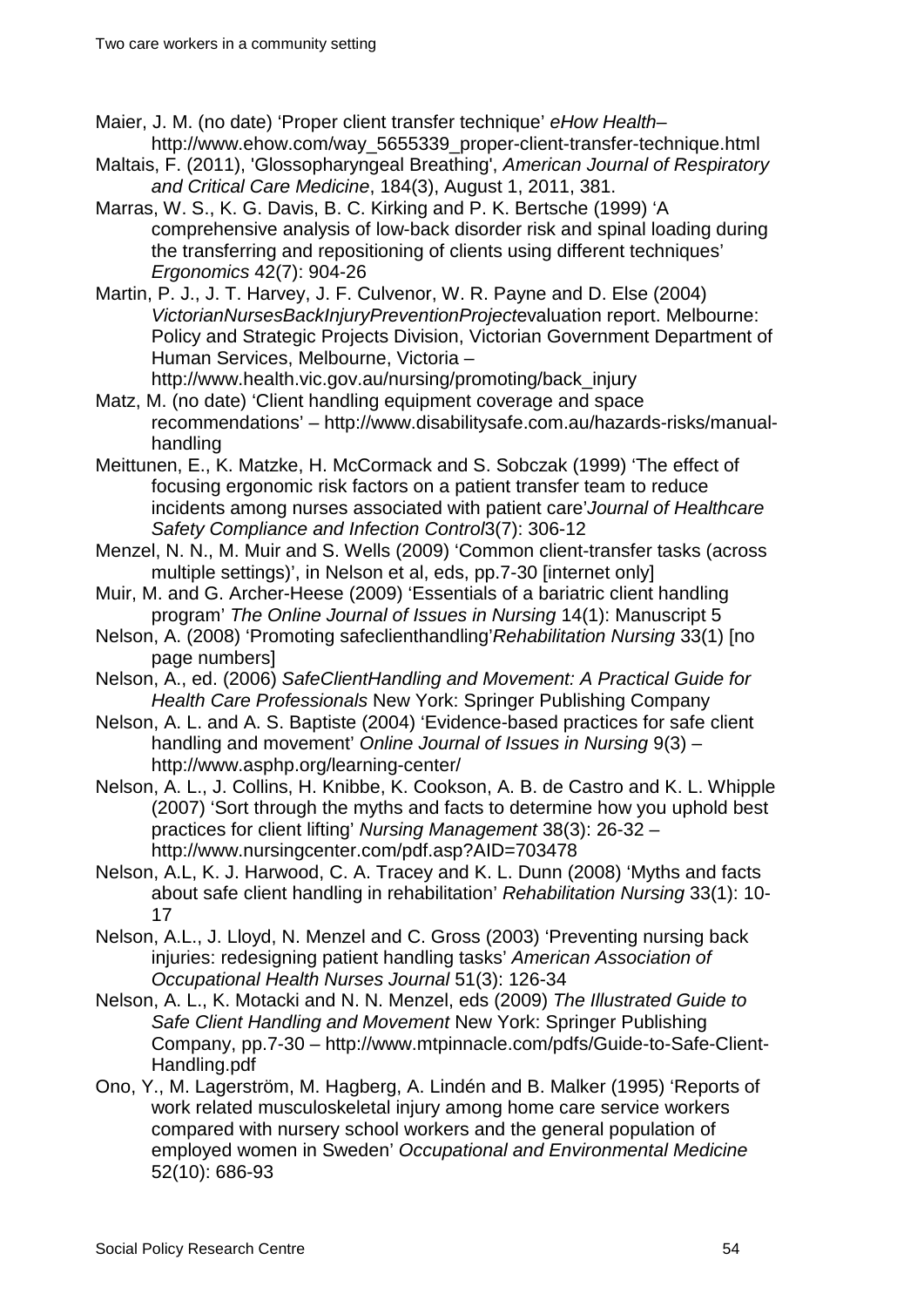OSHA (2009) *Guidelines for Nursing Homes: Ergonomics for the Prevention of Musculoskeletal Disorders* Washington: Occupational Safety and Health Administration, U.S. Department of Labor –

http://www.osha.gov/ergonomics/guidelines/nursinghome/final\_nh\_guideline s.pdf

O'Shea, L. and M. Hennessy (2009) *Transferring People Safely: Handling Clients, Residents and Clients in Health, Aged Care, Rehabilitation and DisabilityServices* 3rd edition. Melbourne: WorkSafe Victoria – http://www.worksafe.vic.gov.au/wps/wcm/connect/c4c1b6804071f3a094c5de e1fb554c40/Transferring+People+Safely+-+Web.pdf?MOD=AJPERES

PAC Inc (2009a) 'Operational procedure 4.06: lifts and transfers'. Ontario: Personal Attendant Care Inc –

http://www.pacdurham.ca/content/SignedHealthandSafetyOperationalProcdu res/LiftsandTransfersOperationalProcedure4.06.pdf

PAC Inc (2009b) 'Operational procedure 5:01: assessment process'. Ontario: Personal Attendant Care Inc –

http://www.pacdurham.ca/content/SignedClientServicesOperationalProcedur es/AssessmentProcessOperationalProcedure5.01.pdf

Queensland Government (2001) *Manual Tasks Involving the Handling of People Code of Practice 2001* Brisbane: Workplace Health and Safety Queensland, Department of Justice and Attorney-General – http://www.deir.gld.gov.au/workplace/resources/pdfs/handlingpeople\_code2

001.pdf RCN (2003) *Manual Handling Assessments in Hospitals and the Community: An* 

*RCN Guide* London: Royal College of Nursing –

http://www.rcn.org.uk/\_\_data/assets/pdf\_file/0008/78488/000605.pdf Rockefeller, K. (2008) 'Using technology to promote safe client handling and

- rehabilitation' *Rehabilitation Nursing* 33(1): 3-9
- SA Government (2009) *Occupational Health, Safety and Welfare Guidelines for Community Workers* –

http://www.safework.sa.gov.au/uploaded\_files/OHSWGuidelinesForCommun ityWorkers.pdf

Saracino, S., S. Schwartz and E. Pilch (2009) 'Implementing a safe client handling and movement program in a rehabilitation setting' *Pennsylvania Client Safety Advisory* 6(4): 126-31

Saville-Smith, K., B. James, R. Fraser, B. Ryanand S. Travaglia (2007) *Housing and Disability: Future Proofing New Zealand's Housing Stock for an Inclusive Society* Auckland: Centre for Housing Research, Aotearoa New Zealandand the Office for Disability Issues – http://www.chranz.co.nz/pdfs/housing-and-disability-future-proofing-new-

- zealands-housing-stock-for-an-inclusive-society.pdf Springer, P. J., B. K. Lind, J. Kratt, E. Baker and J. T. Clavelle (2009) 'Preventing employee injury: implementation of a lift team' *American Association of Occupational Health Nurses Journal* 57(4): 143-8
- Steed, R. and C. Tracey (2001) 'Equipment for moving and handling: hoists and slings' *Nursing & Residential Care* 3(1): 29-33
- Torgén, M., C.-H. Nygård and Å. Kilbom (1995) 'Physical work load, physical capacity and strain among elderly female aides in home-care service' European Journal of Applied Physiology and Occupational Physiology71(5): 444-52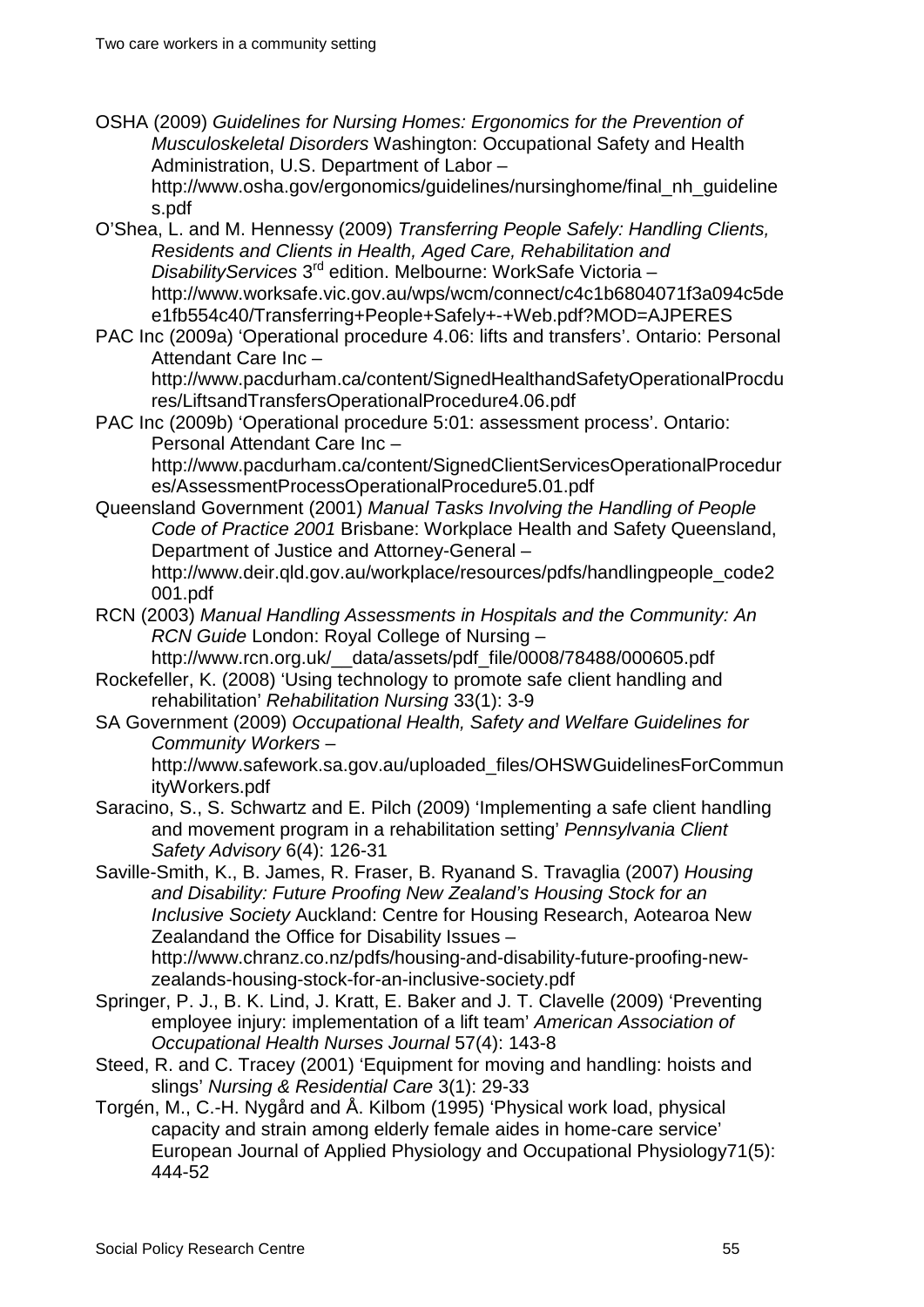Trinkoff, A. M., B. Brady and K. Nielsen (2003) 'Workplace prevention and musculoskeletal injuries in nurses' *Journal of Nursing Administration* 33(3): 153-8

UK Department of Health (2003) *Domiciliary Care: National Minimum Standards – Regulations* –

www.dh.gov.uk/prod\_consum\_dh/groups/dh\_digitalassets/@dh/@en/docum ents/digitalasset/dh\_4018671.pdf

- UK HSE (2011) 'Getting to grips with hoisting people' Health Services Information Sheet No 3, Health and Safety Executive www.asphp.org/learning-center/
- UNISON (2009) *Health and Safety Guidelines for Home Care Workers* www.unison.org.uk/acrobat/16385.pdf
- VHIA Design Advisory Service (2003) 'Solution Sheet 1: overhead tracking for safe people handling' Victorian Hospitals Industrial Association – http://www.health.vic.gov.au/ohs/general/overheadtracking.pdf
- Victorian DoH (2004) *Implementation Framework for the Introduction/Maintenance/Extension of Nurse Back Injury Prevention Programs* Melbourne: Victorian Government Department of Human Services www.health.vic.gov.au/\_\_data/assets/pdf\_file/0016/17620/nbipimpframewrk.pdf
- Victorian North West Residential Support Services (2001) *Occupational Health & Safety Booklet* – http://www.nwrss.org.au/pdfs/ohs.pdf
- Waters, T. R. and K. Rockefeller (2010) 'Safeclienthandling for rehabilitation professionals' *Rehabilitation Nursing* 35(5) [no page numbers]
- Weinel, D. (2008) 'Successful implementation of ceiling-mounted lift systems' *Rehabilitation Nursing* 33(2) [no page numbers]

WorkCover NSW (2004) *Community Services Safety Pack: A Guide to Occupational Health and Safety* – www.workcover.nsw.gov.au/formspublications/publications/Pages/WC04421

\_TheCommunityServicesSafetyPack.aspx

- WorkCover NSW (2005) *Manual Handling for Nurses: Resources* www.smartmove.nsw.gov.au/ContentFiles/WorkCoverManualHandling/Docu ments/manual\_handling\_training\_package\_nurses\_resources\_4798.pdf
- WorkCover NSW (2006) *Implementing a Safer Client Handling Program: An Industry Guide for the Health and Community Services Sector* – www.smartmove.nsw.gov.au/ContentFiles/WorkCoverManualHandling/Docu ments/implementing\_a\_safer\_client\_handling\_program\_4800.pdf
- WorkCover NSW (2010) *Statistical Bulletin 2008/2009* [www.workcover.nsw.gov.au/formspublications/publications/Pages/statistical](http://www.workcover.nsw.gov.au/formspublications/publications/Pages/statisticalbulletin20082009.aspx) [bulletin20082009.aspx](http://www.workcover.nsw.gov.au/formspublications/publications/Pages/statisticalbulletin20082009.aspx)
- WorkCover NSW (2011) *Understanding the Work Health Safety Act - A practical guide.* [www.workcover.nsw.gov.au/formspublications/publications/Pages/und](http://www.workcover.nsw.gov.au/formspublications/publications/Pages/understandingworkhealthsafetyactpracticalguide.aspx) [erstandingworkhealthsafetyactpracticalguide.aspx](http://www.workcover.nsw.gov.au/formspublications/publications/Pages/understandingworkhealthsafetyactpracticalguide.aspx)
- WorkSafe Victoria (2006) *Working Safely in Community Services* second edition, October –

www.worksafe.vic.gov.au/wps/wcm/connect/wsinternet/WorkSafe/Home/Forms+an d+Publications/Publications/import\_Working+Safely+In+Community+Services

WorkSafe Victoria (2007) *A Guide to Designing Workplaces for Safer Handling of People: For Health, Aged Care, Rehabilitation and Disability Facilities* – www.worksafe.vic.gov.au/wps/wcm/connect/wsinternet/worksafe/home/forms+and+ publications/publications/import\_designing+workplaces+for+safer+handling+of+clie nts+and+residents